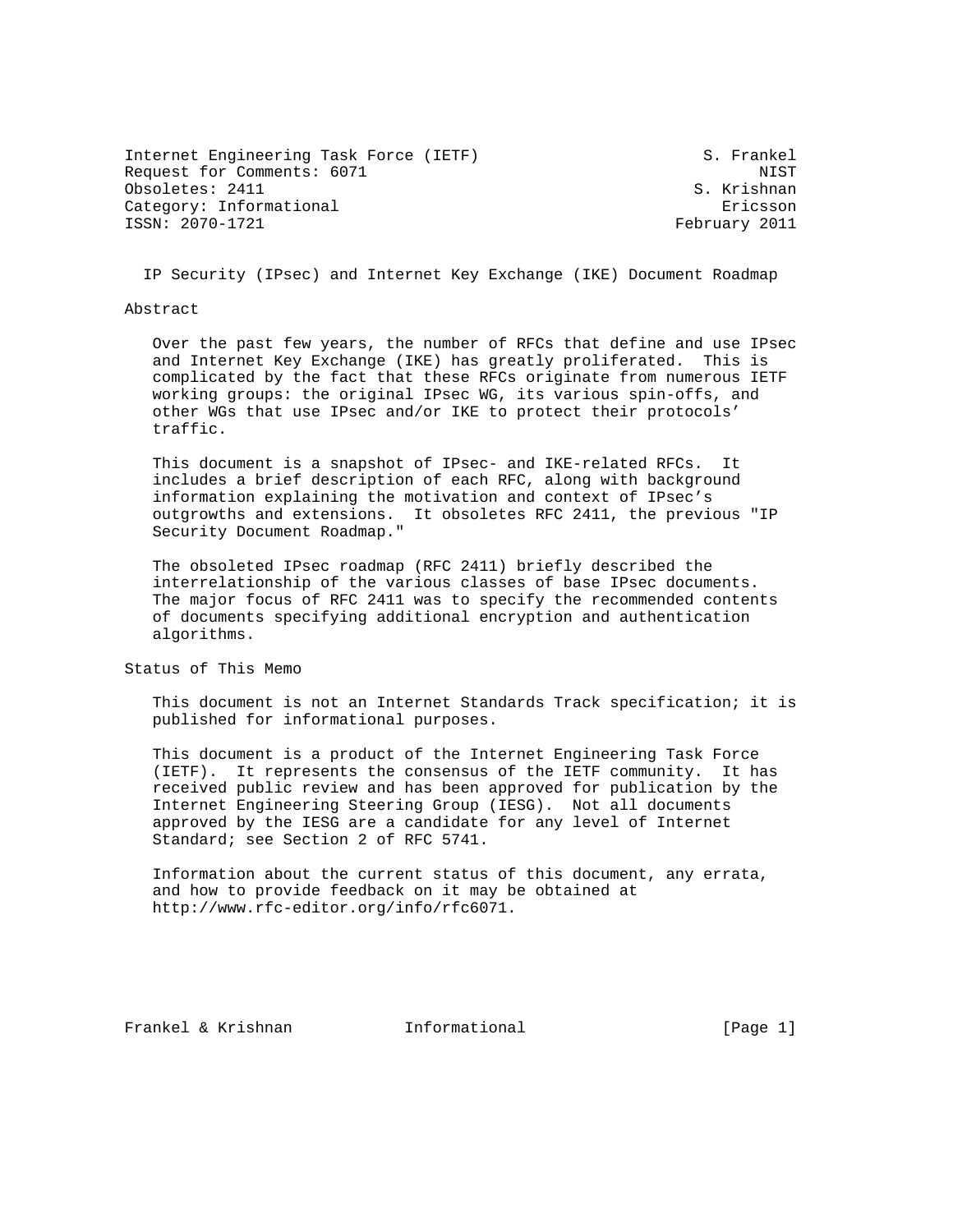Copyright Notice

 Copyright (c) 2011 IETF Trust and the persons identified as the document authors. All rights reserved.

 This document is subject to BCP 78 and the IETF Trust's Legal Provisions Relating to IETF Documents

 (http://trustee.ietf.org/license-info) in effect on the date of publication of this document. Please review these documents carefully, as they describe your rights and restrictions with respect to this document. Code Components extracted from this document must include Simplified BSD License text as described in Section 4.e of the Trust Legal Provisions and are provided without warranty as described in the Simplified BSD License.

 This document may contain material from IETF Documents or IETF Contributions published or made publicly available before November 10, 2008. The person(s) controlling the copyright in some of this material may not have granted the IETF Trust the right to allow modifications of such material outside the IETF Standards Process. Without obtaining an adequate license from the person(s) controlling the copyright in such materials, this document may not be modified outside the IETF Standards Process, and derivative works of it may not be created outside the IETF Standards Process, except to format it for publication as an RFC or to translate it into languages other than English.

## Table of Contents

| 2.1              |                                                       |
|------------------|-------------------------------------------------------|
|                  | 2.1. Interrelationship of IPsec/IKE Documents 5       |
|                  |                                                       |
|                  | 2.2.1. Differences between "Old" IPsec (IPsec-v2) and |
|                  |                                                       |
|                  |                                                       |
|                  | $2.3.1.$ Differences between IKEv1 and IKEv2 8        |
|                  |                                                       |
| $\overline{3}$ . |                                                       |
|                  |                                                       |
|                  |                                                       |
|                  | $3.1.2.$ "New" IPsec (IPsec-v3) 11                    |
|                  |                                                       |
|                  |                                                       |
| 4 <sub>1</sub>   |                                                       |
|                  |                                                       |
|                  |                                                       |
|                  |                                                       |
|                  |                                                       |

Frankel & Krishnan Informational [Page 2]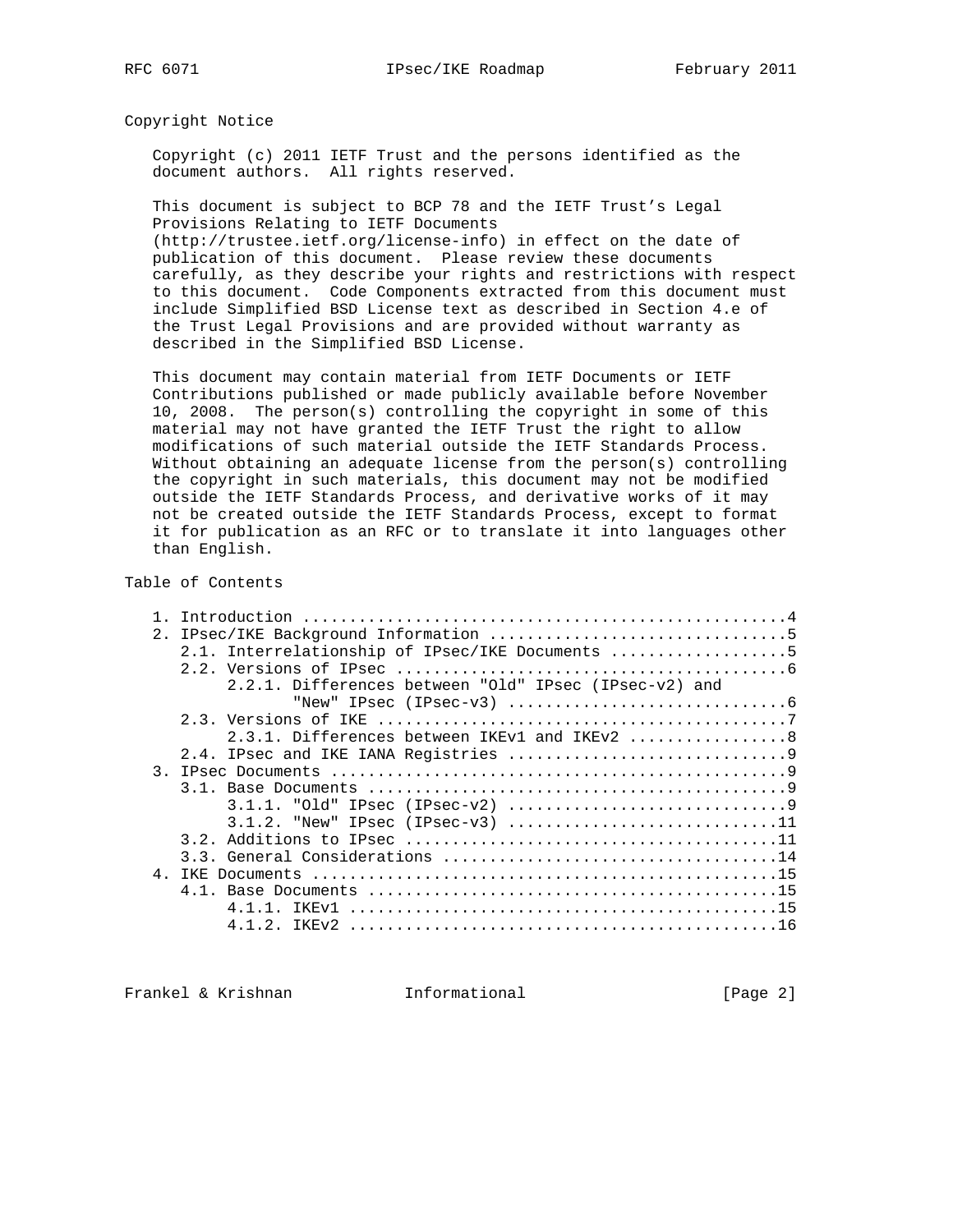|  | 4.2.1. Peer Authentication Methods 17                             |  |
|--|-------------------------------------------------------------------|--|
|  | 4.2.2. Certificate Contents and Management (PKI4IPsec) 18         |  |
|  | 4.2.3. Dead Peer Detection 19                                     |  |
|  |                                                                   |  |
|  | 5. Cryptographic Algorithms and Suites 21                         |  |
|  |                                                                   |  |
|  |                                                                   |  |
|  | 5.3. Integrity-Protection (Authentication) Algorithms 27          |  |
|  |                                                                   |  |
|  | 5.5. Pseudo-Random Functions (PRFs) 33                            |  |
|  |                                                                   |  |
|  | 5.7. Diffie-Hellman Algorithms 35                                 |  |
|  |                                                                   |  |
|  |                                                                   |  |
|  |                                                                   |  |
|  |                                                                   |  |
|  |                                                                   |  |
|  | 7.4. Better-Than-Nothing Security (BTNS) 39                       |  |
|  | 7.5. Kerberized Internet Negotiation of Keys (KINK) 40            |  |
|  | 7.6. IPsec Secure Remote Access (IPSRA) 41                        |  |
|  | 7.7. IPsec Keying Information Resource Record (IPSECKEY) 42       |  |
|  | 8. Other Protocols That Use IPsec/IKE 42                          |  |
|  | 8.1. Mobile IP (MIPv4 and MIPv6) 42                               |  |
|  | 8.2. Open Shortest Path First (OSPF) 44                           |  |
|  | 8.3. Host Identity Protocol (HIP) 45                              |  |
|  | 8.4. Stream Control Transmission Protocol (SCTP) 46               |  |
|  | 8.5. Robust Header Compression (ROHC) 46                          |  |
|  | 8.6. Border Gateway Protocol (BGP) 47                             |  |
|  |                                                                   |  |
|  | 8.8. Network Address Translators (NAT) 48                         |  |
|  | 8.9. Session Initiation Protocol (SIP) 48                         |  |
|  | 8.10. Explicit Packet Sensitivity Labels 49                       |  |
|  | 9. Other Protocols That Adapt IKE for Non-IPsec Functionality  49 |  |
|  | 9.1. Extensible Authentication Protocol (EAP) 49                  |  |
|  |                                                                   |  |
|  |                                                                   |  |
|  |                                                                   |  |
|  |                                                                   |  |
|  |                                                                   |  |
|  | Appendix A. Summary of Algorithm Requirement Levels  61           |  |
|  |                                                                   |  |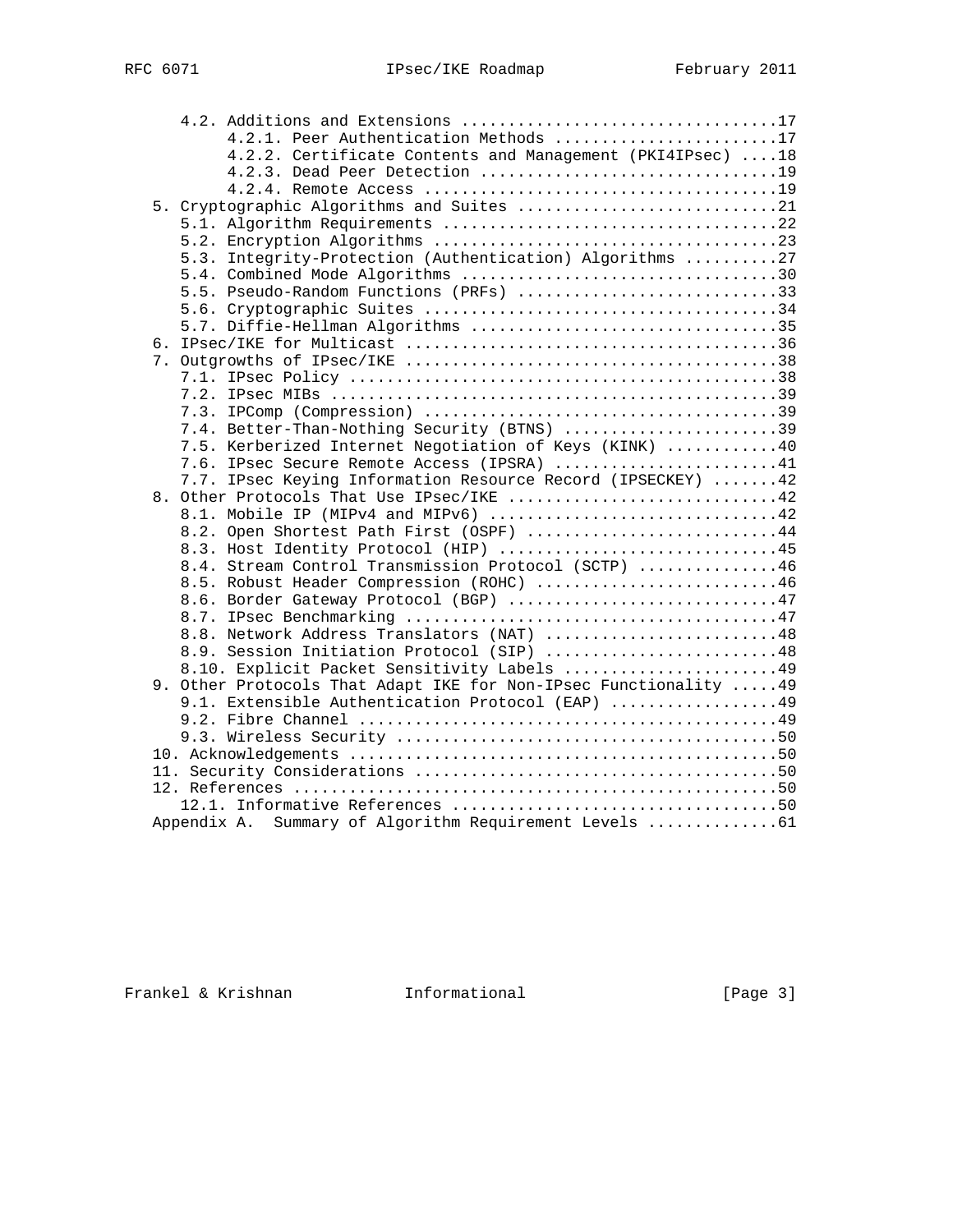## 1. Introduction

 IPsec (Internet Protocol Security) is a suite of protocols that provides security to Internet communications at the IP layer. The most common current use of IPsec is to provide a Virtual Private Network (VPN), either between two locations (gateway-to-gateway) or between a remote user and an enterprise network (host-to-gateway); it can also provide end-to-end, or host-to-host, security. IPsec is also used by other Internet protocols (e.g., Mobile IP version 6 (MIPv6)) to protect some or all of their traffic. IKE (Internet Key Exchange) is the key negotiation and management protocol that is most commonly used to provide dynamically negotiated and updated keying material for IPsec. IPsec and IKE can be used in conjunction with both IPv4 and IPv6.

 In addition to the base documents for IPsec and IKE, there are numerous RFCs that reference, extend, and in some cases alter the core specifications. This document obsoletes [RFC2411]. It attempts to list and briefly describe those RFCs, providing context and rationale where indicated. The title of each RFC is followed by a letter that indicates its category in the RFC series [RFC2026], as follows:

- o S: Standards Track (Proposed Standard, Draft Standard, or Standard)
- o E: Experimental
- o B: Best Current Practice
- o I: Informational

For each RFC, the publication date is also given.

 This document also categorizes the requirements level of each cryptographic algorithm for use with IKEv1, IKEv2, IPsec-v2, and IPsec-v3. These requirements are summarized in Appendix A. These levels are current as of February 2011; subsequent RFCs may result in altered requirement levels.

 This document does not define requirement levels; it simply restates those found in the IKE and IPsec RFCs. If there is a conflict between this document and any other RFC, then the other RFC takes precedence.

 The key words "MUST", "MUST NOT", "REQUIRED", "SHALL", "SHALL NOT", "SHOULD", "SHOULD NOT", "RECOMMENDED", "MAY", and "OPTIONAL" in this document are to be interpreted as described in [RFC2119].

Frankel & Krishnan Informational [Page 4]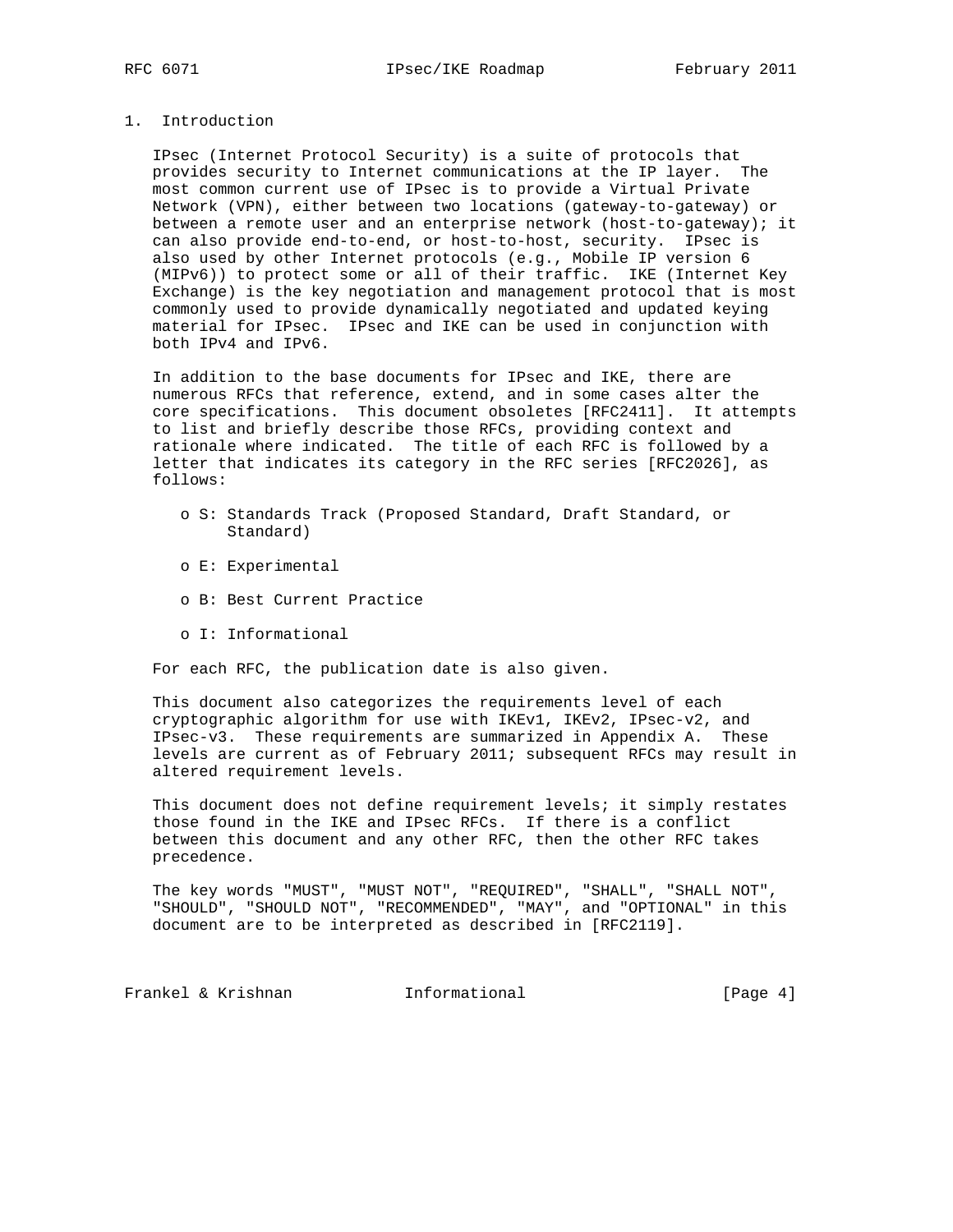## 2. IPsec/IKE Background Information

## 2.1. Interrelationship of IPsec/IKE Documents

 The main documents describing the set of IPsec protocols are divided into seven groups. This is illustrated in Figure 1. There is a main Architecture document that broadly covers the general concepts, security requirements, definitions, and mechanisms defining IPsec technology.

 There are an Encapsulating Security Payload (ESP) Protocol document and an Authentication Header (AH) Protocol document that cover the packet format and general issues regarding the respective protocols. The "Encryption Algorithm" document set, shown on the left, is the set of documents describing how various encryption algorithms are used for ESP. The "Combined Algorithm" document set, shown in the middle, is the set of documents describing how various combined mode algorithms are used to provide both encryption and integrity protection for ESP. The "Integ-Protection Algorithm" document set, shown on the right, is the set of documents describing how various integrity-protection algorithms are used for both ESP and AH.

 The "IKE" documents, shown at the bottom, are the documents describing the IETF Standards-Track key management schemes.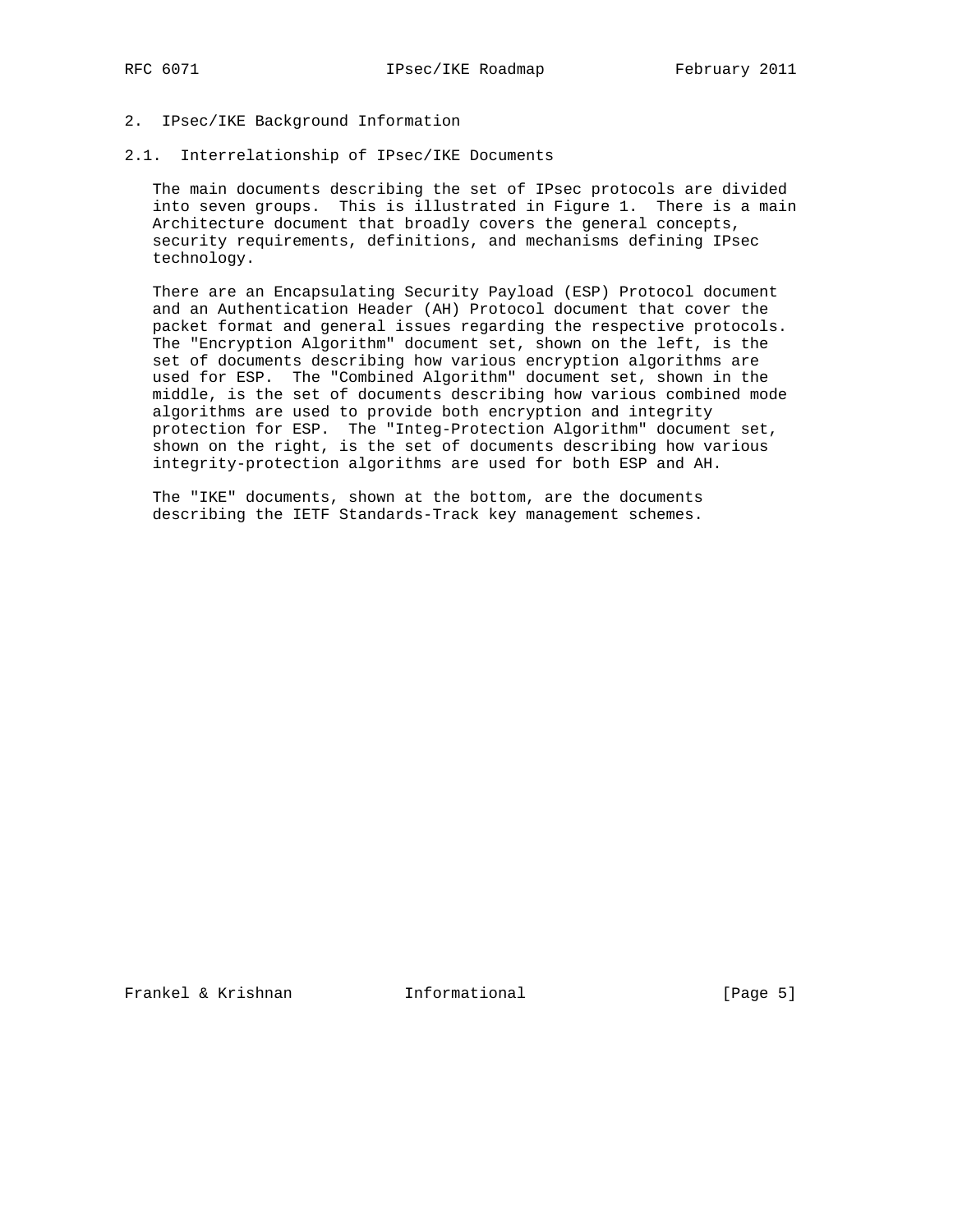



Figure 1. IPsec/IKE Document Interrelationships

## 2.2. Versions of IPsec

 Two versions of IPsec can currently be found in implementations. The "new" IPsec (referred to as IPsec-v3 in this document; see Section 3.1.1 for the RFC descriptions) obsoleted the "old" IPsec (referred to as IPsec-v2 in this document; see Section 3.1.2 for the RFC descriptions); however, IPsec-v2 is still commonly found in operational use. In this document, when the unqualified term IPsec is used, it pertains to both versions of IPsec. An earlier version of IPsec (defined in RFCs 1825-1829), obsoleted by IPsec-v2, is not covered in this document.

2.2.1. Differences between "Old" IPsec (IPsec-v2) and "New" IPsec (IPsec-v3)

 IPsec-v3 incorporates "lessons learned" from implementation and operational experience with IPsec-v2 and its predecessor, IPsec-v1.

Frankel & Krishnan Thformational (Page 6)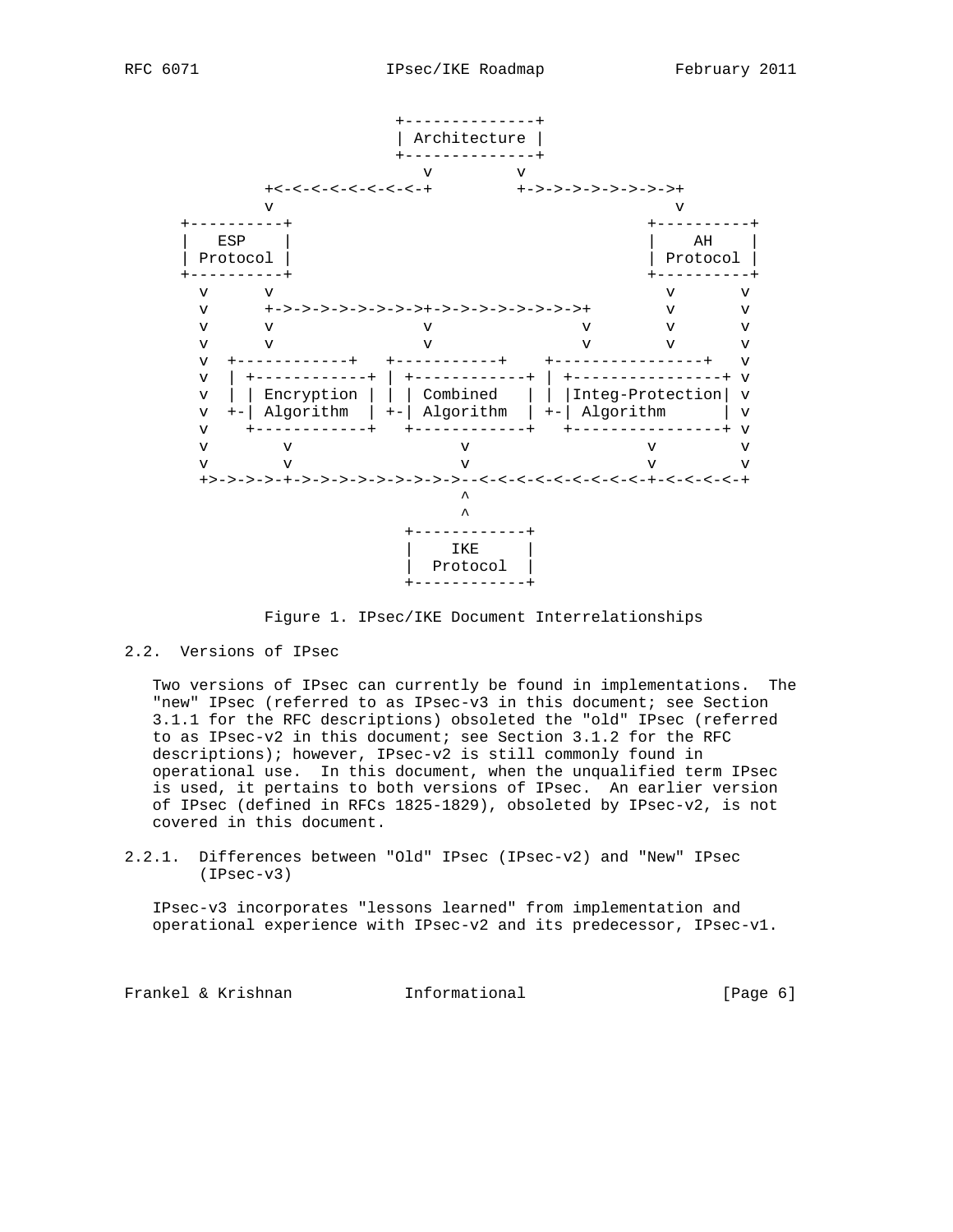Knowledge was gained about the barriers to IPsec deployment, the scenarios in which IPsec is most effective, and the requirements that needed to be added to IPsec to facilitate its use with other protocols. In addition, the documentation for IPsec-v3 clarifies and expands details that were underspecified or ambiguous in IPsec-v2.

Changes to the architecture document [RFC4301] include:

- o More detailed descriptions of IPsec processing, both unicast and multicast, and the interactions among the various IPsec databases
- o In IPsec-v2, an SA (Security Association) is uniquely identified by a combination of the SPI (Security Parameters Index), protocol (ESP or AH) and the destination address. In IPsec-v3, a unicast SA is uniquely identified by the SPI and, optionally, by the protocol; a multicast SA is identified by a combination of the SPI and the destination address and, optionally, the source address.
- o More flexible SPD (Security Policy Database) selectors, including ranges of values and ICMP message types as selectors
- o Decorrelated (order-independent) SAD (Security Association Database) replaced the former ordered SAD
- o Extended sequence numbers (ESNs) were added
- o Mandatory algorithms defined in standalone document
- o AH [RFC4302] is mandatory to implement (MUST) in IPsec-v2, optional (MAY) in IPsec-v3

Changes to ESP [RFC4303] include:

- o Combined mode algorithms were added, necessitating changes to packet format and processing
- o NULL authentication, mandatory (MUST) in ESP-v2, is optional (MAY) in ESP-v3

## 2.3. Versions of IKE

 Two versions of IKE can currently be found in implementations. The "new" IKE (generally referred to as IKEv2) obsoleted the "old" IKE (generally referred to as IKEv1); however, IKEv1 is still commonly found in operational use. In this document, when the unqualified term IKE is used, it pertains to both versions of IKE.

Frankel & Krishnan Thermational Theorem [Page 7]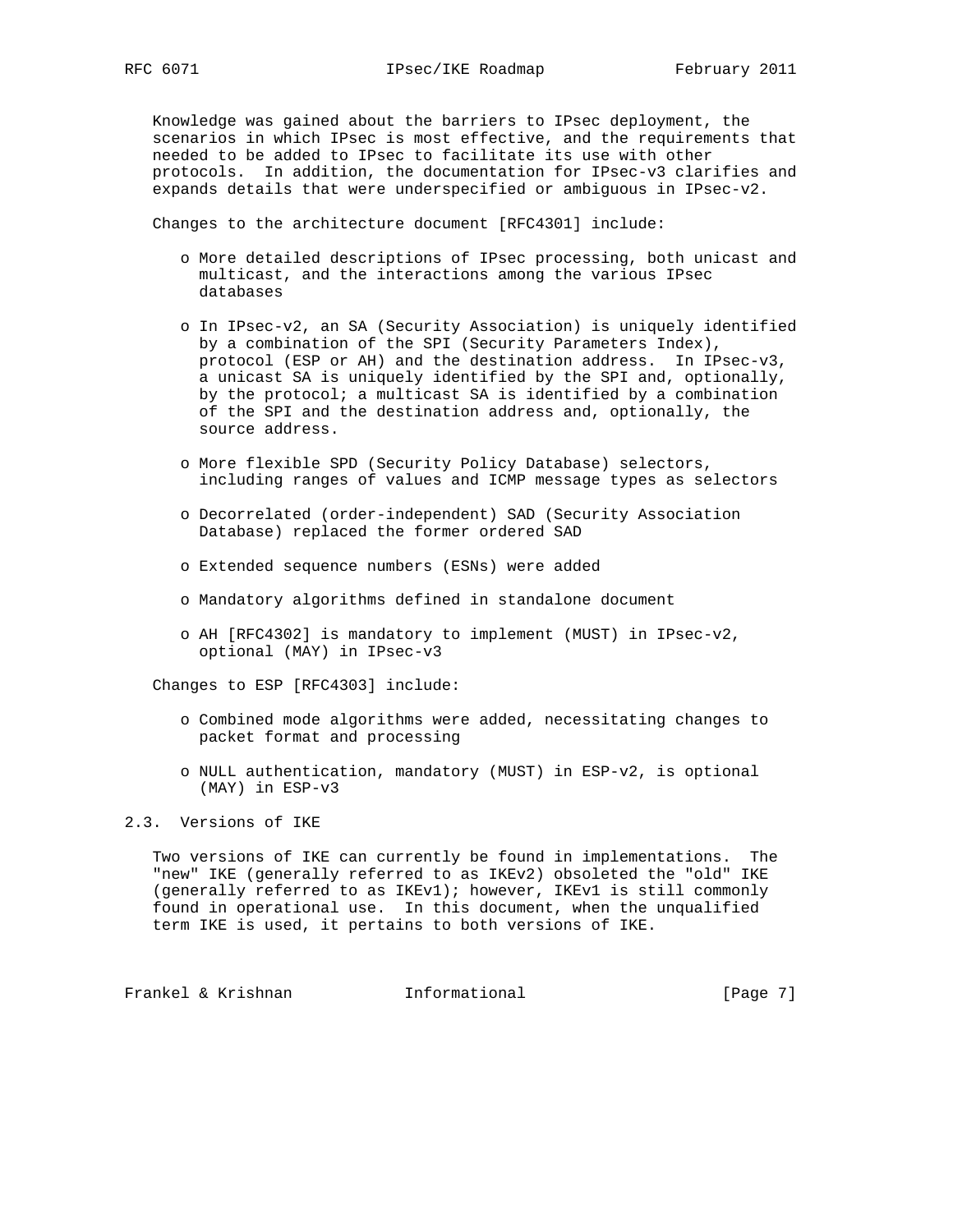## 2.3.1. Differences between IKEv1 and IKEv2

 As with IPsec-v3, IKEv2 incorporates "lessons learned" from implementation and operational experience with IKEv1. Knowledge was gained about the barriers to IKE deployment, the scenarios in which IKE is most effective, and the requirements that needed to be added to IKE to facilitate its use with other protocols as well as in general-purpose use. The documentation for IKEv2 replaces multiple, at times contradictory, documents with a single document; it also clarifies and expands details that were underspecified or ambiguous in IKEv1.

 Once an IKE negotiation is successfully completed, the peers have established two pairs of one-way (inbound and outbound) SAs. Since IKE always negotiates pairs of SAs, the term "SA" is generally used to refer to a pair of SAs (e.g., an "IKE SA" or an "IPsec SA" is in reality a pair of one-way SAs). The first SA, the IKE SA, is used to protect IKE traffic. The second SA provides IPsec protection to data traffic between the peers and/or other devices for which the peers are authorized to negotiate. It is called the IPsec SA in IKEv1 and, in the IKEv2 RFCs, it is referred to variously as a CHILD\_SA, a child SA, and an IPsec SA. This document uses the term "IPsec SA". To further complicate the terminology, since IKEv1 consists of two sequential negotiations, called phases, the IKE SA is also referred to as a Phase 1 SA and the IPsec SA is referred to as a Phase 2 SA.

Changes to IKE include:

- o Replaced multiple alternate exchange types with a single, shorter exchange
- o Streamlined negotiation format to avoid combinatorial bloat for multiple proposals
- o Protect responder from committing significant resources to the exchange until the initiator's existence and identity are confirmed
- o Reliable exchanges: every request expects a response
- o Protection of IKE messages based on ESP, rather than a method unique to IKE
- o Add traffic selectors: distinct from peer IDs and more flexible
- o Support of EAP-based authentication methods and asymmetric authentication (i.e., initiator and responder can use different authentication methods)

Frankel & Krishnan Thformational Frankel & Krishnan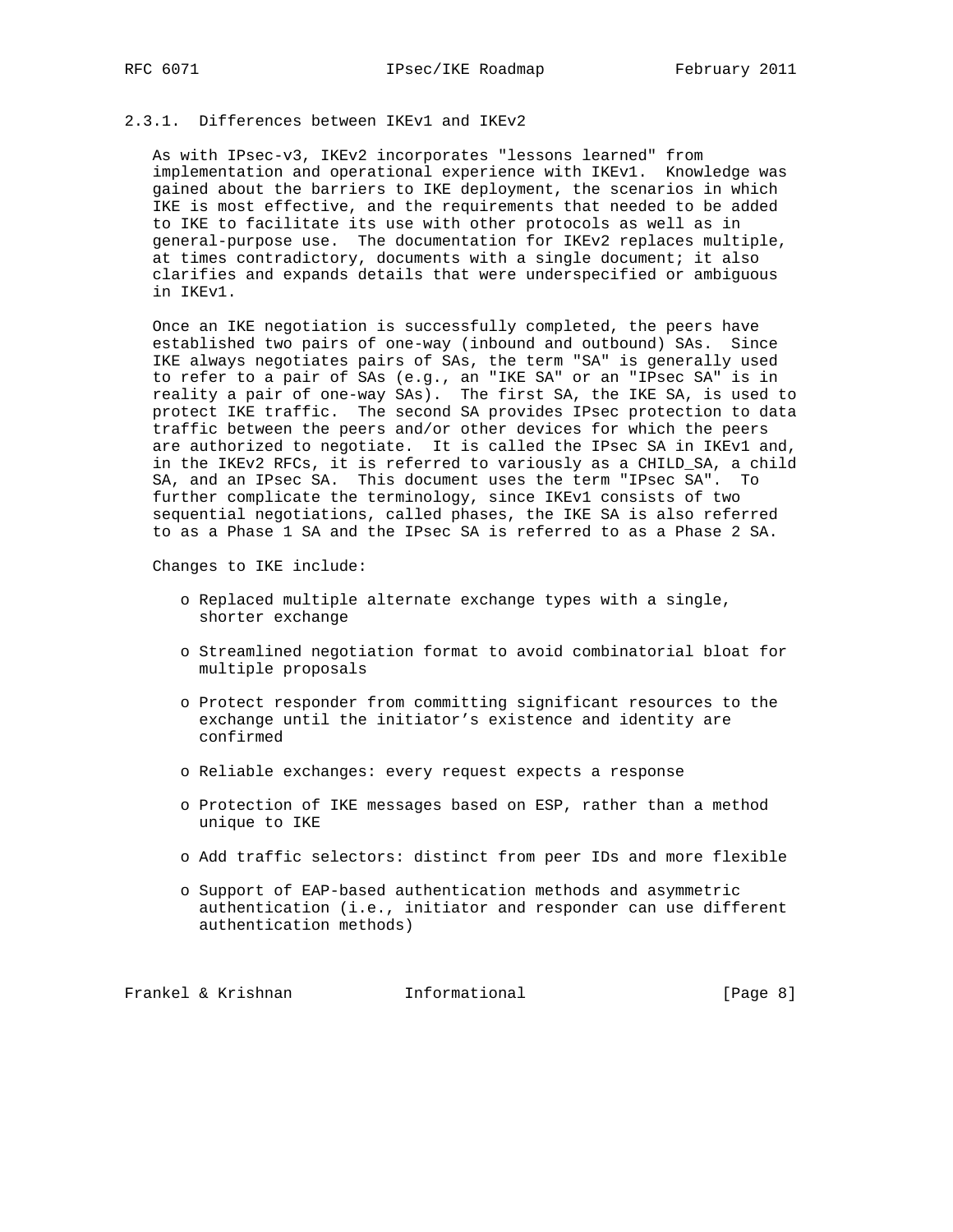## 2.4. IPsec and IKE IANA Registries

 Numerous IANA registries contain values that are used in IPsec, IKE, and related protocols. They include:

- o IKE Attributes (http://www.iana.org/assignments/ipsec-registry): values used during IKEv1 Phase 1 exchanges, defined in [RFC2409].
- o "Magic Numbers" for Internet Security Association and Key Management Protocol (ISAKMP) (http://www.iana.org/assignments/isakmp-registry): values used during IKEv1 Phase 2 exchanges, defined in [RFC2407], [RFC2408], and numerous other cryptographic algorithm RFCs.
- o IKEv2 Parameters (http://www.iana.org/assignments/ikev2-parameters): values used in IKEv2 exchanges, defined in [RFC5996] and numerous other cryptographic algorithm RFCs.
- o Cryptographic Suites for IKEv1, IKEv2, and IPsec (http://www.iana.org/assignments/crypto-suites): names of cryptographic suites in [RFC4308] and [RFC4869].
- 3. IPsec Documents
- 3.1. Base Documents

 IPsec protections are provided by two special headers: the Encapsulating Security Payload (ESP) Header and the Authentication Header (AH). In IPv4, these headers take the form of protocol headers; in IPv6, they are classified as extension headers. There are three base IPsec documents: one that describes the IP security architecture, and one for each of the IPsec headers.

- 3.1.1. "Old" IPsec (IPsec-v2)
- 3.1.1.1. RFC 2401, Security Architecture for the Internet Protocol (S, November 1998)

 [RFC2401] specifies the mechanisms, procedures, and components required to provide security services at the IP layer. It also describes their interrelationship and the general processing required to inject IPsec protections into the network architecture.

Frankel & Krishnan Informational [Page 9]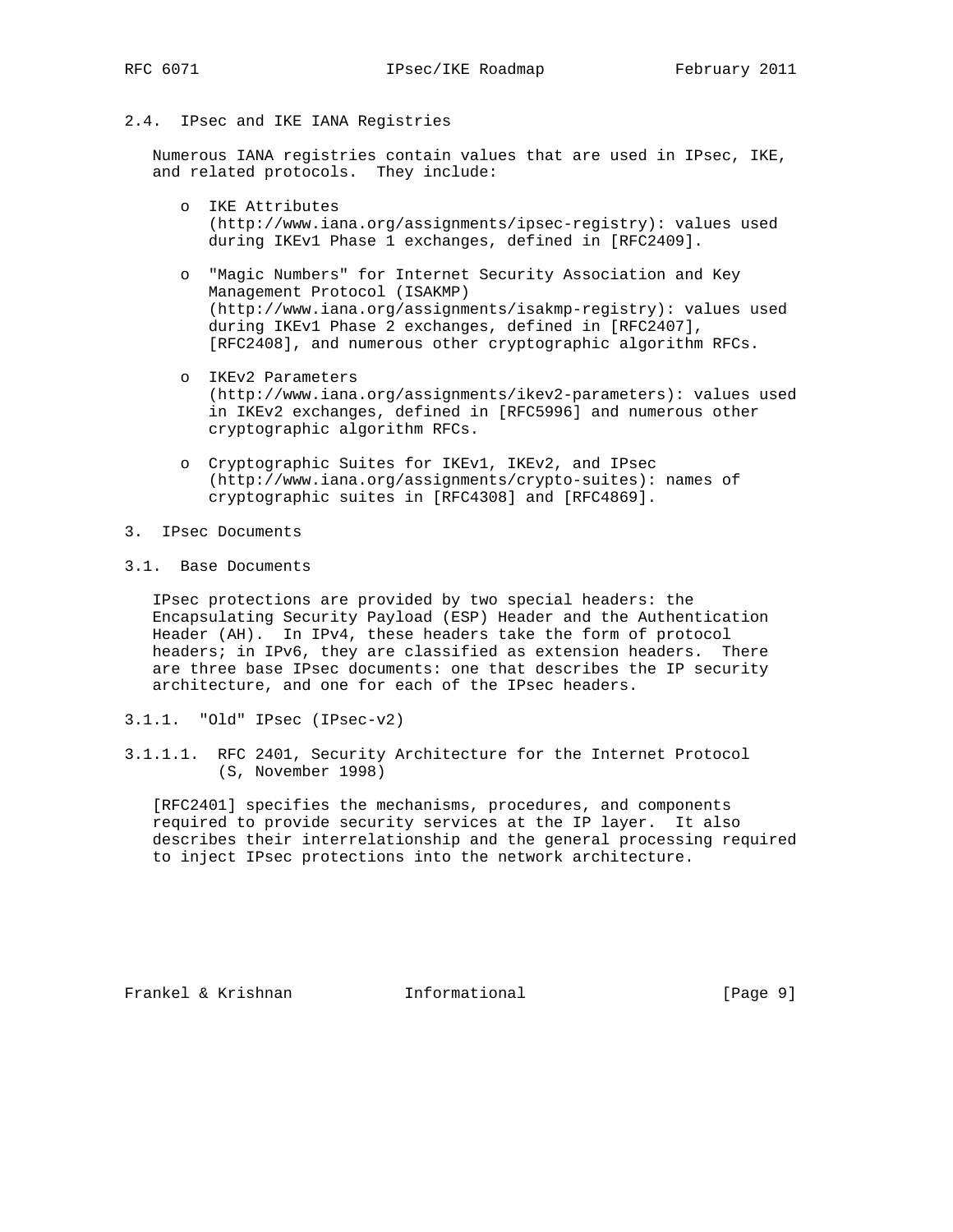The components include:

- SA (Security Association): a one-way (inbound or outbound) agreement between two communicating peers that specifies the IPsec protections to be provided to their communications. This includes the specific security protections, cryptographic algorithms, and secret keys to be applied, as well as the specific types of traffic to be protected.
- SPI (Security Parameters Index): a value that, together with the destination address and security protocol (AH or ESP), uniquely identifies a single SA.
- SAD (Security Association Database): each peer's SA repository. The RFC describes how this database functions (SA lookup, etc.) and the types of information it must contain to facilitate SA processing; it does not dictate the format or layout of the database. SAs can be established in either transport mode or tunnel mode (see below).
- SPD (Security Policy Database): an ordered database that expresses the security protections to be afforded to different types and classes of traffic. The three general classes of traffic are traffic to be discarded, traffic that is allowed without IPsec protection, and traffic that requires IPsec protection.

 RFC 2401 describes general inbound and outbound IPsec processing; it also includes details on several special cases: packet fragments, ICMP messages, and multicast traffic.

3.1.1.2. RFC 2402, IP Authentication Header (S, November 1998)

 [RFC2402] defines the Authentication Header (AH), which provides integrity protection; it also provides data-origin authentication, access control, and, optionally, replay protection. A transport mode AH SA, used to protect peer-to-peer communications, protects upper layer data, as well as those portions of the IP header that do not vary unpredictably during packet delivery. A tunnel mode AH SA can be used to protect gateway-to-gateway or host-to-gateway traffic; it can optionally be used for host-to-host traffic. This class of AH SA protects the inner (original) header and upper-layer data, as well as those portions of the outer (tunnel) header that do not vary unpredictably during packet delivery. Because portions of the IP header are not included in the AH calculations, AH processing is more complex than ESP processing. AH also does not work in the presence of Network Address Translation (NAT). Unlike IPsec-v3, IPsec-v2 classifies AH as mandatory to implement.

Frankel & Krishnan Thformational [Page 10]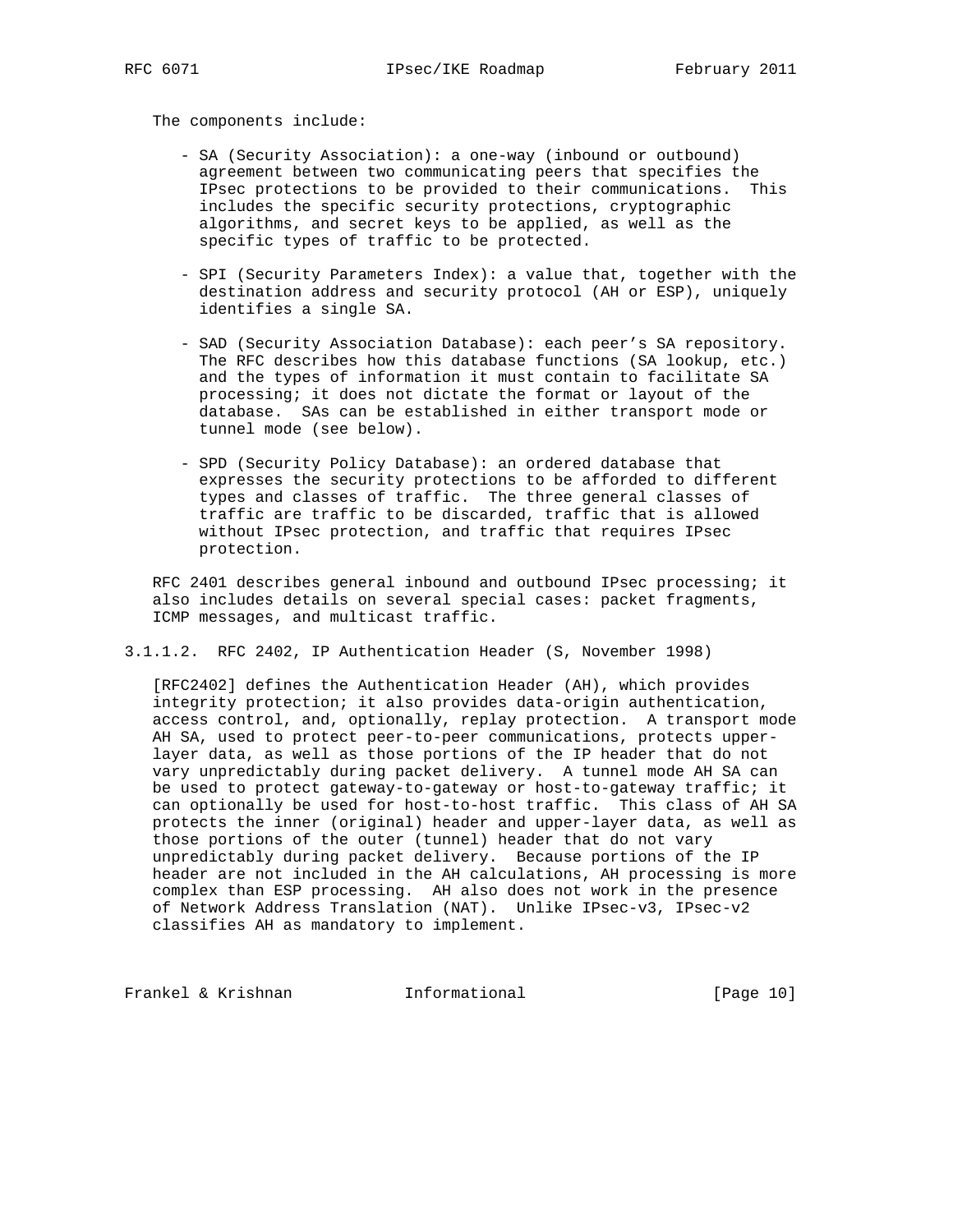3.1.1.3. RFC 2406, IP Encapsulating Security Payload (ESP) (S, November 1998)

 [RFC2406] defines the IP Encapsulating Security Payload (ESP), which provides confidentiality (encryption) and/or integrity protection; it also provides data-origin authentication, access control, and, optionally, replay and/or traffic analysis protection. A transport mode ESP SA protects the upper-layer data, but not the IP header. A tunnel mode ESP SA protects the upper-layer data and the inner header, but not the outer header.

- 3.1.2. "New" IPsec (IPsec-v3)
- 3.1.2.1. RFC 4301, Security Architecture for the Internet Protocol (S, December 2005)

 [RFC4301] obsoletes [RFC2401], and it includes a more complete and detailed processing model. The most notable changes are detailed above in Section 2.2.1. IPsec-v3 processing incorporates an additional database:

- PAD (Peer Authorization Database): contains information necessary to conduct peer authentication, providing a link between IPsec and the key management protocol (e.g., IKE)
- 3.1.2.2. RFC 4302, IP Authentication Header (S, December 2005)

 [RFC4302] obsoletes [RFC2402]. Unlike IPsec-v2, IPsec-v3 classifies AH as optional.

3.1.2.3. RFC 4303, IP Encapsulating Security Payload (ESP) (S, December 2005)

 [RFC4303] obsoletes [RFC2406]. The most notable changes are detailed above in Section 2.2.1.

3.2. Additions to IPsec

 Once the IKEv1 and IPsec-v2 RFCs were finalized, several additions were defined in separate documents: negotiation of NAT traversal, extended sequence numbers, UDP encapsulation of ESP packets, opportunistic encryption, and IPsec-related ICMP messages. Additional uses of IPsec transport mode were also described: protection of manually configured IPv6-in-IPv4 tunnels and protection of IP-in-IP tunnels. These documents describe atypical uses of IPsec transport mode, but do not define any new IPsec features.

Frankel & Krishnan **Informational** [Page 11]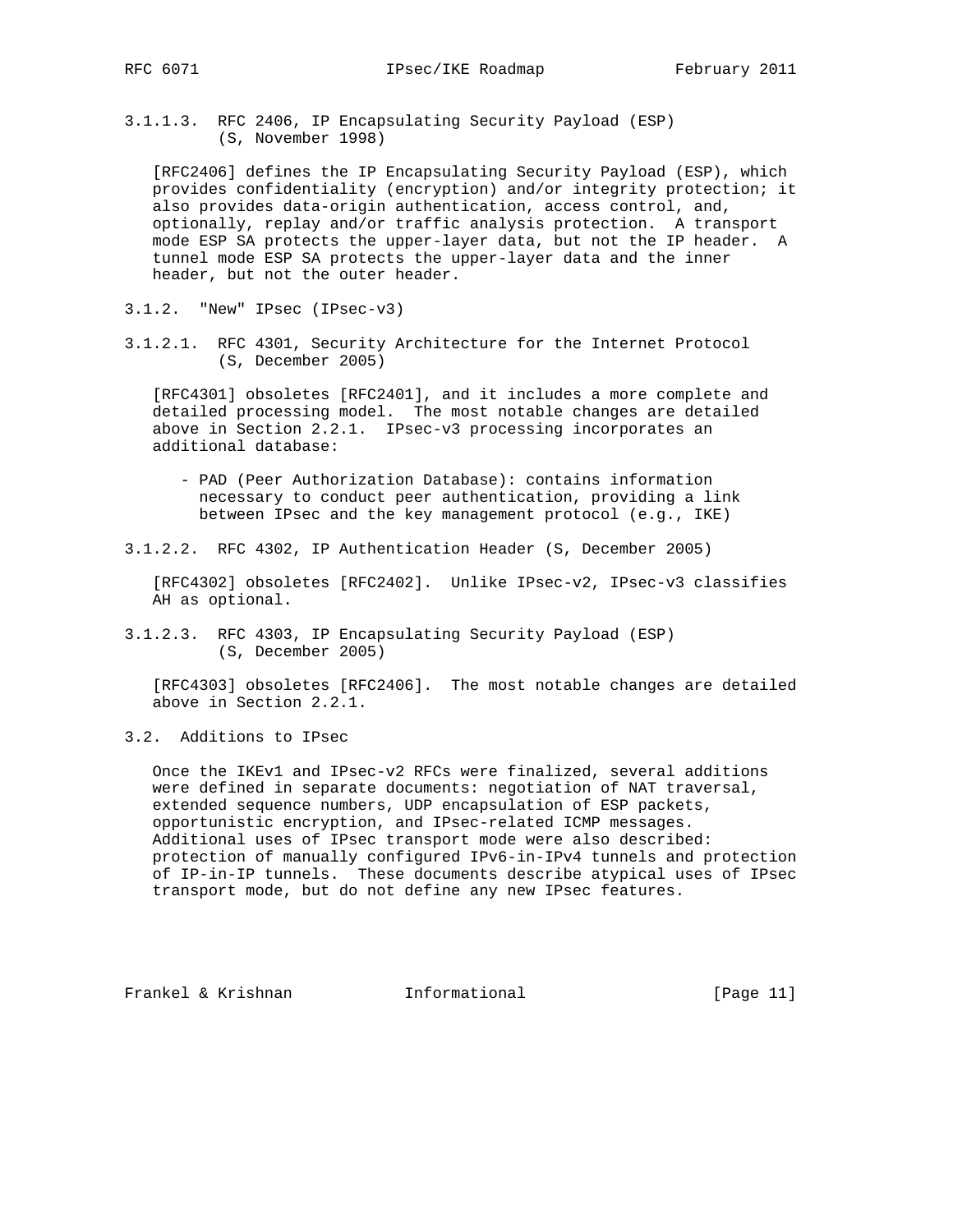Once the original IPsec Working Group concluded, additional IPsec related issues were handled by the IPsecME (IPsec Maintenance and Extensions) Working Group. One such problem is the capability of middleboxes to distinguish unencrypted ESP packets (ESP-NULL) from encrypted ones in a fast and accurate manner. Two solutions are described: a new protocol that requires changes to IKEv2 and IPsec-v3 and a heuristic method that imposes no new requirements. Another issue that was addressed is the problem of using IKE and IPsec in a high-availability environment.

3.2.1. RFC 3947, Negotiation of NAT-Traversal in the IKE (S, January 2005)

 [RFC3947] defines an optional extension to IKEv1. It enables IKEv1 to detect whether there are any NATs between the negotiating peers and whether both peers support NAT traversal. It also describes how IKEv1 can be used to negotiate the use of UDP encapsulation of ESP packets for the IPsec SA. For IKEv2, this capability is described in [RFC5996].

3.2.2. RFC 3948, UDP Encapsulation of IPsec ESP Packets (S, January 2005)

 [RFC3948] is an optional extension for IPsec-v2 and IPsec-v3. It defines how to encapsulate ESP packets in UDP packets to enable the traversal of NATs that discard packets with protocols other than UDP or TCP. This makes it possible for ESP packets to pass through the NAT device without requiring any change to the NAT device itself. The use of this solution is negotiated by IKE, as described in [RFC3947] for IKEv1 and [RFC5996] for IKEv2.

3.2.3. RFC 4304, Extended Sequence Number (ESN) Addendum to IPsec Domain of Interpretation (DOI) for Internet Security Association and Key Management Protocol (ISAKMP) (S, December 2005)

 The use of ESNs allows IPsec to use 64-bit sequence numbers for replay protection, but to send only 32 bits of the sequence number in the packet, enabling shorter packets and avoiding a redesign of the packet format. The larger sequence numbers allow an existing IPsec SA to be used for larger volumes of data. [RFC4304] describes an optional extension to IKEv1 that enables IKEv1 to negotiate the use of ESNs for IPsec SAs. For IKEv2, this capability is described in [RFC5996].

Frankel & Krishnan **Informational** [Page 12]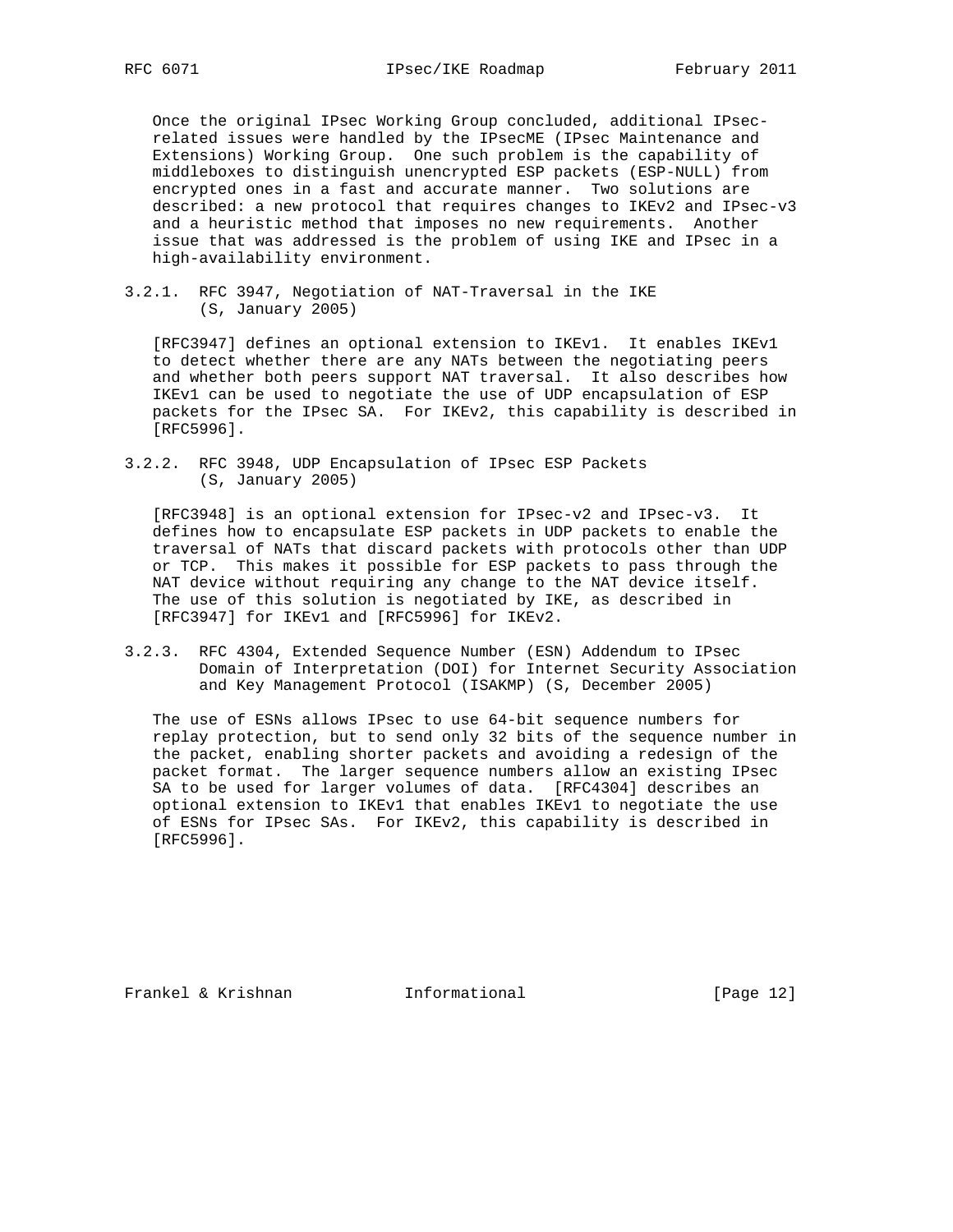3.2.4. RFC 4322, Opportunistic Encryption using the Internet Key Exchange (IKE) (I, December 2005)

 Opportunistic encryption allows a pair of end systems to use encryption without any specific pre-arrangements. [RFC4322] specifies a mechanism that uses DNS to distribute the public keys of each system involved and uses DNS Security (DNSSEC) to secure the mechanism against active attackers. It specifies the changes that are needed in existing IPsec and IKE implementations. The majority of the changes are needed in the IKE implementation and these changes relate to the handling of key acquisition requests, the lookup of public keys and TXT records, and the interactions with firewalls and other security facilities that may be co-resident on the same gateway.

3.2.5. RFC 4891, Using IPsec to Secure IPv6-in-IPv4 Tunnels (I, May 2007)

 [RFC4891] describes how to use IKE and transport-mode IPsec to provide security protection to manually configured IPv6-in-IPv4 tunnels. This document uses standard IKE and IPsec, without any new extensions. It does not apply to tunnels that are initiated in an automated manner (e.g., 6to4 tunnels [RFC3056]).

3.2.6. RFC 3884, Use of IPsec Transport Mode for Dynamic Routing (I, September 2004)

 [RFC3884] describes the use of transport-mode IPsec to secure IP-in- IP tunnels, which constitute the links of a multi-hop, distributed virtual network (VN). This allows the traffic to be dynamically routed via the VN's trusted routers, rather than routing all traffic through a statically routed IPsec tunnel. This RFC has not been widely adopted.

3.2.7. RFC 5840, Wrapped Encapsulating Security Payload (ESP) for Traffic Visibility (S, April 2010)

 ESP, as defined in [RFC4303], does not allow a network device to easily determine whether protected traffic that is passing through the device is encrypted or only integrity protected (referred to as ESP-NULL packets). [RFC5840] extends ESPv3 to provide explicit notification of integrity-protected packets, and extends IKEv2 to negotiate this capability between the IPsec peers.

Frankel & Krishnan Thformational [Page 13]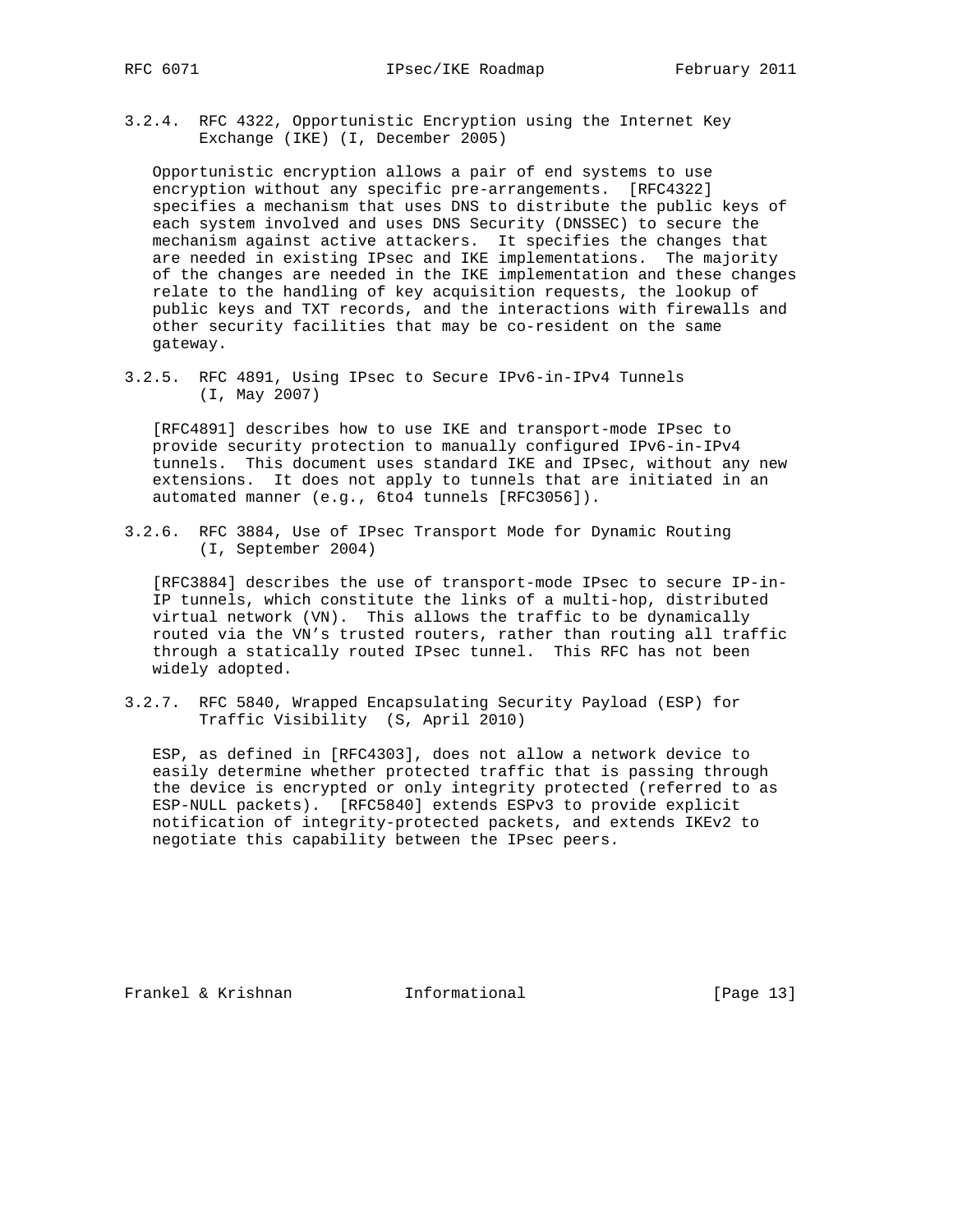3.2.8. RFC 5879, Heuristics for Detecting ESP-NULL packets (I, May 2010)

 [RFC5879] offers an alternative approach to differentiating between ESP-encrypted and ESP-NULL packets through packet inspection. This method does not require any change to IKE or ESP; it can be used with ESP-v2 or ESP-v3.

- 3.3. General Considerations
- 3.3.1. RFC 3715, IPsec-Network Address Translation (NAT) Compatibility Requirements (I, March 2004)

 [RFC3715] "describes known incompatibilities between NAT and IPsec, and describes the requirements for addressing them". This is a critical issue, since IPsec is frequently used to provide VPN access to the corporate network for telecommuters, and NATs are widely deployed in home gateways, hotels, and other access networks typically used for remote access.

3.3.2. RFC 5406, Guidelines for Specifying the Use of IPsec Version 2 (B, February 2009)

 [RFC5406] offers guidance to protocol designers on how to ascertain whether IPsec is the appropriate security mechanism to provide an interoperable security solution for the protocol. If this is not the case, it advises against attempting to define a new security protocol; rather, it suggests using another standards-based security protocol. The details in this document apply only to IPsec-v2.

3.3.3. RFC 2521, ICMP Security Failures Messages (E, March 1999)

 [RFC2521] specifies an ICMP message for indicating failures related to the use of IPsec protocols (AH and ESP). The specified ICMP message defines several codes for handling common failure modes for IPsec. The failures that are signaled by this message include invalid or expired SPIs, failure of authenticity or integrity checks on datagrams, decryption and decompression errors, etc. These messages can be used to trigger automated session-key management or to signal to an operator the need to manually reconfigure the SAs. This RFC has not been widely adopted. Furthermore, [RFC4301] discusses the pros and cons of relying on unprotected ICMP messages.

3.3.4. RFC 6027, IPsec Cluster Problem Statement (I, October 2010)

 [RFC6027] describes the problems of using IKE and IPsec in a high availability environment, in which one or both of the peers are clusters of gateways. It details the numerous types of stateful

Frankel & Krishnan **Informational** [Page 14]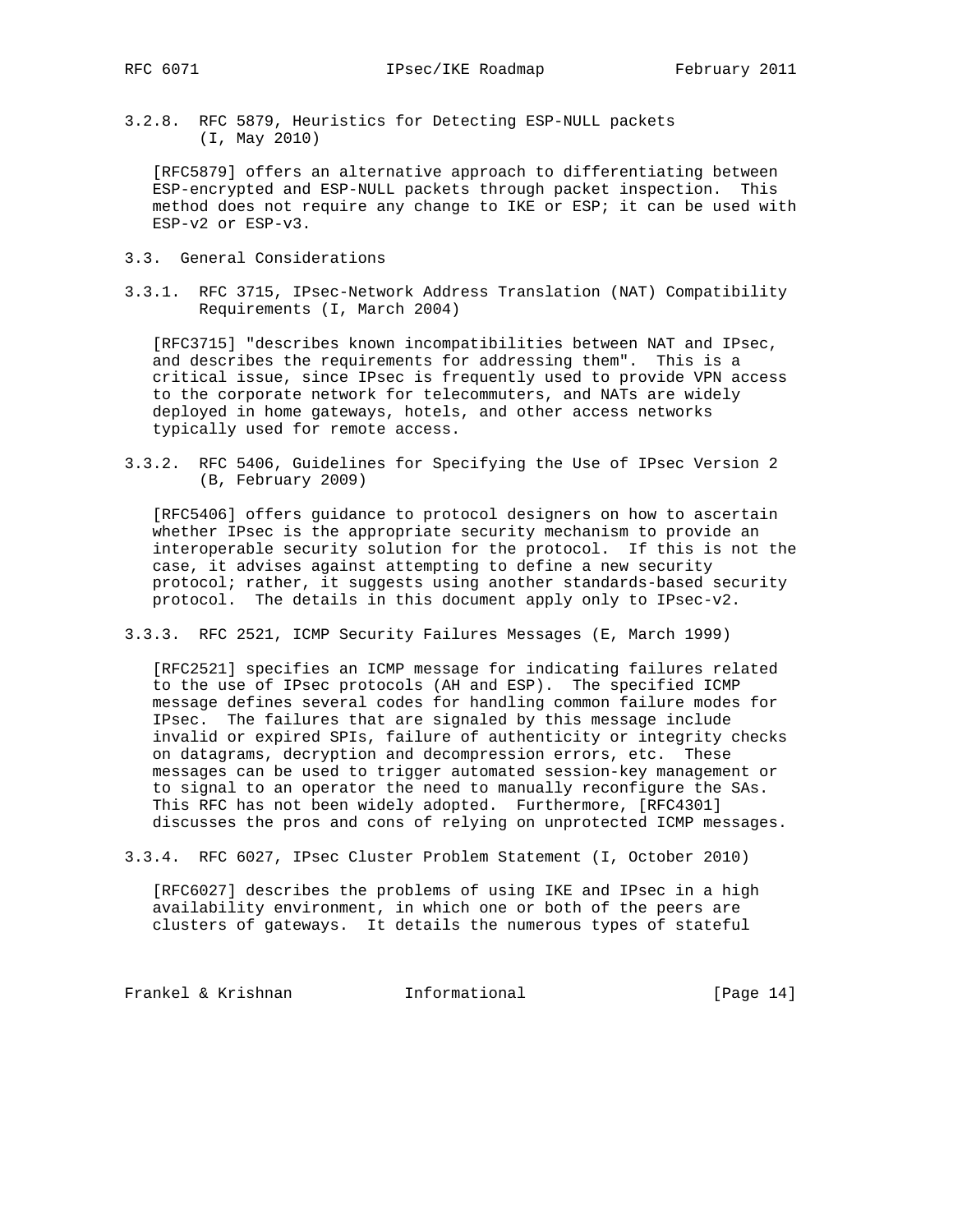information shared by IKE and IPsec peers that would have to be available to other members of the cluster in order to provide high availability, load sharing, and/or failover capabilities.

- 4. IKE Documents
- 4.1. Base Documents
- 4.1.1. IKEv1

 IKE is the preferred key management protocol for IPsec. It is used for peer authentication; to negotiate, modify, and delete SAs; and to negotiate authenticated keying material for use within those SAs. The standard peer authentication methods used by IKEv1 (pre-shared secret keys and digital certificates) had several shortcomings related to use of IKEv1 to enable remote user authentication to a corporate VPN: it could not leverage the use of legacy authentication systems (e.g. RADIUS databases) to authenticate a remote user to a security gateway; and it could not be used to configure remote users with network addresses or other information needed in order to access the internal network. Automatic key distribution is required for IPsec-v2, but alternatives to IKE may be used to satisfy that requirement.

 Several Internet Drafts were written to address these problems: two such documents include "Extended Authentication within IKE (XAUTH)" [IKE-XAUTH] (and its predecessor, "Extended Authentication within ISAKMP/Oakley (XAUTH)" [ISAKMP-XAUTH]) and "The ISAKMP Configuration Method" [IKE-MODE-CFG] (and its predecessor [ISAKMP-MODE-CFG]). These Internet Drafts did not progress to RFC status due to security flaws and other problems related to these solutions. However, many current IKEv1 implementations incorporate aspects of these solutions to facilitate remote user access to corporate VPNs. These solutions were not standardized, and different implementations implemented different versions. Thus, there is no assurance that the implementations adhere fully to the suggested solutions or that one implementation can interoperate with others that claim to incorporate the same features. Furthermore, these solutions have known security issues. All of those problems and security issues have been solved in IKEv2; thus, use of these non-standardized IKEv1 solutions is not recommended.

4.1.1.1. RFC 2409, The Internet Key Exchange (IKE) (S, November 1998)

 This document defines a key exchange protocol that can be used to negotiate authenticated keying material for SAs. This document implements a subset of the Oakley protocol in conjunction with ISAKMP to obtain authenticated keying material for use with ISAKMP, and for

Frankel & Krishnan Manuel Informational (Page 15)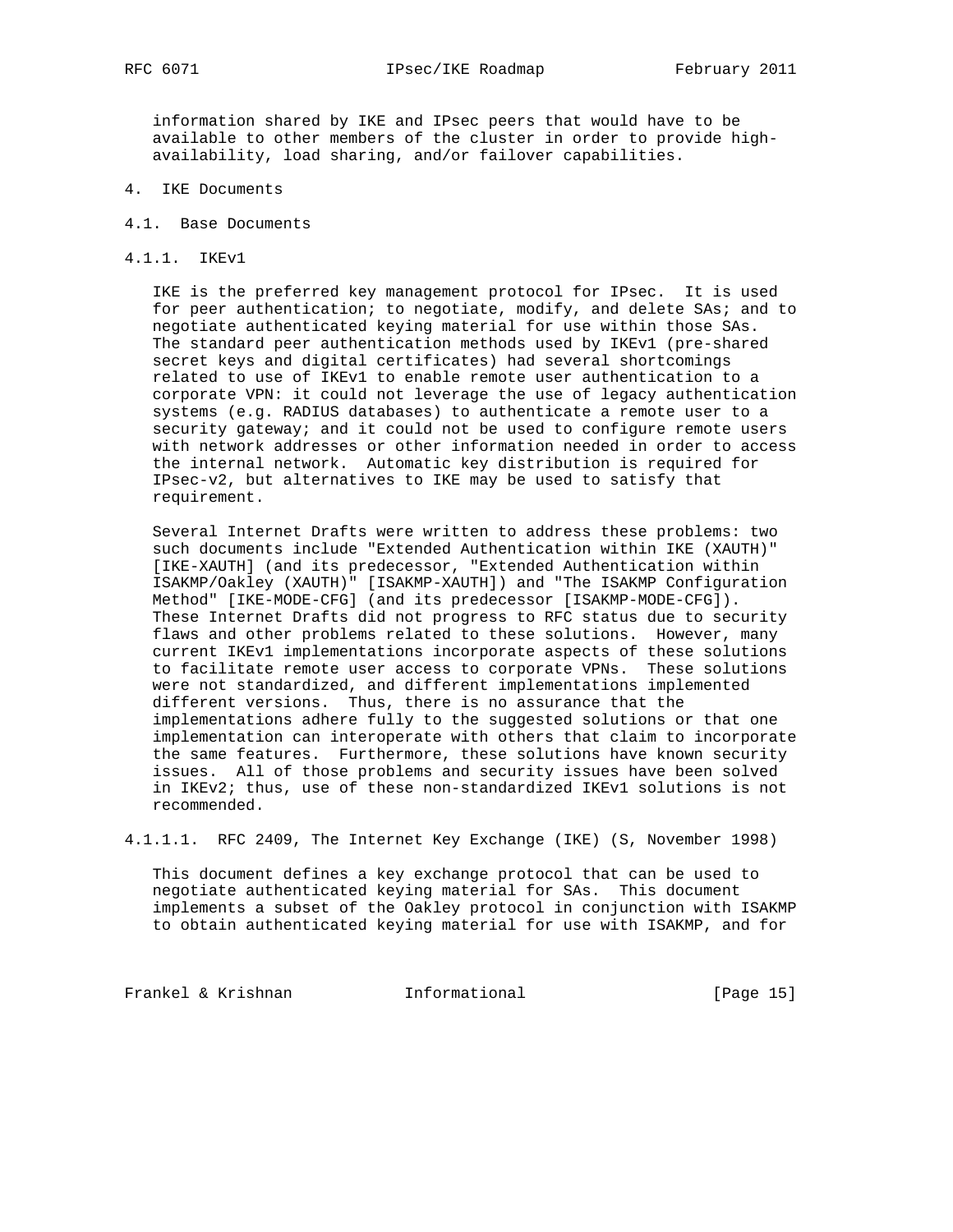other security associations such as AH and ESP for the IETF IPsec DOI. While, historically, IKEv1 was created by combining two security protocols, ISAKMP and Oakley, in practice, the combination (along with the IPsec DOI) has commonly been viewed as one protocol, IKEv1. The protocol's origins can be seen in the organization of the documents that define it.

4.1.1.2. RFC 2408, Internet Security Association and Key Management Protocol (ISAKMP) (S, November 1998)

 This document defines procedures and packet formats to establish, negotiate, modify, and delete Security Associations (SAs). It is intended to support the negotiation of SAs for security protocols at all layers of the network stack. ISAKMP can work with many different key exchange protocols, each with different security properties.

4.1.1.3. RFC 2407, The Internet IP Security Domain of Interpretation for ISAKMP (S, November 1998)

 Within ISAKMP, a Domain of Interpretation is used to group related protocols using ISAKMP to negotiate security associations. Security protocols sharing a DOI choose security protocol and cryptographic transforms from a common namespace and share key exchange protocol identifiers. This document defines the Internet IP Security DOI (IPSEC DOI), which instantiates ISAKMP for use with IP when IP uses ISAKMP to negotiate security associations.

4.1.1.4. RFC 2412, The OAKLEY Key Determination Protocol (I, November 1998)

 [RFC2412] describes a key establishment protocol that two authenticated parties can use to agree on secure and secret keying material. The Oakley protocol describes a series of key exchanges - called "modes" -- and details the services provided by each (e.g., perfect forward secrecy for keys, identity protection, and authentication). This document provides additional theory and background to explain some of the design decisions and security features of IKE and ISAKMP; it does not include details necessary for the implementation of IKEv1.

- 4.1.2. IKEv2
- 4.1.2.1. RFC 4306, Internet Key Exchange (IKEv2) Protocol (S, December 2005)

 This document contains the original description of version 2 of the Internet Key Exchange (IKE) protocol. It covers what was previously covered by separate documents: ISAKMP, IKE, and DOI. It also

Frankel & Krishnan Manuel Informational (Page 16)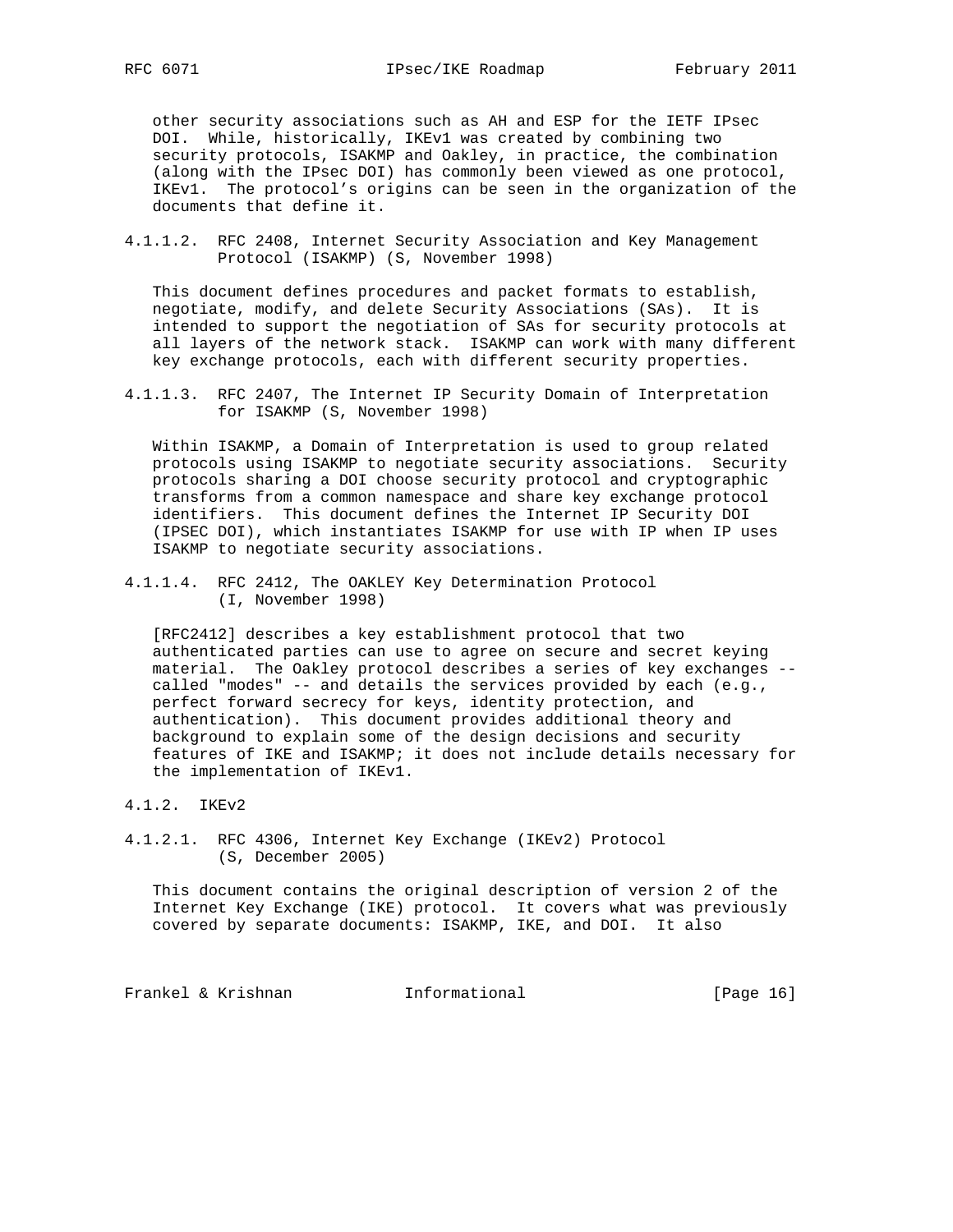addresses NAT traversal, legacy authentication, and remote address acquisition. IKEv2 is not interoperable with IKEv1. Automatic key distribution is required for IPsec-v3, but alternatives to IKE may be used to satisfy that requirement. This document has been superseded by [RFC5996].

4.1.2.2. RFC 4718, IKEv2 Clarifications and Implementation Guidelines (I, October 2006)

 [RFC4718] clarifies many areas of the original IKEv2 specification [RFC4306] that were seen as potentially difficult to understand for developers who were not intimately familiar with the specification and its history. It does not introduce any changes to the protocol, but rather provides descriptions that are less prone to ambiguous interpretations. The goal of this document was to encourage the development of interoperable implementations. The clarifications in this document have been included in the new version of the IKEv2 specification [RFC5996].

4.1.2.3. RFC 5996, Internet Key Exchange Protocol Version 2 (IKEv2) (S, September 2010)

 [RFC5996] combines the original IKEv2 RFC [RFC4306] with the Clarifications RFC [RFC4718], and resolves many implementation issues discovered by the community since the publication of these two documents. This document was developed by the IPsecME (IPsec Maintenance and Extensions) Working Group, after the conclusion of the original IPsec Working Group. Automatic key distribution is required for IPsec-v3, but alternatives to IKE may be used to satisfy that requirement.

- 4.2. Additions and Extensions
- 4.2.1. Peer Authentication Methods
- 4.2.1.1. RFC 4478, Repeated Authentication in Internet Key Exchange (IKEv2) Protocol (E, April 2006)

 [RFC4478] addresses a problem unique to remote access scenarios. How can the gateway (the IKE responder) force the remote user (the IKE initiator) to periodically reauthenticate, limiting the damage in the case where an unauthorized user gains physical access to the remote host? This document defines a new status notification, that a responder can send to an initiator, which notifies the initiator that the IPsec SA will be revoked unless the initiator reauthenticates within a specified period of time. This optional extension applies only to IKEv2, not to IKEv1.

Frankel & Krishnan 1nformational [Page 17]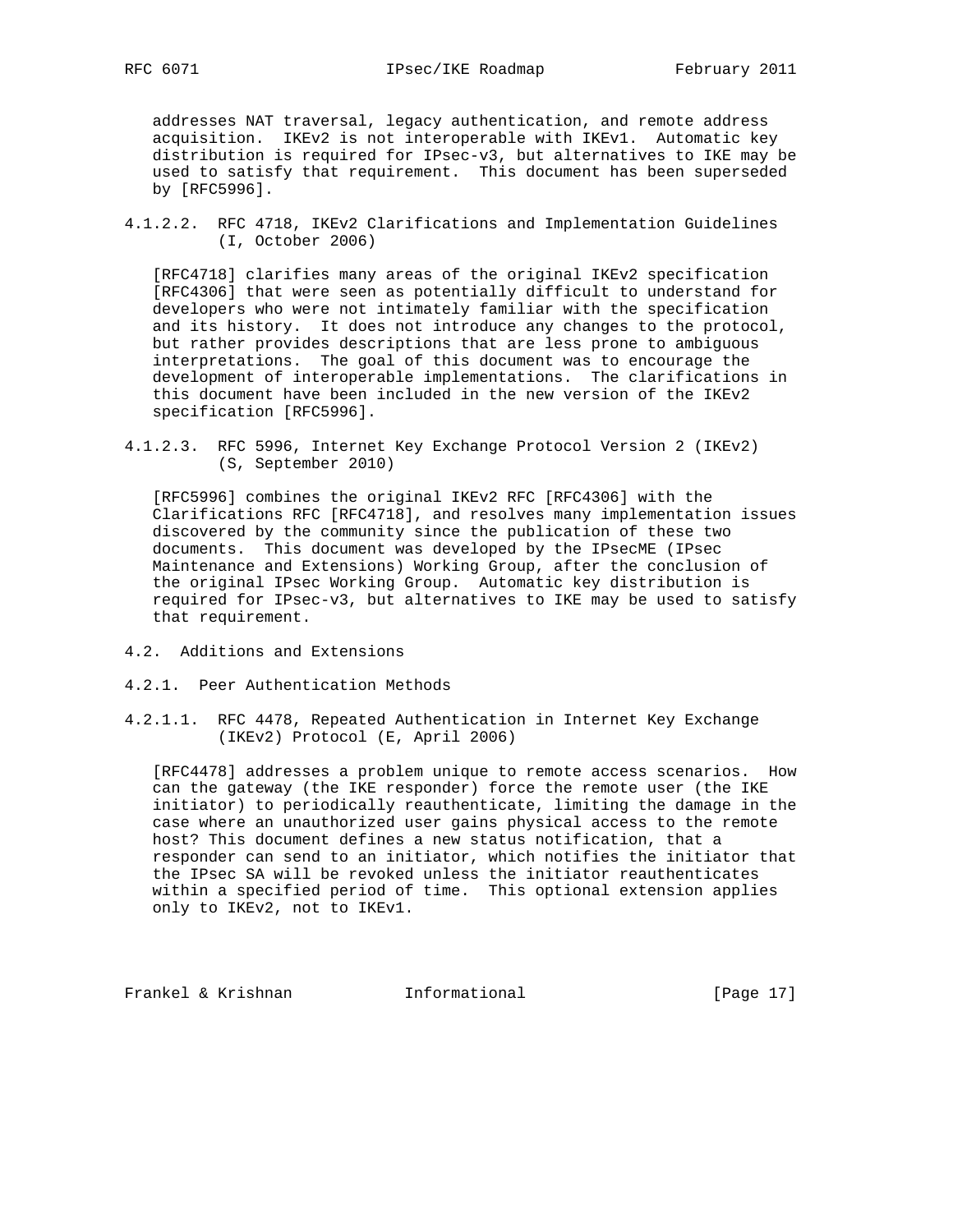4.2.1.2. RFC 4739, Multiple Authentication Exchanges in the Internet Key Exchange (IKEv2) Protocol (E, November 2006)

 IKEv2 supports several mechanisms for authenticating the parties but each endpoint uses only one of these mechanisms to authenticate itself. [RFC4739] specifies an extension to IKEv2 that allows the use of multiple authentication exchanges, using either different mechanisms or the same mechanism. This extension allows, for instance, performing certificate-based authentication of the client host followed by an EAP authentication of the user. This also allows for authentication by multiple administrative domains, if needed. This optional extension applies only to IKEv2, not to IKEv1.

4.2.1.3. RFC 4754, IKE and IKEv2 Authentication Using the Elliptic Curve Digital Signature Algorithm (ECDSA) (S, January 2007)

 [RFC4754] describes how the Elliptic Curve Digital Signature Algorithm (ECDSA) may be used as the authentication method within the IKEv1 and IKEv2 protocols. ECDSA provides many benefits including computational efficiency, small signature sizes, and minimal bandwidth compared to other available digital signature methods like RSA and DSA. This optional extension applies to both IKEv1 and IKEv2.

4.2.1.4. RFC 5998, An Extension for EAP-Only Authentication in IKEv2 (S, September 2010)

 IKEv2 allows an initiator to use EAP for peer authentication, but requires the responder to authenticate through the use of a digital signature. [RFC5998] extends IKEv2 so that EAP methods that provide mutual authentication and key agreement can also be used to provide peer authentication for the responder. This optional extension applies only to IKEv2, not to IKEv1.

4.2.2. Certificate Contents and Management (PKI4IPsec)

 The format, contents, and interpretation of Public Key Certificates (PKCs) proved to be a source of interoperability problems within IKE and IPsec. PKI4IPsec was an attempt to set in place some common procedures and interpretations to mitigate those problems.

4.2.2.1. RFC 4809, Requirements for an IPsec Certificate Management Profile (I, February 2007)

 [RFC4809] enumerates requirements for Public Key Certificate (PKC) lifecycle transactions between different VPN System and PKI System products in order to better enable large scale, PKI-enabled IPsec

Frankel & Krishnan 11 Informational [Page 18]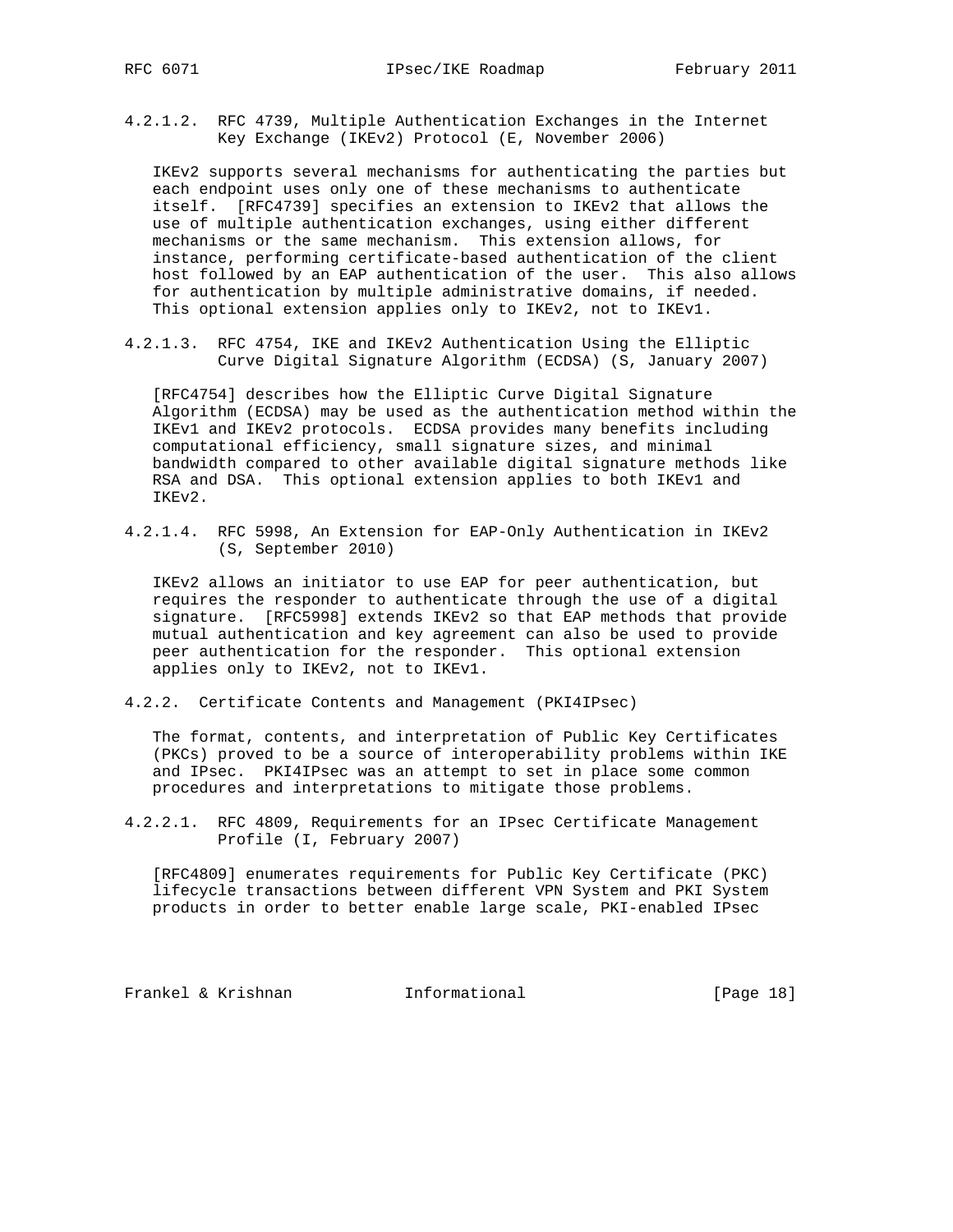deployments with a common set of transactions. This document discusses requirements for both the IPsec and the PKI products. These optional requirements apply to both IKEv1 and IKEv2.

4.2.2.2. RFC 4945, The Internet IP Security PKI Profile of IKEv1/ISAKMP, IKEv2, and PKIX (S, August 2007)

 [RFC4945] defines a profile of the IKE and Public Key Infrastructure using X.509 (PKIX) frameworks in order to provide an agreed-upon standard for using PKI technology in the context of IPsec. It also documents the contents of the relevant IKE payloads and further specifies their semantics. In addition, it summarizes the current state of implementations and deployment and provides advice to avoid common interoperability issues. This optional extension applies to both IKEv1 and IKEv2.

4.2.2.3. RFC 4806, Online Certificate Status Protocol (OCSP) Extensions to IKEv2 (S, February 2007)

 When certificates are used with IKEv2, the communicating peers need a mechanism to determine the revocation status of the peer's certificate. OCSP is one such mechanism. [RFC4806] defines the "OCSP Content" extension to IKEv2. This document is applicable when OCSP is desired and security policy (e.g., firewall policy) prevents one of the IKEv2 peers from accessing the relevant OCSP responder directly. This optional extension applies only to IKEv2, not to IKEv1.

- 4.2.3. Dead Peer Detection
- 4.2.3.1. RFC 3706, A Traffic-Based Method of Detecting Dead Internet Key Exchange (IKE) Peers (I, February 2004)

 When two peers communicate using IKE and IPsec, it is possible for the connectivity between the two peers to drop unexpectedly. But the SAs can still remain until their lifetimes expire, resulting in the packets getting tunneled into a "black hole". [RFC3706] describes an approach to detect peer liveliness without needing to send messages at regular intervals. This RFC defines an optional extension to IKEv1; dead peer detection (DPD) is an integral part of IKEv2, which refers to this feature as a "liveness check" or "liveness test".

4.2.4. Remote Access

 The IKEv2 Mobility and Multihoming (MOBIKE) protocol enables two additional capabilities for IPsec VPN users: 1) moving from one address to another without re-establishing existing SAs and 2) using

Frankel & Krishnan Manuel Informational [Page 19]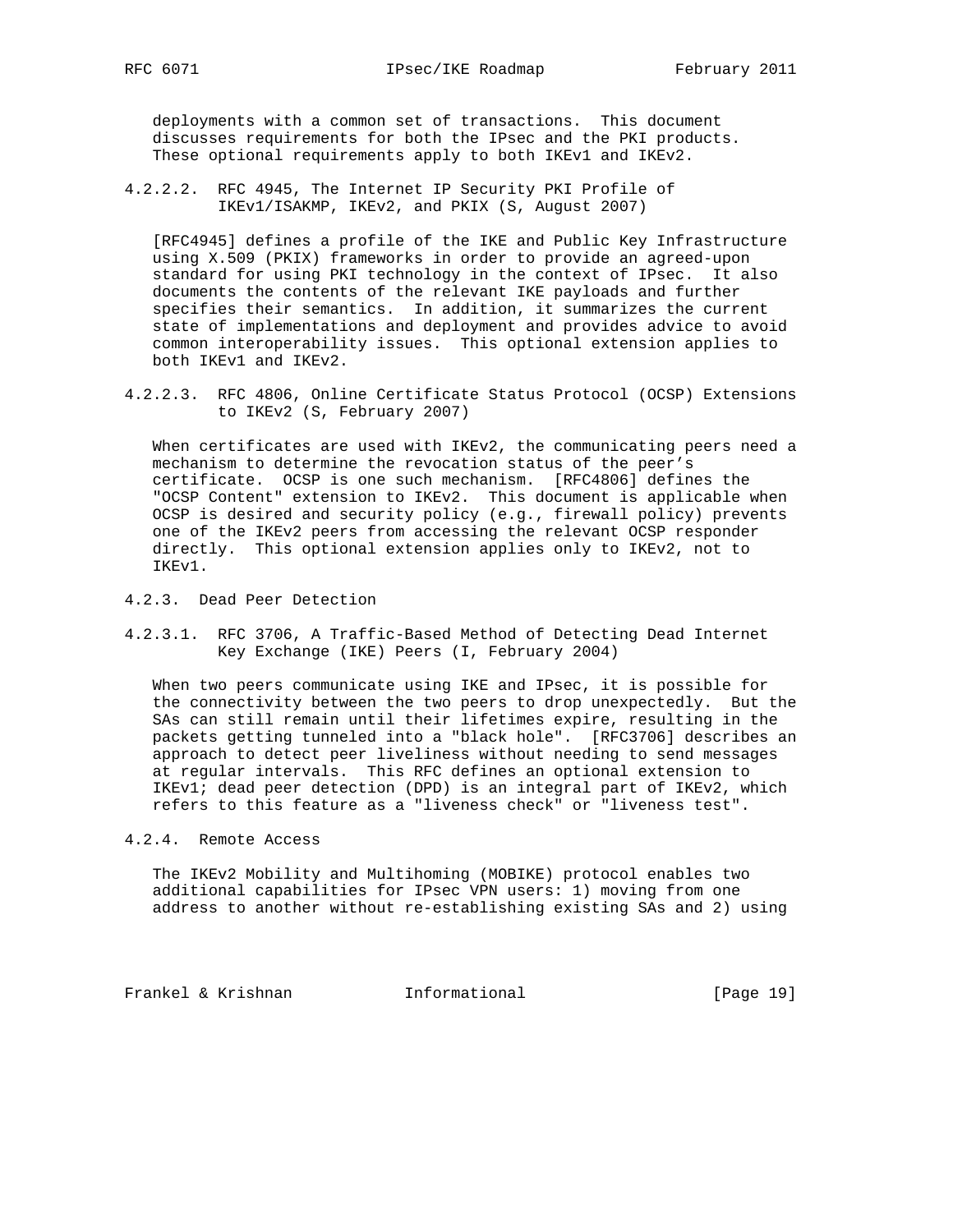multiple interfaces simultaneously. These solutions are limited to IPsec VPNs; they are not intended to provide more general mobility or multihoming capabilities.

 The IPsecME Working Group identified some missing components needed for more extensive IKEv2 and IPsec-v3 support for remote access clients. These include efficient client resumption of a previously established session with a VPN gateway, efficient client redirection to an alternate VPN gateway, and support for IPv6 client configuration using IPsec configuration payloads.

4.2.4.1. RFC 4555, IKEv2 Mobility and Multihoming Protocol (MOBIKE) (S, June 2006)

 IKEv2 assumes that an IKE SA is created implicitly between the IP address pair that is used during the protocol execution when establishing the IKEv2 SA. IPsec-related documents had no provision to change this pair after an IKE SA was created. [RFC4555] defines extensions to IKEv2 that enable an efficient management of IKE and IPsec Security Associations when a host possesses multiple IP addresses and/or where IP addresses of an IPsec host change over time.

4.2.4.2. RFC 4621, Design of the IKEv2 Mobility and Multihoming (MOBIKE) Protocol (I, August 2006)

 [RFC4621] discusses the involved network entities and the relationship between IKEv2 signaling and information provided by other protocols. It also records design decisions for the MOBIKE protocol, background information, and records discussions within the working group.

4.2.4.3. RFC 5266, Secure Connectivity and Mobility Using Mobile IPv4 and IKEv2 Mobility and Multihoming (MOBIKE) (B, June 2008)

 [RFC5266] describes a solution using Mobile IPv4 (MIPv4) and mobility extensions to IKEv2 (MOBIKE) to provide secure connectivity and mobility to enterprise users when they roam into untrusted networks.

4.2.4.4. RFC 5723, Internet Key Exchange Protocol Version 2 (IKEv2) Session Resumption (S, January 2010)

 [RFC5723] enables a remote client that has been disconnected from a gateway to re-establish SAs with the gateway in an expedited manner, without repeating the complete IKEv2 negotiation. This capability requires changes to IKEv2. This optional extension applies only to IKEv2, not to IKEv1.

Frankel & Krishnan **Informational** [Page 20]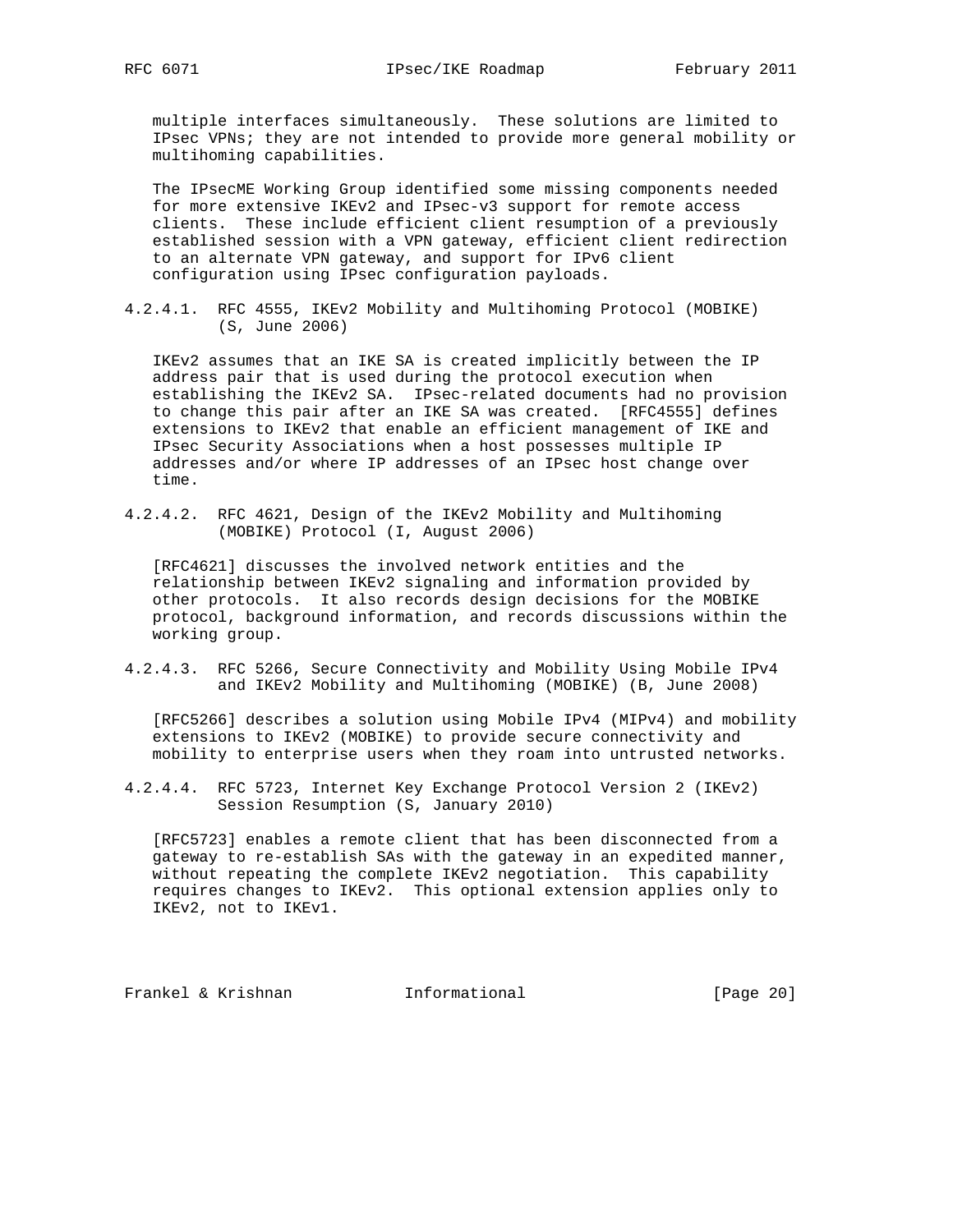4.2.4.5. RFC 5685, Re-direct Mechanism for the Internet Key Exchange Protocol Version 2 (IKEv2) (S, November 2009)

 [RFC5685] enables a gateway to securely redirect VPN clients to another VPN gateway, either during or after the IKEv2 negotiation. Possible reasons include, but are not limited to, an overloaded gateway or a gateway that needs to shut down. This requires changes to IKEv2. This optional extension applies only to IKEv2, not to IKEv1.

4.2.4.6. RFC 5739, IPv6 Configuration in Internet Key Exchange Protocol Version 2 (IKEv2) (E, February 2010)

 In IKEv2, a VPN gateway can assign an internal network address to a remote VPN client. This is accomplished through the use of configuration payloads. For an IPv6 client, the assignment of a single address is not sufficient to enable full-fledged IPv6 communications. [RFC5739] proposes several solutions that might remove this limitation. This optional extension applies only to IKEv2, not to IKEv1.

5. Cryptographic Algorithms and Suites

 Two basic requirements must be met for an algorithm to be used within IKE and/or IPsec: assignment of one or more IANA values and an RFC that describes how to use the algorithm within the relevant protocol, packet formats, special considerations, etc. For each RFC that describes a cryptographic algorithm, this roadmap will classify its requirement level for each protocol, as either MUST, SHOULD, or MAY [RFC2119]; SHOULD+, SHOULD-, or MUST- [RFC4835]; optional; undefined; or N/A (not applicable). A designation of "optional" means that the algorithm meets the two basic requirements, but its use is not specifically recommended for that protocol. "Undefined" means that one of the basic requirements is not met: either there is no relevant IANA number for the algorithm or there is no RFC specifying how it should be used within that specific protocol. "N/A" means that use of the algorithm is inappropriate in the context (e.g., NULL encryption for IKE, which always requires encryption; or combined mode algorithms, a new feature in IPsec-v3, for use with IPsec-v2).

 This document categorizes the requirement level of each algorithm for IKEv1, IKEv2, IPsec-v2, and IPsec-v3. If an algorithm is recommended for use within IKEv1 or IKEv2, it is used either to protect the IKE SA's traffic (encryption and integrity-protection algorithms) or to generate keying material (Diffie-Hellman or DH groups, Pseudorandom Functions or PRFs). If an algorithm is recommended for use within IPsec, it is used to protect the IPsec/child SA's traffic, and IKE is capable of negotiating its use for that purpose. These requirements

Frankel & Krishnan **Informational** [Page 21]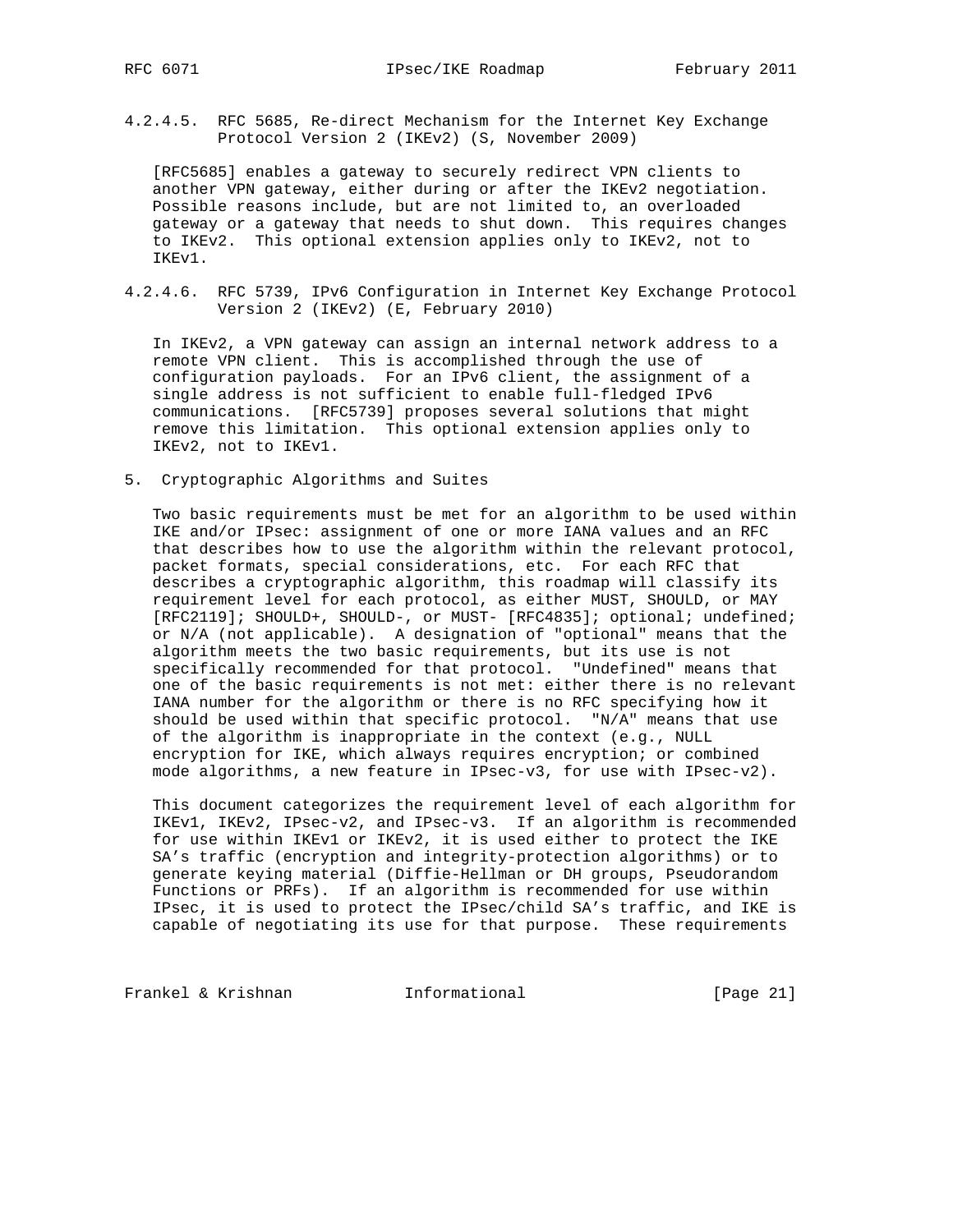are summarized in Table 1 (Appendix A). These levels are current as of February 2011; subsequent RFCs may result in altered requirement levels. For algorithms, this could mean the introduction of new algorithms or upgrading or downgrading the requirement levels of current algorithms.

 The IANA registries for IKEv1 and IKEv2 include IANA values for various cryptographic algorithms. IKE uses these values to negotiate IPsec SAs that will provide protection using those algorithms. If a specific algorithm lacks a value for IKEv1 and/or IKEv2, that algorithm's use is classified as "undefined" (no IANA #) within IPsec-v2 and/or IPsec-v3.

5.1. Algorithm Requirements

 Specifying a core set of mandatory algorithms for each protocol facilitates interoperability. Defining those algorithms in an RFC separate from the base protocol RFC enhances algorithm agility. IPsec-v3 and IKEv2 each have an RFC that specifies their mandatory to-implement (MUST), recommended (SHOULD), optional (MAY), and deprecated (SHOULD NOT) algorithms. For IPsec-v2, this is included in the base protocol RFC. That was originally the case for IKEv1, but IKEv1's algorithm requirements were updated in [RFC4109].

5.1.1. RFC 4835, Cryptographic Algorithm Implementation Requirements for Encapsulating Security Payload (ESP) and Authentication Header (AH) (S, April 2007)

 [RFC4835] specifies the encryption and integrity-protection algorithms for IPsec (both versions). Algorithms for IPsec-v2 were originally defined in [RFC2402] and [RFC2406]. [RFC4305] obsoleted those requirements, and was in turn obsoleted by [RFC4835]. Therefore, [RFC4835] applies to IPsec-v2 as well as IPsec-v3. Combined mode algorithms are mentioned, but not assigned a requirement level.

5.1.2. RFC 4307, Cryptographic Algorithms for Use in the Internet Key Exchange Version 2 (IKEv2) (S, December 2005)

 [RFC4307] specifies the encryption and integrity-protection algorithms used by IKEv2 to protect its own traffic, the Diffie- Hellman (DH) groups used within IKEv2, and the pseudorandom functions used by IKEv2 to generate keys, nonces, and other random values. [RFC4307] contains conflicting requirements for IKEv2 encryption and integrity-protection algorithms. Where there are contradictory requirements, this document takes its requirement levels from Section

Frankel & Krishnan **Informational** [Page 22]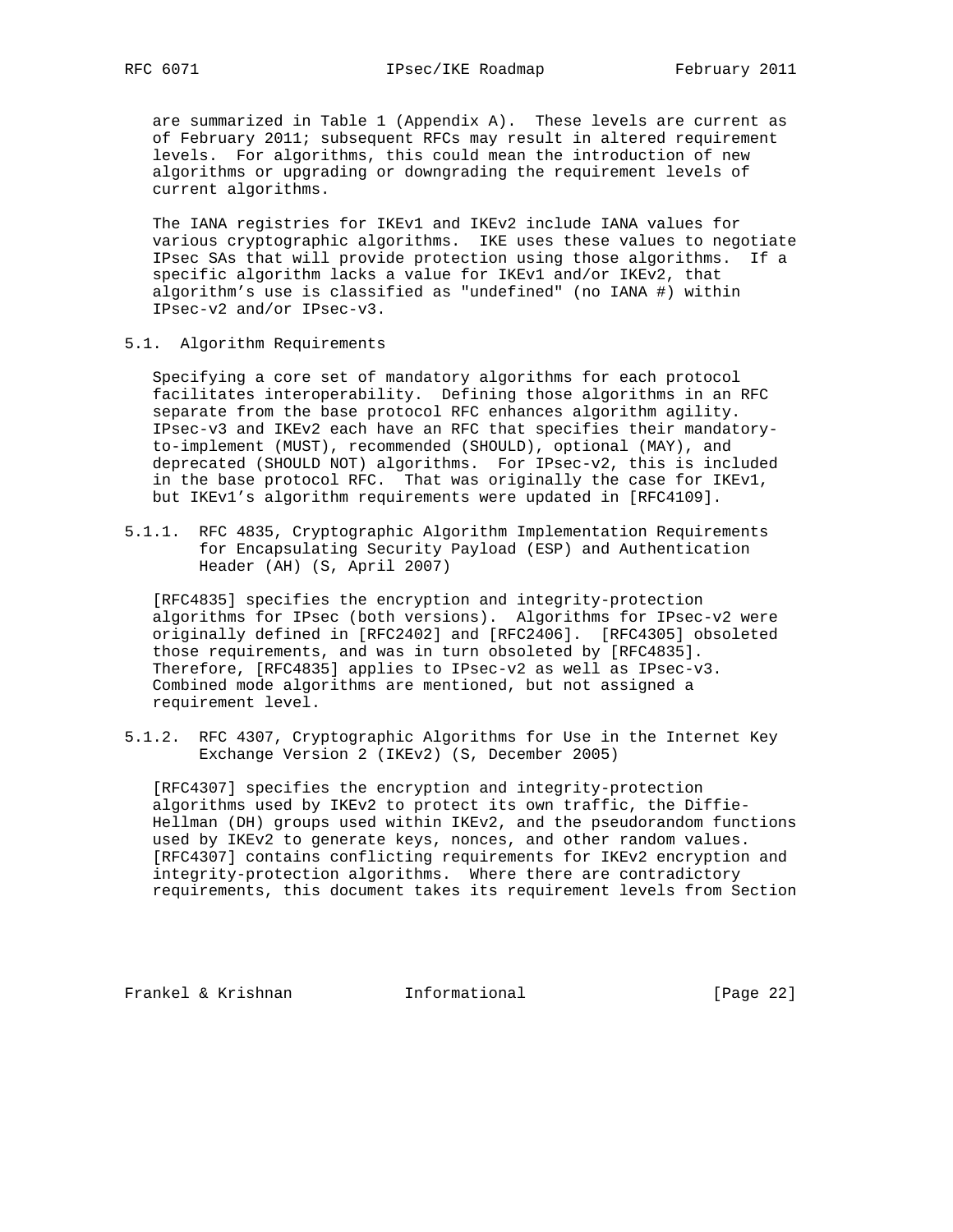3.1.1, "Encrypted Payload Algorithms", rather than from Section 3.1.3, "IKEv2 Transform Type 1 Algorithms", or Section 3.1.4, "IKEv2 Transform Type 2 Algorithms".

5.1.3. RFC 4109, Algorithms for Internet Key Exchange version 1 (IKEv1) (S, May 2005)

 [RFC4109] updates IKEv1's algorithm specifications, which were originally defined in [RFC2409]. It specifies the encryption and integrity-protection algorithms used by IKEv1 to protect its own traffic; the Diffie-Hellman (DH) groups used within IKEv1; the hash and pseudorandom functions used by IKEv1 to generate keys, nonces and other random values; and the authentication methods and algorithms used by IKEv1 for peer authentication.

5.2. Encryption Algorithms

 The encryption-algorithm RFCs describe how to use these algorithms to encrypt IKE and/or ESP traffic, providing confidentiality protection to the traffic. They describe any special constraints, requirements, or changes to packet format appropriate for the specific algorithm. In general, they do not describe the detailed algorithmic computations; the reference section of each RFC includes pointers to documents that define the inner workings of the algorithm. Some of the RFCs include sample test data, to enable implementors to compare their results with standardized output.

 When any encryption algorithm is used to provide confidentiality, the use of integrity protection is strongly recommended. If the encryption algorithm is a stream cipher, omitting integrity protection seriously compromises the security properties of the algorithm.

 DES, as described in [RFC2405], was originally a required algorithm for IKEv1 and ESP-v2. Since the use of DES is now deprecated, this roadmap does not include [RFC2405].

5.2.1. RFC 2410, The NULL Encryption Algorithm and Its Use With IPsec (S, November 1998)

 [RFC2410] is a tongue-in-cheek description of the no-op encryption algorithm (i.e., using ESP without encryption). In order for IKE to negotiate the selection of the NULL encryption algorithm for use in an ESP SA, an identifying IANA number is needed. This number (the value 11 for ESP\_NULL) is found on the IANA registries for both IKEv1 and IKEv2, but it is not mentioned in [RFC2410].

Frankel & Krishnan **Informational** [Page 23]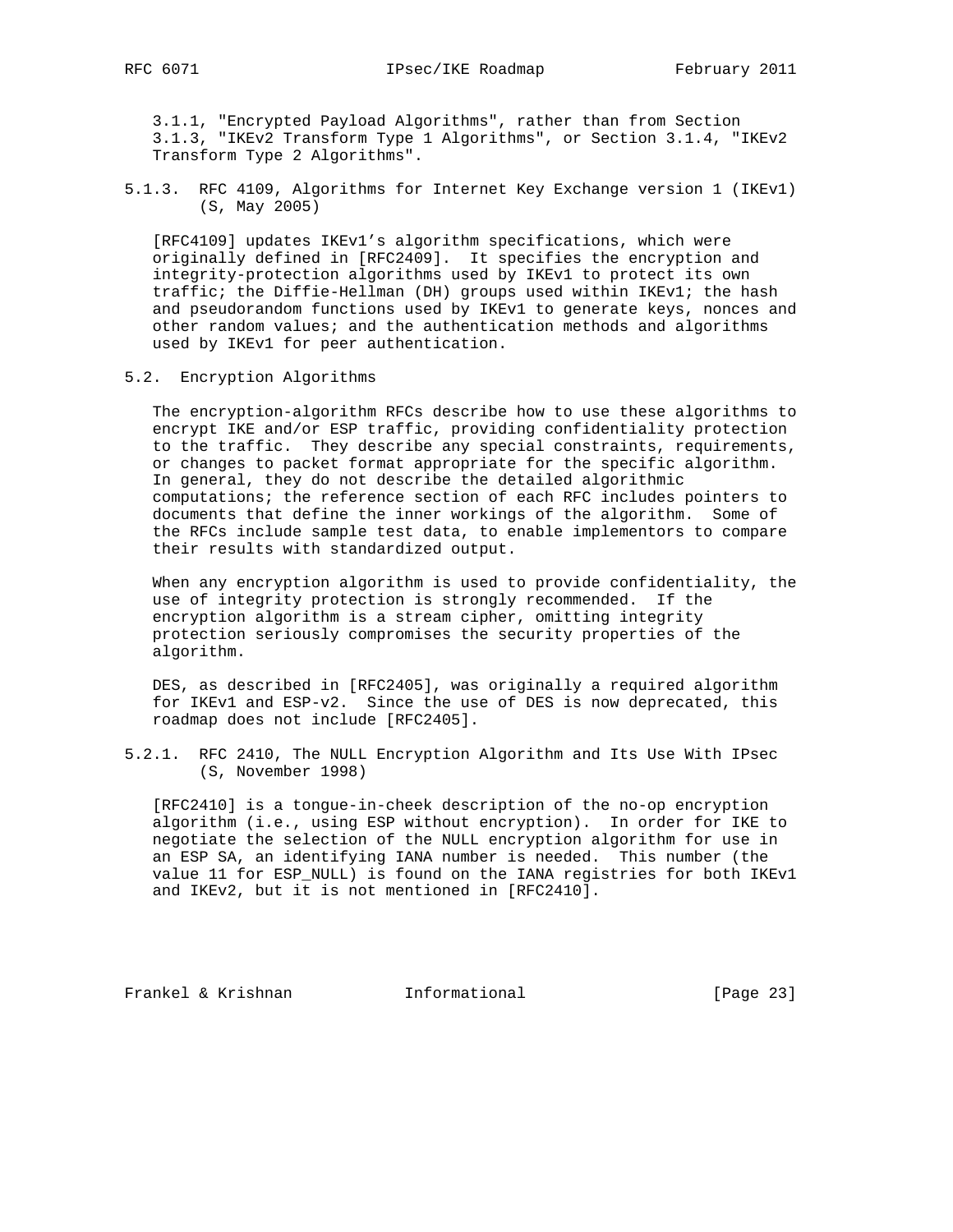Requirement levels for ESP-NULL:

 IKEv1 - N/A  $IKEv2 - N/A$  ESP-v2 - MUST [RFC4835]  $ESP-v3 - MUST [RFC4835]$ 

 NOTE: RFC 4307 erroneously classifies ESP-NULL as MAY for IKEv2; this has been corrected in an errata submission for RFC 4307.

5.2.2. RFC 2451, The ESP CBC-Mode Cipher Algorithms (S, November 1998)

 [RFC2451] describes how to use encryption algorithms in cipher-block chaining (CBC) mode to encrypt IKE and ESP traffic. It specifically mentions Blowfish, CAST-128, Triple DES (3DES), International Data Encryption Algorithm (IDEA), and RC5, but it is applicable to any block-cipher algorithm used in CBC mode. The algorithms mentioned in the RFC all have a 64-bit blocksize and a 64-bit random Initialization Vector (IV) that is sent in the packet along with the encrypted data.

Requirement levels for 3DES-CBC:

 IKEv1 - MUST [RFC4109] IKEv2 - MUST- [RFC4307] ESP-v2 - MUST [RFC4835] ESP-v3 - MUST- [RFC4835]

 Requirement levels for other CBC algorithms (Blowfish, CAST, IDEA,  $RC5$ ):

 IKEv1 - optional IKEv2 - optional ESP-v2 - optional ESP-v3 - optional

 [RFC3602] describes how to use AES in cipher block chaining (CBC) mode to encrypt IKE and ESP traffic. AES is the successor to DES. AES-CBC is a block-mode cipher with a 128-bit blocksize, a random IV that is sent in the packet along with the encrypted data, and keysizes of 128, 192 and 256 bits. If AES-CBC is implemented, 128-bit keys are MUST; the other sizes are MAY. [RFC3602] includes IANA values for use in IKEv1 and ESP-v2. A single IANA value is defined for AES-CBC, so IKE negotiations need to specify the keysize.

Frankel & Krishnan **Informational** [Page 24]

<sup>5.2.3.</sup> RFC 3602, The AES-CBC Cipher Algorithm and Its Use with IPsec (S, September. 2003)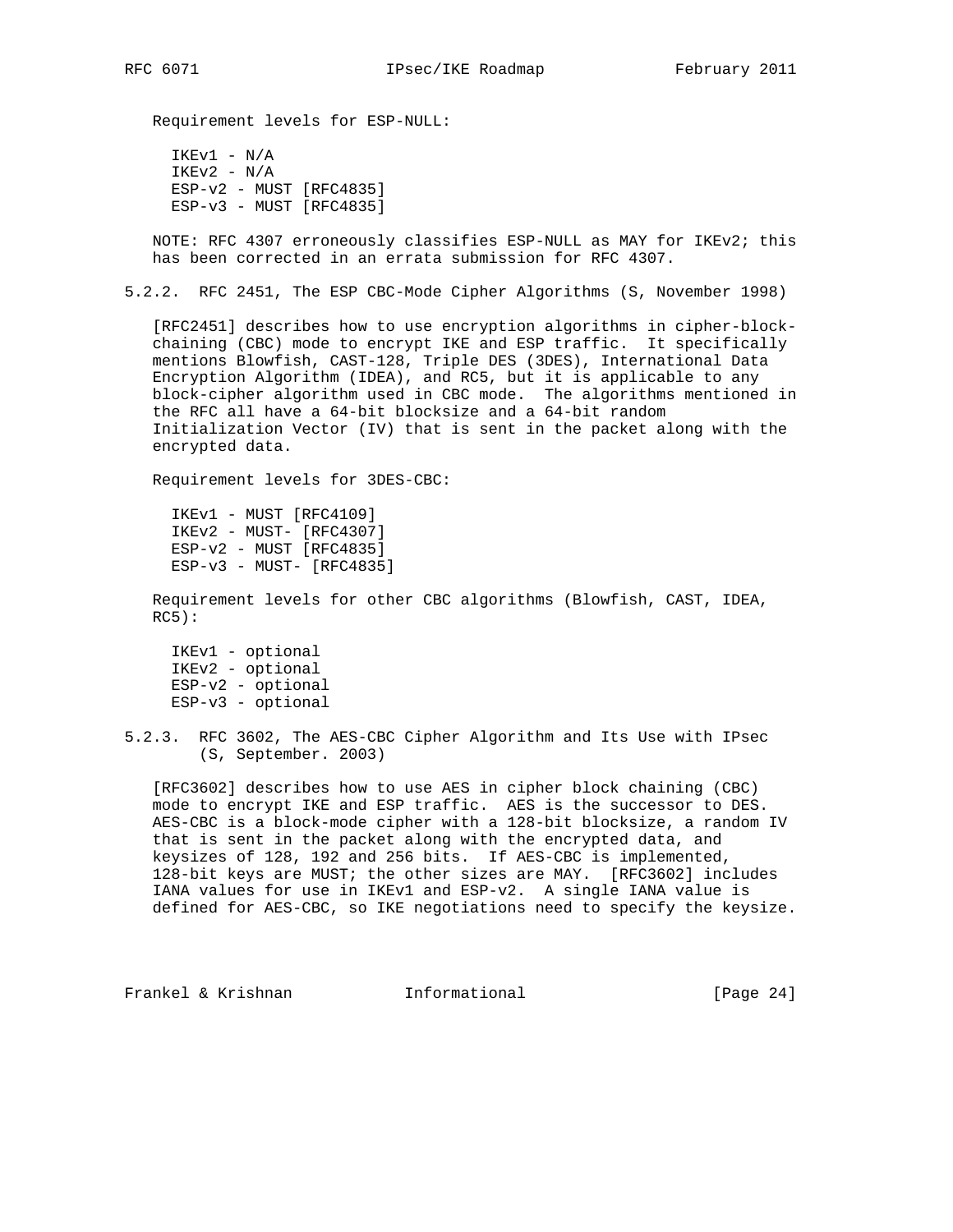Requirement levels for AES-CBC with 128-bit keys:

```
 IKEv1 - SHOULD [RFC4109]
 IKEv2 - SHOULD+ [RFC4307]
 ESP-v2 - MUST [RFC4835]
 ESP-v3 - MUST [RFC4835]
```
Requirement levels for AES-CBC with 192- or 256-bit keys:

 IKEv1 - optional IKEv2 - optional ESP-v2 - optional ESP-v3 - optional

5.2.4. RFC 3686, Using Advanced Encryption Standard (AES) Counter Mode With IPsec Encapsulating Security Payload (ESP) (S, January 2004)

 [RFC3686] describes how to use AES in counter (CTR) mode to encrypt ESP traffic. AES-CTR is a stream cipher with a 32-bit random nonce (1/SA) and a 64-bit IV. If AES-CTR is implemented, 128-bit keys are MUST; 192- and 256-byte keys are MAY. Reuse of the IV with the same key and nonce compromises the data's security; thus, AES-CTR should not be used with manual keying. AES-CTR can be pipelined and parallelized; it uses only the AES encryption operations for both encryption and decryption.

Requirement levels for AES-CTR:

 IKEv1 - undefined (no IANA #) IKEv2 - optional [RFC5930] ESP-v2 - SHOULD [RFC4835] ESP-v3 - SHOULD [RFC4835]

5.2.5. RFC 5930, Using Advanced Encryption Standard Counter Mode (AES- CTR) with the Internet Key Exchange version 02 (IKEv2) Protocol (I, July 210).

 [RFC5930] extends [RFC3686] to enable the use of AES-CTR to provide encryption and integrity protection for IKEv2 messages.

5.2.6. RFC 4312, The Camellia Cipher Algorithm and Its Use with IPsec (S, December 2005)

 [RFC4312] describes how to use Camellia in cipher block chaining (CBC) mode to encrypt IKE and ESP traffic. Camellia-CBC is a block mode cipher with a 128-bit blocksize, a random IV that is sent in the packet along with the encrypted data, and keysizes of 128, 192, and

Frankel & Krishnan Thformational [Page 25]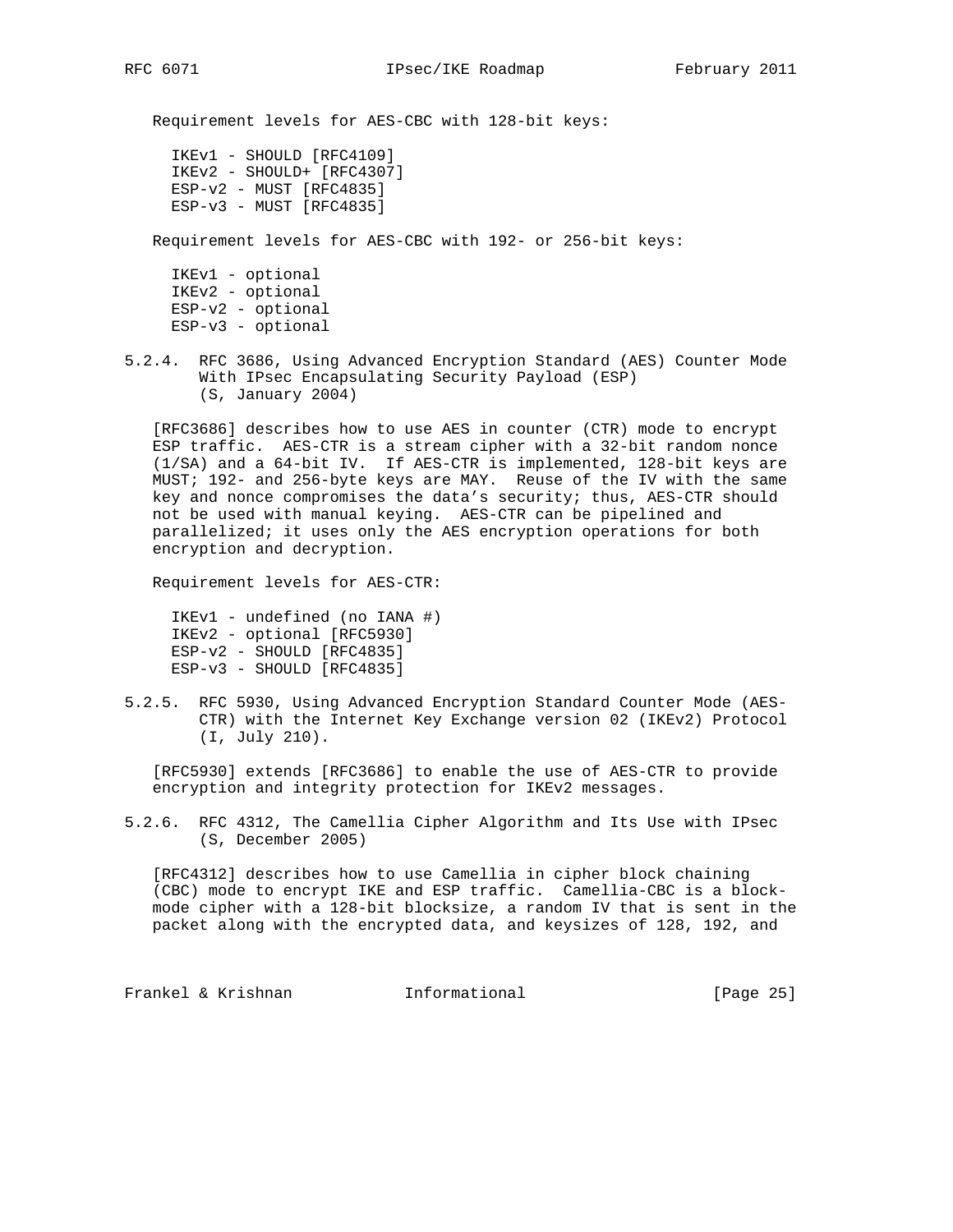256 bits. If Camellia-CBC is implemented, 128-bit keys are MUST; the other sizes are MAY. [RFC4312] includes IANA values for use in IKEv1 and IPsec-v2. A single IANA value is defined for Camellia-CBC, so IKEv1 negotiations need to specify the keysize.

5.2.7. RFC 5529, Modes of Operation for Camellia for Use with IPsec (S, April 2009)

 [RFC5529] describes the use of the Camellia block-cipher algorithm in conjunction with several different modes of operation. It describes the use of Camellia in cipher block chaining (CBC) mode and counter (CTR) mode as an encryption algorithm within ESP. It also describes the use of Camellia in Counter with CBC-MAC (CCM) mode as a combined mode algorithm in ESP. This document defines how to use IKEv2 to generate keying material for a Camellia ESP SA; it does not define how to use Camellia within IKEv2 to protect an IKEv2 SA's traffic. However, this RFC, in conjunction with IKEv2's generalized description of block-mode encryption, provide enough detail to allow the use of Camellia-CBC algorithms within IKEv2. All three modes can use keys of length 128 bits, 192 bits, or 256 bits. [RFC5529] includes IANA values for use in IKEv2 and IPsec-v3. A single IANA value is defined for each Camellia mode, so IKEv2 negotiations need to specify the keysize.

Requirement levels for Camellia-CBC:

 IKEv1 - optional IKEv2 - optional ESP-v2 - optional ESP-v3 - optional

Requirement levels for Camellia-CTR:

 IKEv1 - undefined (no IANA #) IKEv2 - undefined (no RFC)  $ESP-v2$  - optional (but no IANA #, so cannot be negotiated by IKE) ESP-v3 - optional

Requirement levels for Camellia-CCM:

 IKEv1 - N/A IKEv2 - undefined (no RFC)  $ESP-v2 - N/A$ ESP-v3 - optional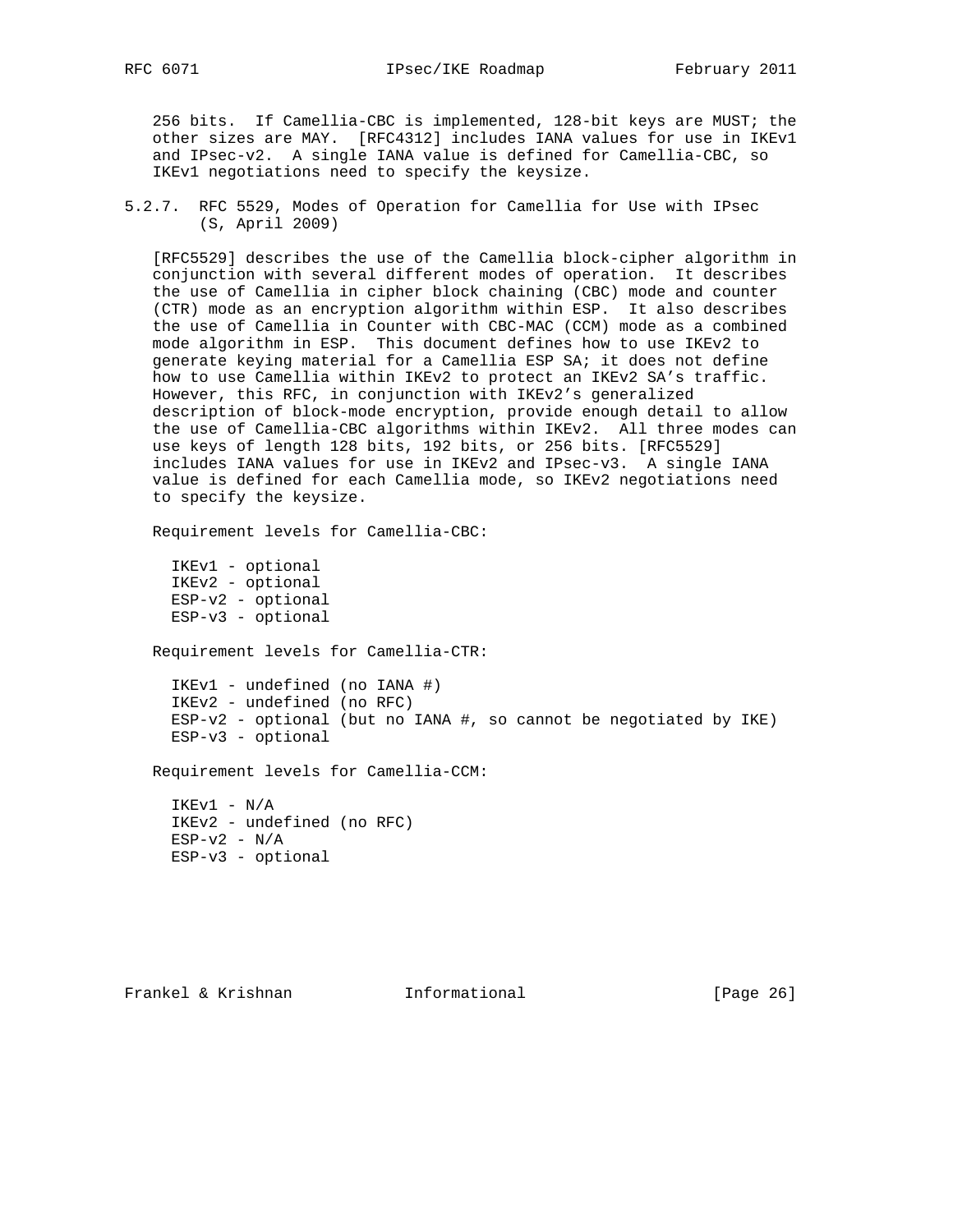5.2.8. RFC 4196, The SEED Cipher Algorithm and Its Use with IPsec (S, October 2005)

 [RFC4196] describes how to use SEED in cipher block chaining (CBC) mode to encrypt ESP traffic. It describes how to use IKEv1 to negotiate a SEED-ESP SA, but does not define the use of SEED to protect IKEv1 traffic. SEED-CBC is a block-mode cipher with a 128-bit blocksize, a random IV that is sent in the packet along with the encrypted data, and a keysize of 128 bits. [RFC4196] includes IANA values for use in IKEv1 and IPsec-v2. [RFC4196] includes test data.

Requirement levels for SEED-CBC:

 IKEv1 - undefined (no IANA #) IKEv2 - undefined (no IANA #) ESP-v2 - optional  $ESP-v3 - optional$  (but no IANA #, so cannot be negotiated by IKE)

5.3. Integrity-Protection (Authentication) Algorithms

 The integrity-protection algorithm RFCs describe how to use these algorithms to authenticate IKE and/or IPsec traffic, providing integrity protection to the traffic. This protection is provided by computing an Integrity Check Value (ICV), which is sent in the packet. The RFCs describe any special constraints, requirements, or changes to packet format appropriate for the specific algorithm. In general, they do not describe the detailed algorithmic computations; the reference section of each RFC includes pointers to documents that define the inner workings of the algorithm. Some of the RFCs include sample test data, to enable implementors to compare their results with standardized output.

 Some of these algorithms generate a fixed-length ICV, which is truncated when it is included in an IPsec-protected packet. For example, standard HMAC-SHA-1 (Hashed Message Authentication Code) generates a 160-bit ICV, which is truncated to 96 bits when it is used to provide integrity protection to an ESP or AH packet. The individual RFC descriptions mention those algorithms that are truncated. When these algorithms are used to protect IKEv2 SAs, they are also truncated. For IKEv1, HMAC-SHA-1 and HMAC-MD5 are negotiated by requesting the hash algorithms SHA-1 and MD5, respectively; these algorithms are not truncated when used to protect an IKEv1 SA. For HMAC-SHA-1 and HMAC-MD5, the IKEv2 IANA registry contains values for both the truncated version and the standard non truncated version; thus, IKEv2 has the capability to negotiate either version of the algorithm. However, only the truncated version is used for IKEv2 SAs and for IPsec SAs. The non-truncated version is

Frankel & Krishnan **Informational** [Page 27]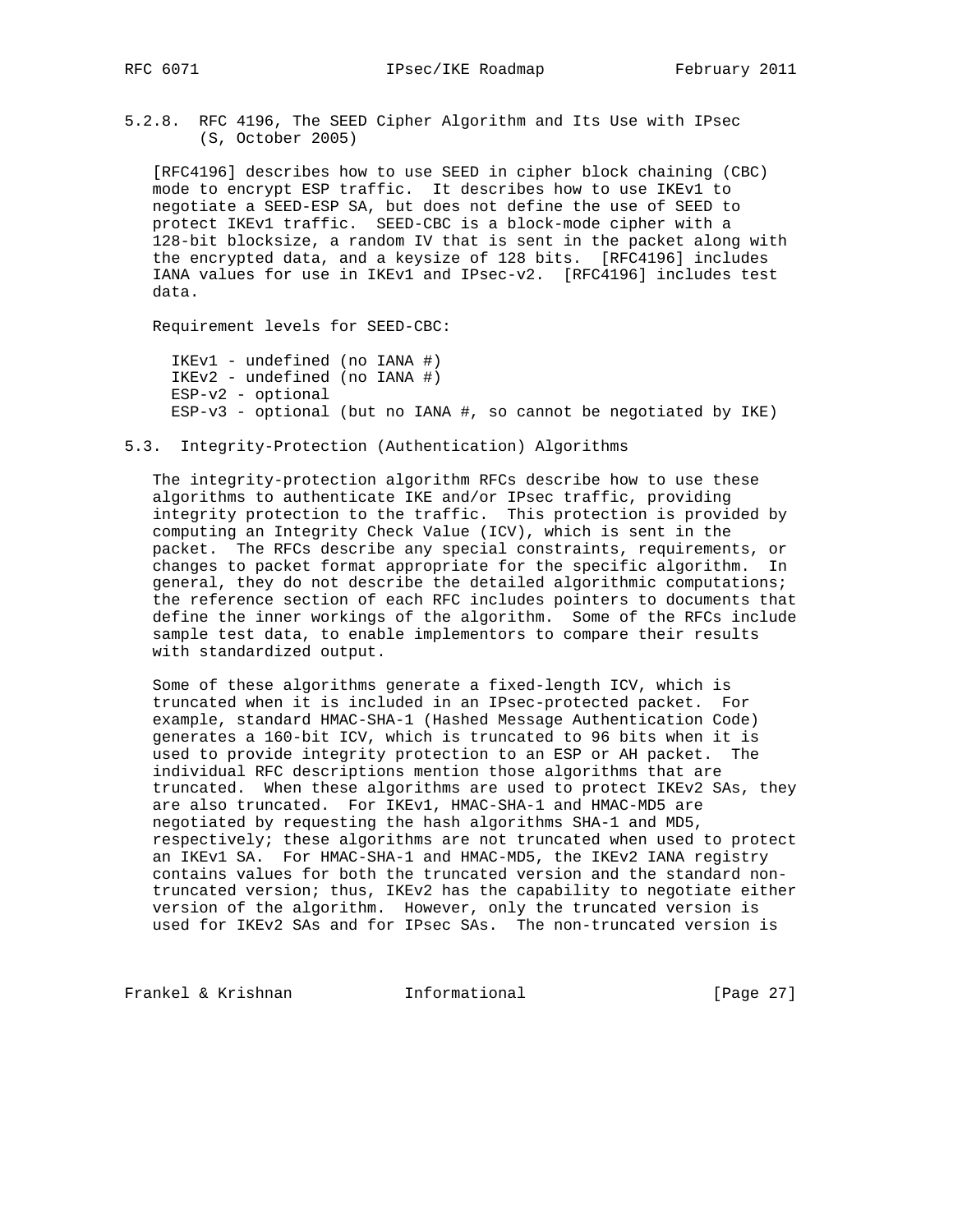reserved for use by the Fibre Channel protocol [RFC4595]. For the other algorithms (AES-XCBC, HMAC-SHA-256/384/512, AES-CMAC, and HMAC- RIPEMD), only the truncated version can be used for both IKEv2 and IPsec-v3 SAs.

 One other algorithm, AES-GMAC [RFC4543], can also provide integrity protection. It has two versions: an integrity-protection algorithm for use within AH-v3, and a combined mode algorithm with null encryption for use within ESP-v3. [RFC4543] is described in Section 5.4, "Combined Mode Algorithms".

5.3.1. RFC 2404, The Use of HMAC-SHA-1-96 within ESP and AH (S, November 1998)

 [RFC2404] describes HMAC-SHA-1, an integrity-protection algorithm with a 512-bit blocksize, and a 160-bit key and Integrity Check Value (ICV). For use within IPsec, the ICV is truncated to 96 bits. This is currently the most commonly used integrity-protection algorithm.

Requirement levels for HMAC-SHA-1:

 IKEv1 - MUST [RFC4109] IKEv2 - MUST [RFC4307] IPsec-v2 - MUST [RFC4835] IPsec-v3 - MUST [RFC4835]

5.3.2. RFC 3566, The AES-XCBC-MAC-96 Algorithm and Its Use With IPsec (S, September 2003)

 [RFC3566] describes AES-XCBC-MAC, a variant of CBC-MAC, which is secure for messages of varying lengths (unlike classic CBC-MAC). It is an integrity-protection algorithm with a 128-bit blocksize and a 128-bit key and ICV. For use within IPsec, the ICV is truncated to 96 bits. [RFC3566] includes test data.

Requirement levels for AES-XCBC-MAC:

 IKEv1 - undefined (no RFC) IKEv2 - optional IPsec-v2 - SHOULD+ [RFC4835] IPsec-v3 - SHOULD+ [RFC4835]

5.3.3. RFC 4868, Using HMAC-SHA-256, HMAC-SHA-384, and HMAC-SHA-512 with IPsec (S, May 2007)

 [RFC4868] describes a family of algorithms, successors to HMAC-SHA-1. HMAC-SHA-256 has a 512-bit blocksize and a 256-bit key and ICV. HMAC-SHA-384 has a 1024-bit blocksize and a 384-bit key and ICV.

Frankel & Krishnan **Informational** [Page 28]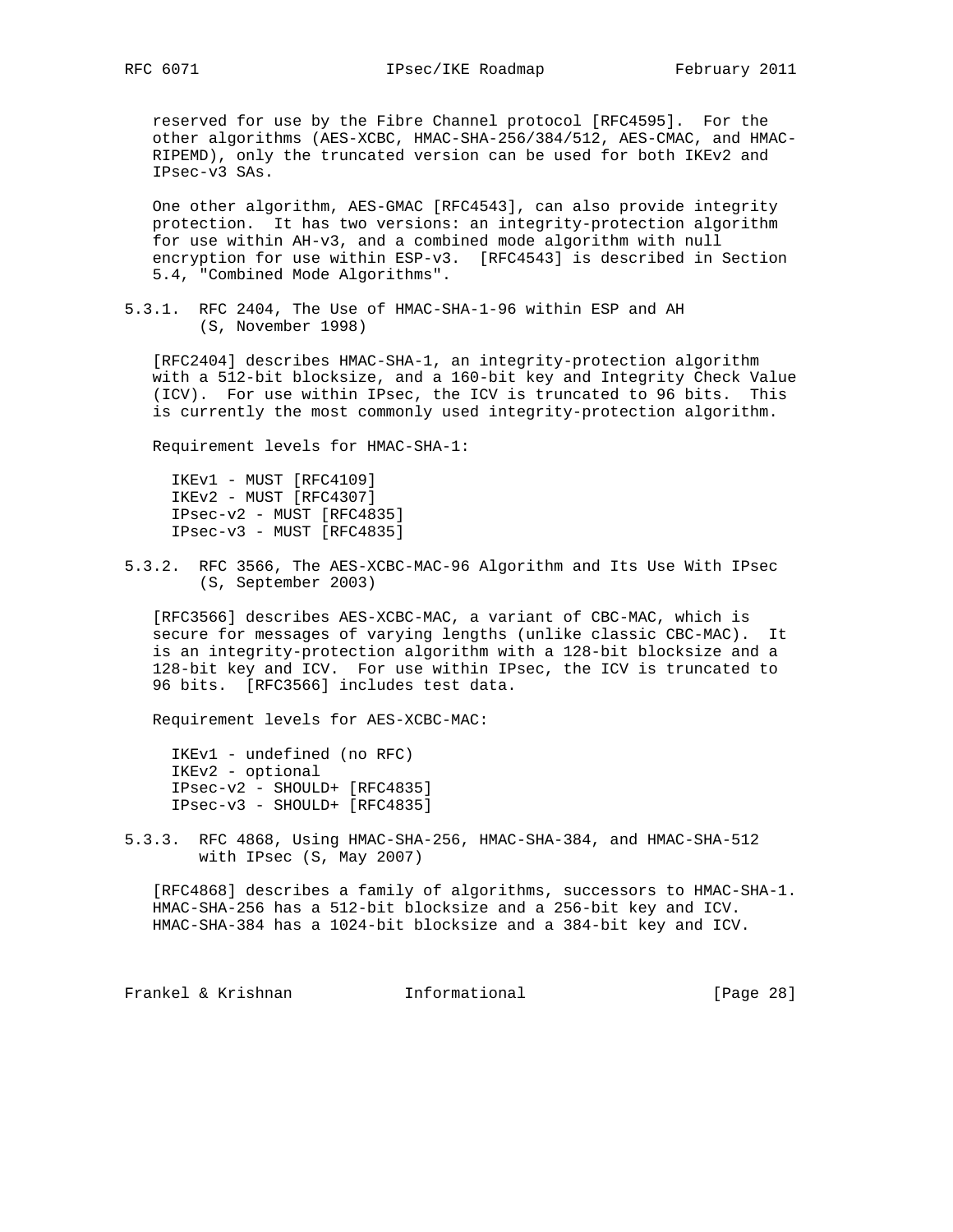HMAC-SHA-512 has a 1024-bit blocksize and a 512-bit key and ICV. For use within IKE and IPsec, the ICV is truncated to half its original size (128 bits, 192 bits, or 256 bits). Each of the three algorithms has its own IANA value, so IKE does not have to negotiate the keysize.

Requirement levels for HMAC-SHA-256, HMAC-SHA-384, HMAC-SHA-512:

 IKEv1 - optional IKEv2 - optional IPsec-v2 - optional IPsec-v3 - optional

5.3.4. RFC 2403, The Use of HMAC-MD5-96 within ESP and AH (S, November 1998)

 [RFC2403] describes HMAC-MD5, an integrity-protection algorithm with a 512-bit blocksize and a 128-bit key and Integrity Check Value (ICV). For use within IPsec, the ICV is truncated to 96 bits. It was a required algorithm for IKEv1 and IPsec-v2. The use of plain MD5 is now deprecated, but [RFC4835] states: "Weaknesses have become apparent in MD5; however, these should not affect the use of MD5 with HMAC".

Requirement levels for HMAC-MD5:

 IKEv1 - MAY [RFC4109] IKEv2 - optional [RFC4307] IPsec-v2 - MAY [RFC4835] IPsec-v3 - MAY [RFC4835]

5.3.5. RFC 4494, The AES-CMAC-96 Algorithm and Its Use with IPsec (S, June 2006)

 [RFC4494] describes AES-CMAC, another variant of CBC-MAC, which is secure for messages of varying lengths. It is an integrity protection algorithm with a 128-bit blocksize and 128-bit key and ICV. For use within IPsec, the ICV is truncated to 96 bits. [RFC4494] includes test data.

Requirement levels for AES-CMAC:

 IKEv1 - undefined (no IANA #) IKEv2 - optional IPsec-v2 - optional (but no IANA #, so cannot be negotiated by IKE) IPsec-v3 - optional

Frankel & Krishnan Informational [Page 29]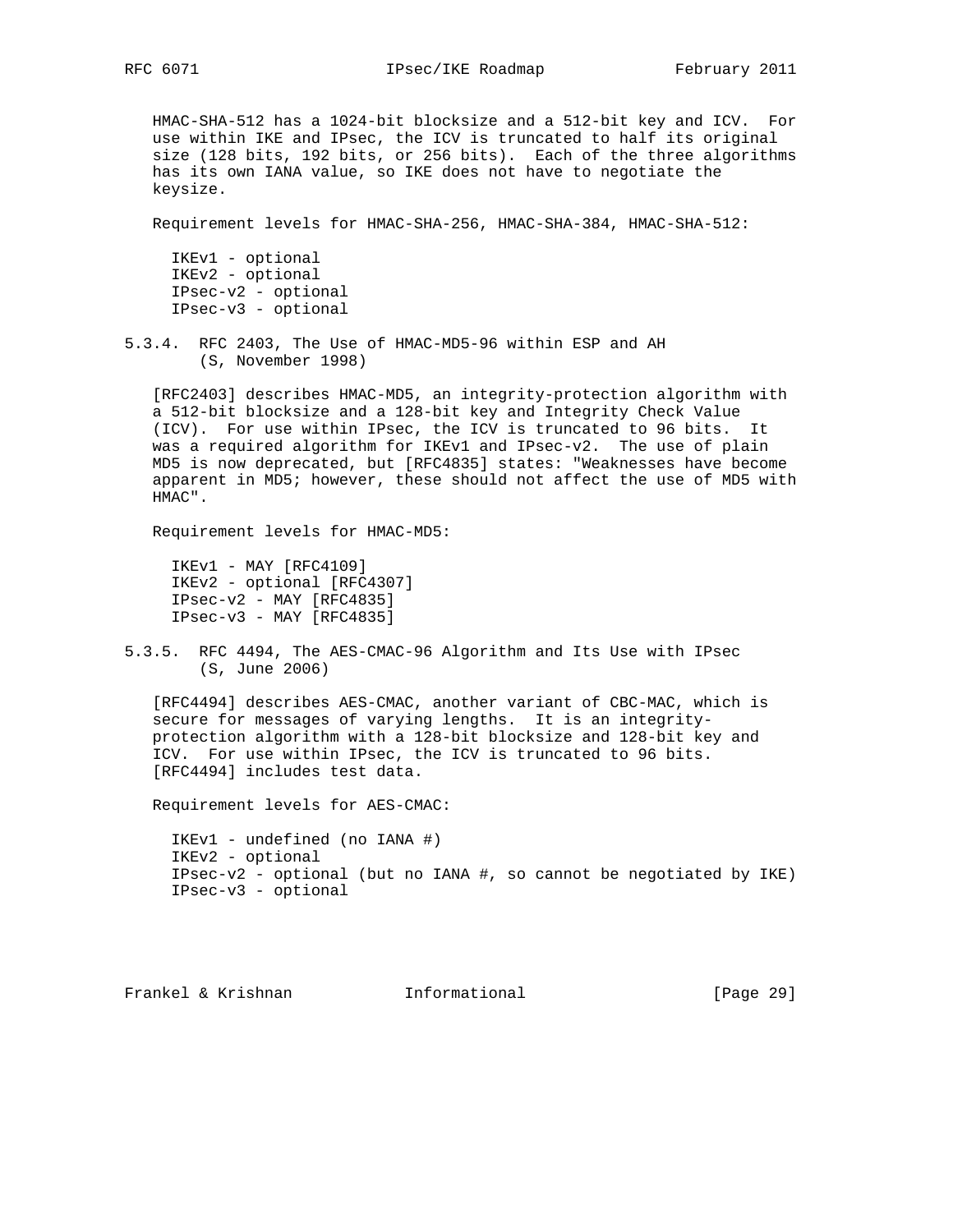RFC 6071 **IPsec/IKE Roadmap** February 2011

5.3.6. RFC 2857, The Use of HMAC-RIPEMD-160-96 within ESP and AH (S, June 2000)

 [RFC2857] describes HMAC-RIPEMD, an integrity-protection algorithm with a 512-bit blocksize and a 160-bit key and ICV. For use within IPsec, the ICV is truncated to 96 bits.

Requirement levels for HMAC-RIPEMD:

 IKEv1 - undefined (no IANA #) IKEv2 - undefined (no IANA #) IPsec-v2 - optional IPsec-v3 - optional (but no IANA #, so cannot be negotiated by IKE)

5.3.7. RFC 4894, Use of Hash Algorithms in Internet Key Exchange (IKE) and IPsec (I, May 2007)

 In light of recent attacks on MD5 and SHA-1, [RFC4894] examines whether it is necessary to replace the hash functions currently used by IKE and IPsec for key generation, integrity protection, digital signatures, or PKIX certificates. It concludes that the algorithms recommended for IKEv2 [RFC4307] and IPsec-v3 [RFC4305] are not currently susceptible to any known attacks. Nonetheless, it suggests that implementors add support for AES-XCBC-MAC-96 [RFC3566], AES- XCBC-PRF-128 [RFC4434], and HMAC-SHA-256, -384, and -512 [RFC4868] for future use. It also suggests that IKEv2 implementors add support for PKIX certificates signed with SHA-256, -384, and -512.

5.4. Combined Mode Algorithms

 IKEv1 and ESP-v2 use separate algorithms to provide encryption and integrity protection, and IKEv1 can negotiate different combinations of algorithms for different SAs. In ESP-v3, a new class of algorithms was introduced, in which a single algorithm can provide both encryption and integrity protection. [RFC5996] describes how IKEv2 can negotiate combined mode algorithms to be used in ESP-v3 SAs. [RFC5282] adds that capability to IKEv2, enabling IKEv2 to negotiate and use combined mode algorithms for its own traffic. When properly designed, these algorithms can provide increased efficiency in both implementation and execution.

 Although ESP-v2 did not originally include combined mode algorithms, some IKEv1 implementations have added the capability to negotiate combined mode algorithms for use in IPsec SAs; these implementations do not include the capability to use combined mode algorithms to protect IKE SAs. IANA numbers for combined mode algorithms have been added to the IKEv1 registry.

Frankel & Krishnan Thformational [Page 30]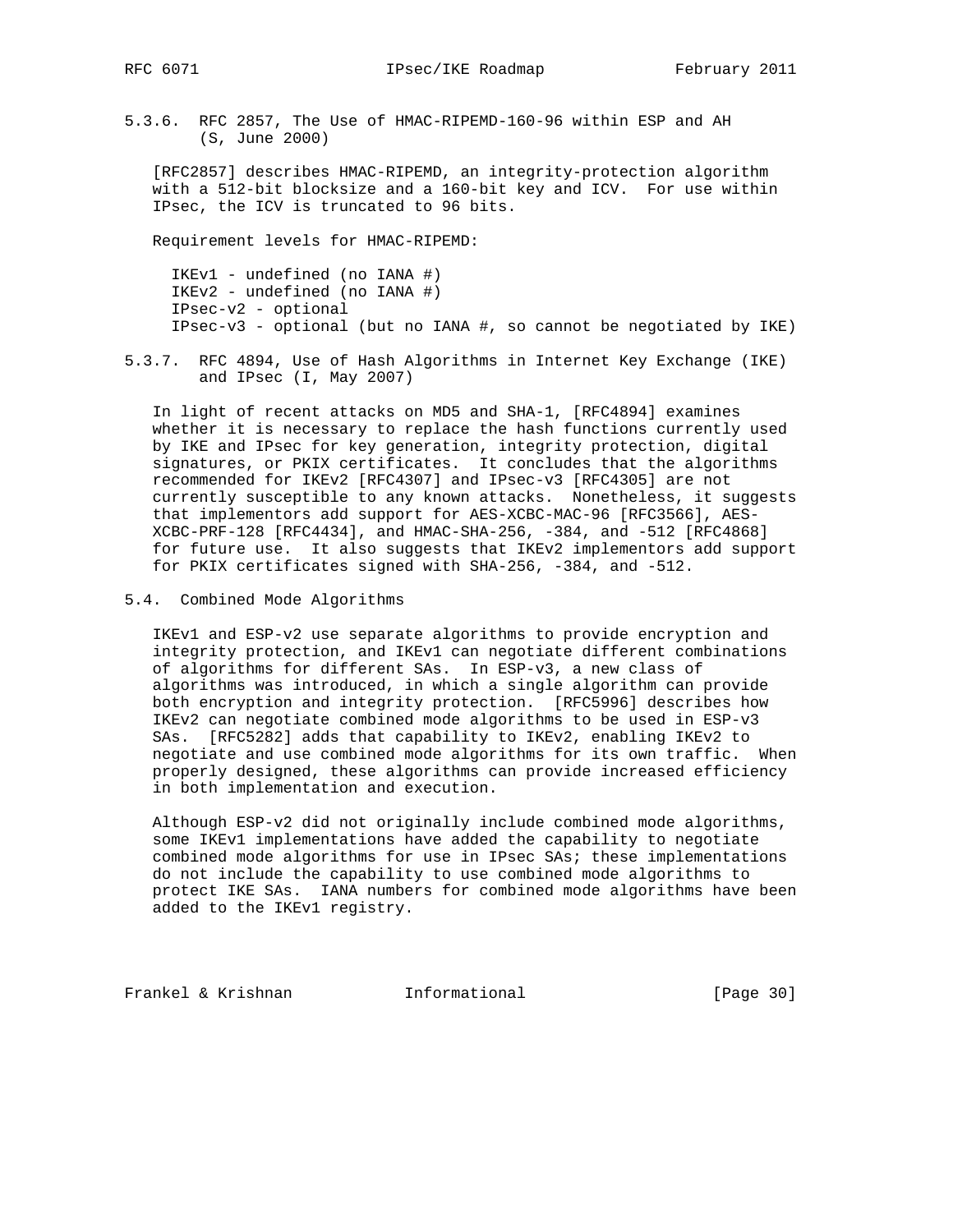5.4.1. RFC 4309, Using Advanced Encryption Standard (AES) CCM Mode with IPsec Encapsulating Security Payload (ESP) (S, December 2005)

 [RFC4309] describes how to use AES in counter with CBC-MAC (CCM) mode, a combined algorithm, to encrypt and integrity protect ESP traffic. AES-CCM is a block-mode cipher with a 128-bit blocksize; a random IV that is sent in the packet along with the encrypted data; a 24-bit salt value (1/SA); keysizes of 128, 192, and 256 bits and ICV sizes of 64, 96 and 128 bits. If AES-CCM is implemented, 128-bit keys are MUST; the other sizes are MAY. ICV sizes of 64 and 128 bits are MUST; 96 bits is MAY. The salt value is generated by IKE during the key-generation process. Reuse of the IV with the same key compromises the data's security; thus, AES-CCM should not be used with manual keying. [RFC4309] includes IANA values that IKE can use to negotiate ESP-v3 SAs. Each of the three ICV lengths has its own IANA value, but IKE negotiations need to specify the keysize. [RFC4309] includes test data. [RFC4309] describes how IKE can negotiate the use of AES-CCM to use in an ESP SA. [RFC5282] extends this to the use of AES-CCM to protect an IKEv2 SA.

Requirement levels for AES-CCM:

 IKEv1 - N/A IKEv2 - optional  $ESP-v2 - N/A$ ESP-v3 - optional [RFC4835]

 NOTE: The IPsec-v2 IANA registry includes values for AES-CCM, but combined mode algorithms are not a feature of IPsec-v2. Although some IKEv1/IPsec-v2 implementations include this capability (see Section 5.4), it is not part of the protocol.

5.4.2. RFC 4106, The Use of Galois/Counter Mode (GCM) in IPsec Encapsulating Security Payload (ESP) (S, June 2005)

 [RFC4106] describes how to use AES in Galois/Counter (GCM) mode, a combined algorithm, to encrypt and integrity protect ESP traffic. AES-GCM is a block-mode cipher with a 128-bit blocksize; a random IV that is sent in the packet along with the encrypted data; a 32-bit salt value (1/SA); keysizes of 128, 192, and 256 bits; and ICV sizes of 64, 96, and 128 bits. If AES-GCM is implemented, 128-bit keys are MUST; the other sizes are MAY. An ICV size of 128 bits is a MUST; 64 and 96 bits are MAY. The salt value is generated by IKE during the key-generation process. Reuse of the IV with the same key compromises the data's security; thus, AES-GCM should not be used with manual keying. [RFC4106] includes IANA values that IKE can use to negotiate ESP-v3 SAs. Each of the three ICV lengths has its own IANA value, but IKE negotiations need to specify the keysize.

Frankel & Krishnan Informational [Page 31]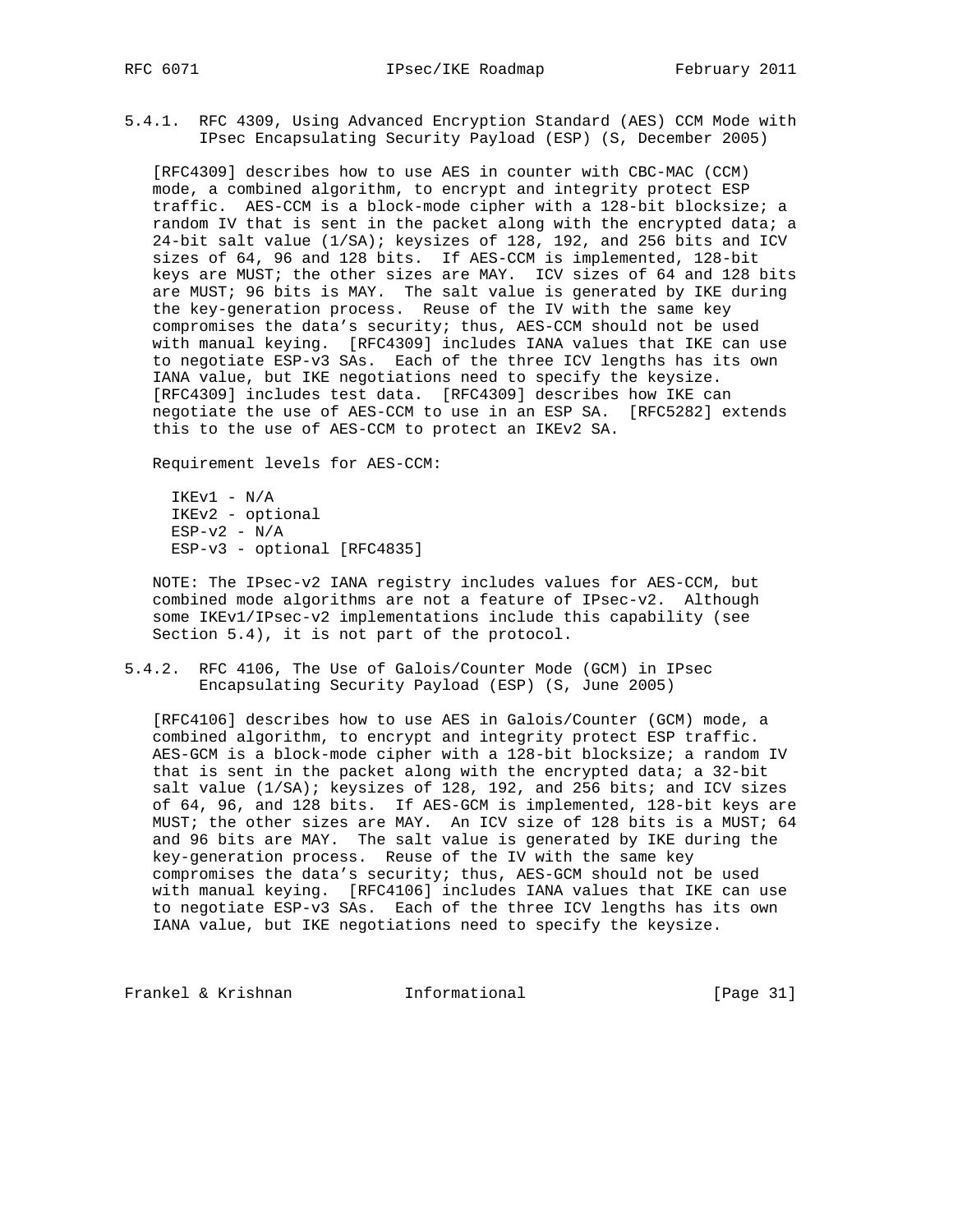[RFC4106] includes test data. [RFC4106] describes how IKE can negotiate the use of AES-GCM to use in an ESP SA. [RFC5282] extends this to the use of AES-GCM to protect an IKEv2 SA.

Requirement levels for AES-GCM:

 IKEv1 - N/A IKEv2 - optional  $ESP-v2 - N/A$ ESP-v3 - optional [RFC4835]

 NOTE: The IPsec-v2 IANA registry includes values for AES-GCM, but combined mode algorithms are not a feature of IPsec-v2. Although some IKEv1/IPsec-v2 implementations include this capability (see Section 5.4), it is not part of the protocol.

5.4.3. RFC 4543, The Use of Galois Message Authentication Code (GMAC) in IPsec ESP and AH (S, May 2006)

 [RFC4543] is the variant of AES-GCM [RFC4106] that provides integrity protection without encryption. It has two versions: an integrity protection algorithm for use within AH, and a combined mode algorithm with null encryption for use within ESP. It can use a key of 128-, 192-, or 256-bits; the ICV is always 128 bits, and is not truncated. AES-GMAC uses a nonce, consisting of a 64-bit IV and a 32-bit salt (1/SA). The salt value is generated by IKE during the key generation process. Reuse of the salt value with the same key compromises the data's security; thus, AES-GMAC should not be used with manual keying. For use within AH, each keysize has its own IANA value, so IKE does not have to negotiate the keysize. For use within ESP, there is only one IANA value, so IKE negotiations must specify the keysize. AES-GMAC cannot be used by IKE to protect its own SAs, since IKE traffic requires encryption.

Requirement levels for AES-GMAC:

 IKEv1 - N/A  $IKEv2 - N/A$  IPsec-v2 - N/A IPsec-v3 - optional

 NOTE: The IPsec-v2 IANA registry includes values for AES-GMAC, but combined mode algorithms are not a feature of IPsec-v2. Although some IKEv1/IPsec-v2 implementations include this capability (see Section 5.4), it is not part of the protocol.

Frankel & Krishnan **Informational** [Page 32]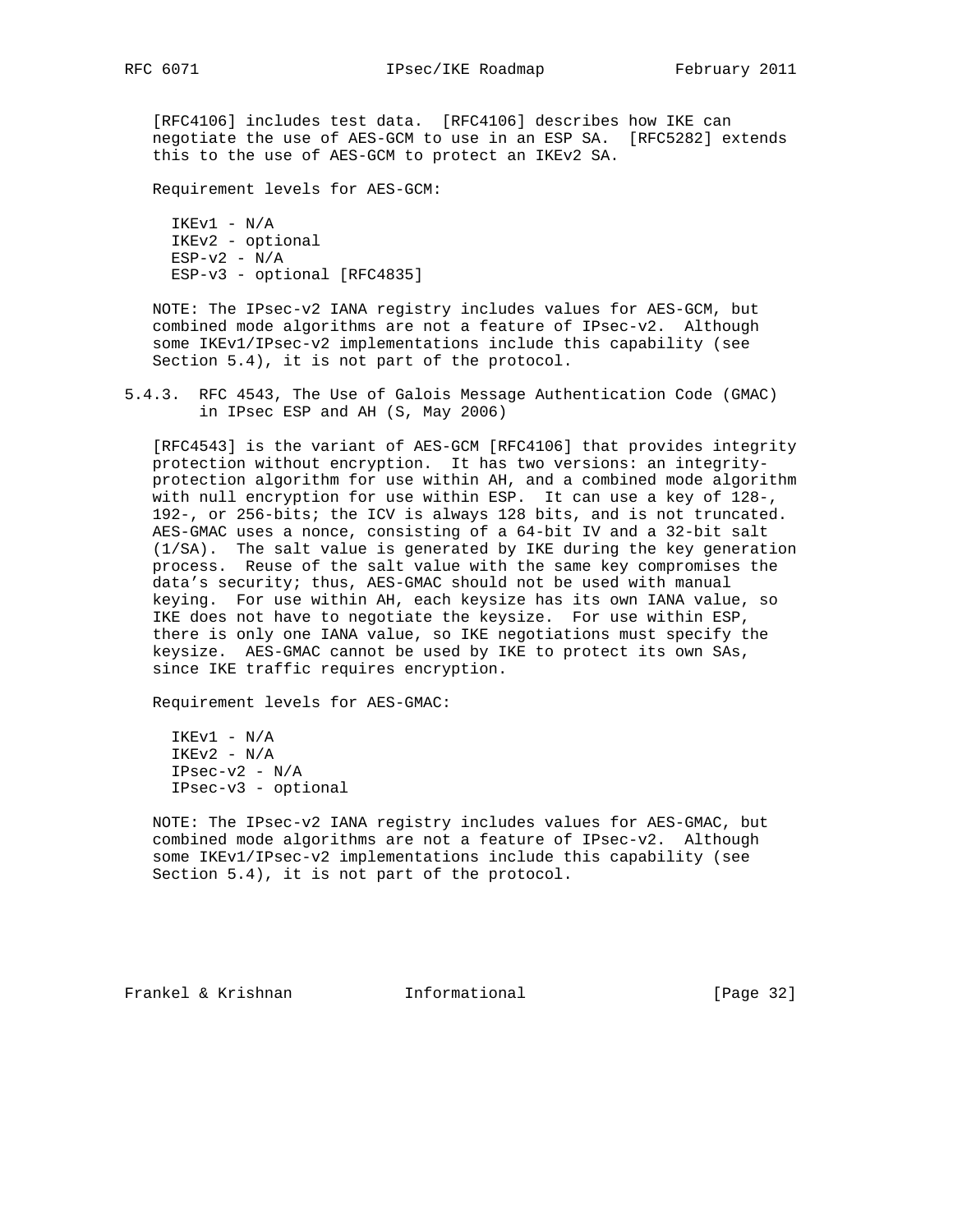5.4.4. RFC 5282, Using Authenticated Encryption Algorithms with the Encrypted Payload of the Internet Key Exchange version 2 (IKEv2) Protocol (S, August 2008)

 [RFC5282] extends [RFC4309] and [RFC4106] to enable the use of AES- CCM and AES-GCM to provide encryption and integrity protection for IKEv2 messages.

5.5. Pseudo-Random Functions (PRFs)

 IKE uses pseudorandom functions (PRFs) to generate the secret keys that are used in IKE SAs and IPsec SAs. These PRFs are generally the same algorithms used for integrity protection, but their output is not truncated, since all of the generated bits are generally needed for the keys. If the PRF's output is not long enough to supply the required number of bits of keying material, the PRF is applied iteratively until the requisite amount of keying material is generated.

 For each IKEv2 SA, the peers negotiate both a PRF algorithm and an integrity-protection algorithm; the former is used to generate keying material and other values, and the latter is used to provide protection to the IKE SA's traffic.

 IKEv1's approach is more complicated. IKEv1 [RFC2409] does not specify any PRF algorithms. For each IKEv1 SA, the peers agree on an unkeyed hash function (e.g., SHA-1). IKEv1 uses the HMAC version of this function to generate keying material and to provide integrity protection for the IKE SA. Therefore, PRFs that are not HMACs cannot currently be used in IKEv1.

Requirement levels for PRF-HMAC-SHA1:

 IKEv1 - MUST [RFC4109] IKEv2 - MUST [RFC4307]

 Requirement levels for PRF-HMAC-SHA-256, PRF-HMAC-SHA-384, and PRF- HMAC-SHA-512:

 IKEv1 - optional [RFC4868] IKEv2 - optional [RFC4868]

5.5.1. RFC 4434, The AES-XCBC-PRF-128 Algorithm for the Internet Key Exchange Protocol (IKE) (S, February 2006)

 [RFC3566] defines AES-XCBC-MAC-96, which is used for integrity protection within IKE and IPsec. [RFC4434] enables the use of AES- XCBC-MAC as a PRF within IKE. The PRF differs from the integrity-

Frankel & Krishnan **Informational** [Page 33]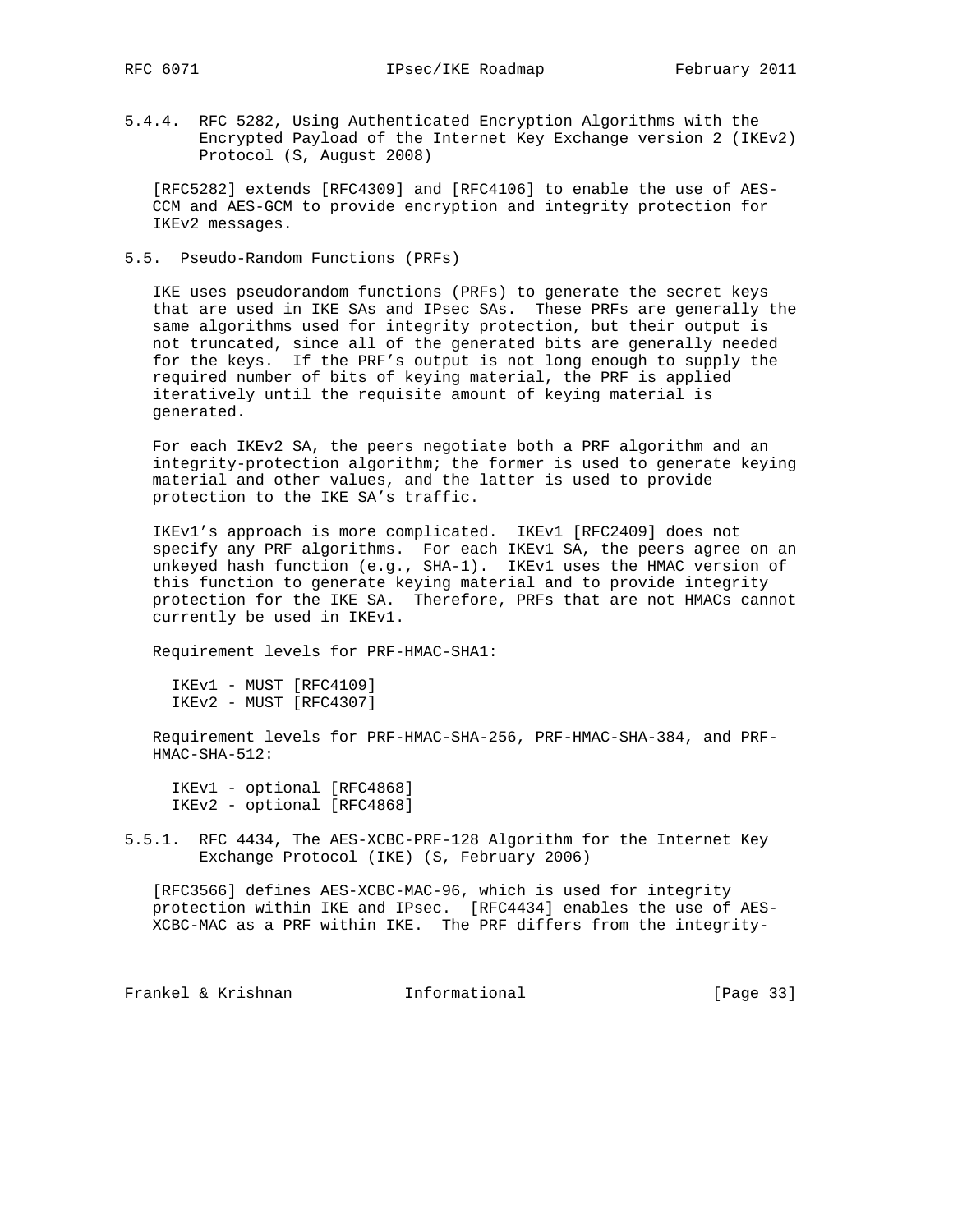protection algorithm in two ways: its 128-bit output is not truncated to 96 bits, and it accepts a variable-length key, which is modified (lengthened via padding or shortened through application of AES-XCBC) to a 128-bit key. [RFC4434] includes test data.

Requirement levels for AES-XCBC-PRF:

 IKEv1 - undefined (no RFC) IKEv2 - SHOULD+ [RFC4307]

 NOTE: RFC 4109 erroneously classifies AES-XCBC-PRF as SHOULD for IKEv1; this has been corrected in an errata submission for RFC 4109.

5.5.2. RFC 4615, The Advanced Encryption Standard-Cipher-based Message Authentication Code-Pseudorandom Function-128 (AES-CMAC-PRF-128) Algorithm for the Internet Key Exchange Protocol (IKE) (S, August 2006)

 [RFC4615] extends [RFC4494] to enable the use of AES-CMAC as a PRF within IKEv2, in a manner analogous to that used by [RFC4434] for AES-XCBC.

Requirement levels for AES-CMAC-PRF:

 IKEv1 - undefined (no IANA #) IKEv2 - optional

5.6. Cryptographic Suites

5.6.1. RFC 4308, Cryptographic Suites for IPsec (S, December 2005)

 An IKE negotiation consists of multiple cryptographic attributes, both for the IKE SA and for the IPsec SA. The number of possible combinations can pose a challenge to peers trying to find a common policy. To enhance interoperability, [RFC4308] defines two pre defined suites, consisting of combinations of algorithms that comprise typical security policies. IKE/ESP suite "VPN-A" includes use of 3DES, HMAC-SHA-1, and 1024-bit modular exponentiation group (MODP) Diffie-Hellman (DH); IKE/ESP suite "VPN-B" includes AES-CBC, AES-XCBC-MAC, and 2048-bit MODP DH. These suites are intended to be named "single-button" choices in the administrative interface, but do not prevent the use of alternative combinations.

5.6.2. RFC 4869, Suite B Cryptographic Suites for IPsec (I, May 2007)

 [RFC4869] adds four pre-defined suites, based upon the United States National Security Agency's "Suite B" specifications, to those specified in [RFC4308]. IKE/ESP suites "Suite-B-GCM-128" and "Suite-

Frankel & Krishnan Thformational [Page 34]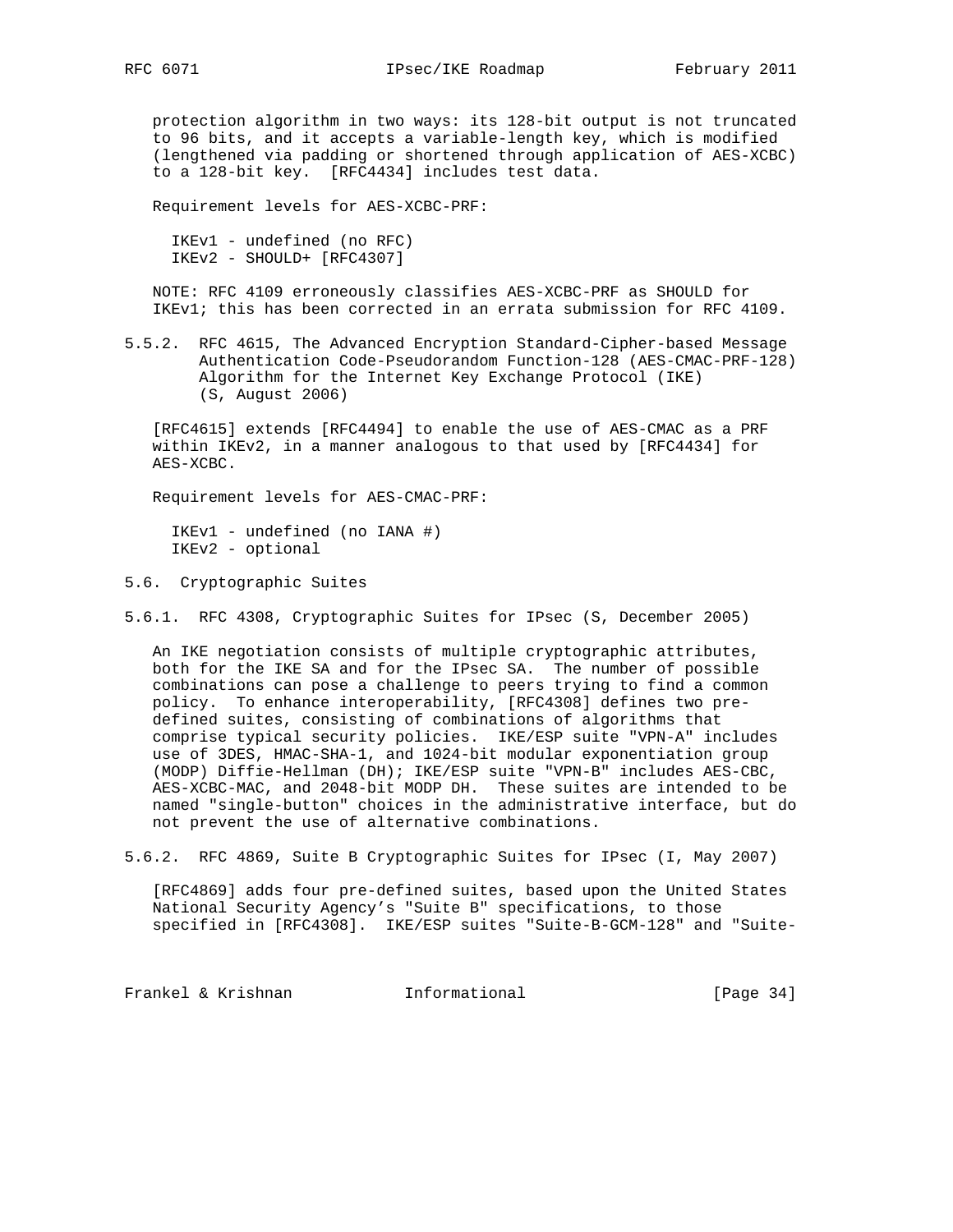B-GCM-256" include use of AES-CBC, AES-GCM, HMAC-SHA-256, or HMAC- SHA-384, and 256-bit or 384-bit elliptic-curve (EC) DH groups. IKE/AH suites "Suite-B-GMAC-128" and "Suite-B-GMAC-256" include use of AES-CBC, AES-GMAC, HMAC-SHA-256, or HMAC-SHA-384, and 256-bit or 384-bit EC DH groups. While [RFC4308] does not specify a peer authentication method, [RFC4869] mandates pre-shared key authentication for IKEv1; public key authentication using ECDSA is recommended for IKEv1 and required for IKEv2.

5.7. Diffie-Hellman Algorithms

 IKE negotiations include a Diffie-Hellman exchange, which establishes a shared secret to which both parties contributed. This value is used to generate keying material to protect both the IKE SA and the IPsec SA.

 IKEv1 [RFC2409] contains definitions of two DH MODP groups and two elliptic curve (EC) groups; IKEv2 [RFC5996] only references the MODP groups. The requirements levels of these groups are:

Requirement levels for DH MODP group 1:

 IKEv1 - MAY [RFC4109] IKEv2 - optional

Requirement levels for DH MODP group 2:

 IKEv1 - MUST [RFC4109] IKEv2 - MUST- [RFC4307]

Requirement levels for EC groups 3-4:

 IKEv1 - MAY [RFC4109] IKEv2 - undefined (no IANA #)

5.7.1. RFC 3526, More Modular Exponential (MODP) Diffie-Hellman groups for Internet Key Exchange (IKE) (S, May 2003)

 [RFC2409] and [RFC5996] define two MODP DH groups (groups 1 and 2) for use within IKE. [RFC3526] adds six more groups (groups 5 and 14-18). Group 14 is a 2048-bit group that is strongly recommended for use in IKE.

Requirement levels for DH MODP group 14:

 IKEv1 - SHOULD [RFC4109] IKEv2 - SHOULD+ [RFC4307]

Frankel & Krishnan Thformational [Page 35]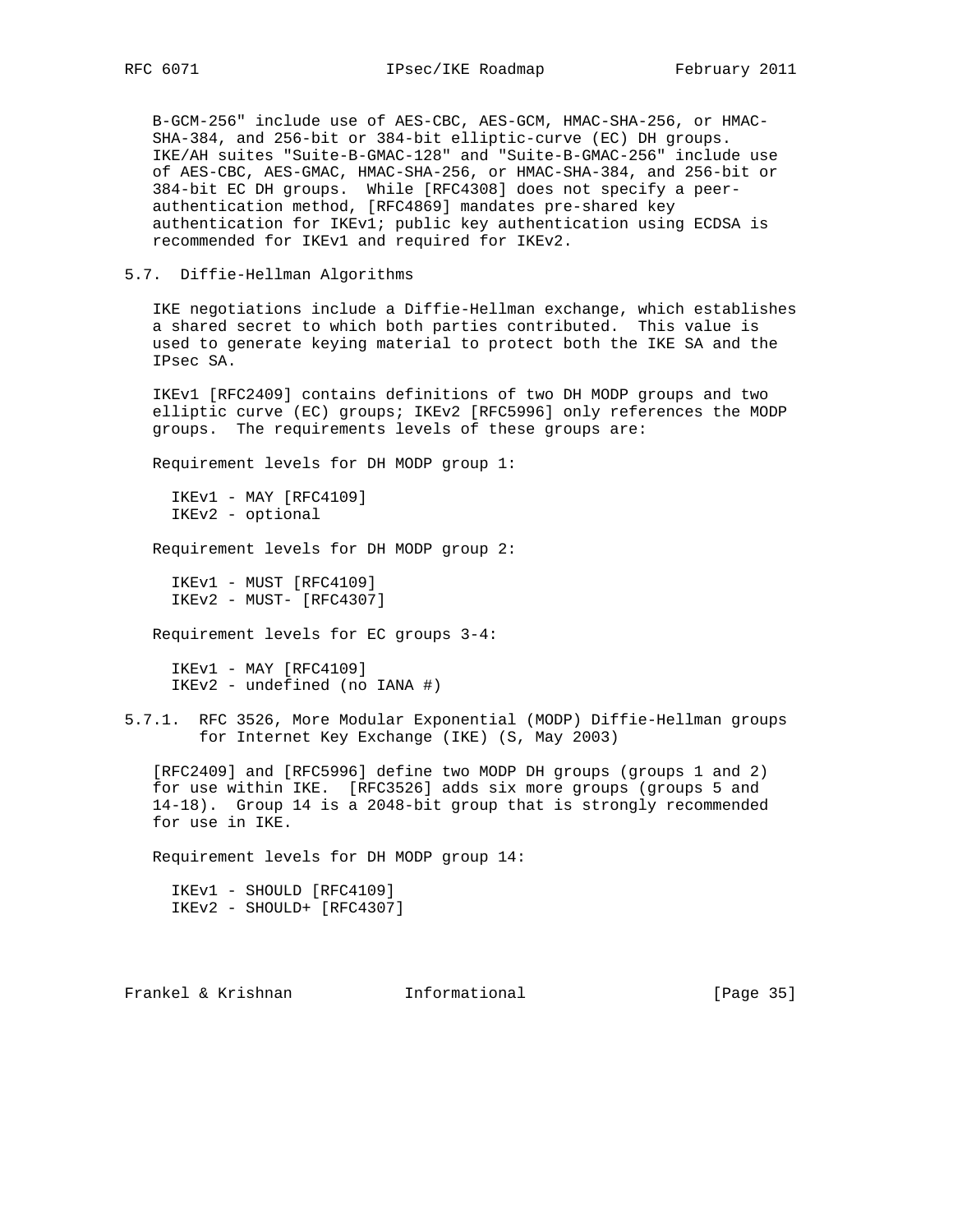Requirement levels for DH MODP groups 5, 15-18: IKEv1 - optional [RFC4109] IKEv2 - optional

5.7.2. RFC 4753, ECP Groups For IKE and IKEv2 (I, January 2007)

 [RFC4753] defines three EC DH groups (groups 19-21) for use within IKE.

The document includes test data.

Requirement levels for DH EC groups 19-21:

 IKEv1 - optional [RFC4109] IKEv2 - optional

5.7.3. RFC 5903, Elliptic Curve Groups modulo a Prime (ECP Groups) for IKE and IKEv2 (I, June 2010)

 [RFC5903] obsoletes [RFC4753], fixing an inconsistency in the DH shared secret value.

5.7.4. RFC 5114, Additional Diffie-Hellman Groups for Use with IETF Standards (I, January 2008)

 [RFC5114] defines five additional DH groups (MODP groups 22-24 and EC groups 25-26) for use in IKE. It also includes three EC DH groups (groups 19-21) that were originally defined in [RFC4753]; however, the current specification for these groups is [RFC5903]. The IANA group numbers are specific to IKE, but the DH groups are intended for use in multiple IETF protocols, including Transport Layer Security/Secure Socket Layer (TLS/SSL), Secure/Multipurpose Internet Mail Extensions (S/MIME), and X.509 Certificates.

Requirement levels for DH MODP groups 22-24, EC groups 25-26:

 IKEv1 - optional IKEv2 - optional

6. IPsec/IKE for Multicast

 [RFC4301] describes IPsec processing for unicast and multicast traffic. However, classical IPsec SAs provide point-to-point protection; the security afforded by IPsec's cryptographic algorithms is not applicable when the SA is one-to-many or many-to-many, the case for multicast. The Multicast Security (msec) Working Group has defined alternatives to IKE and extensions to IPsec for use with

Frankel & Krishnan **Informational** [Page 36]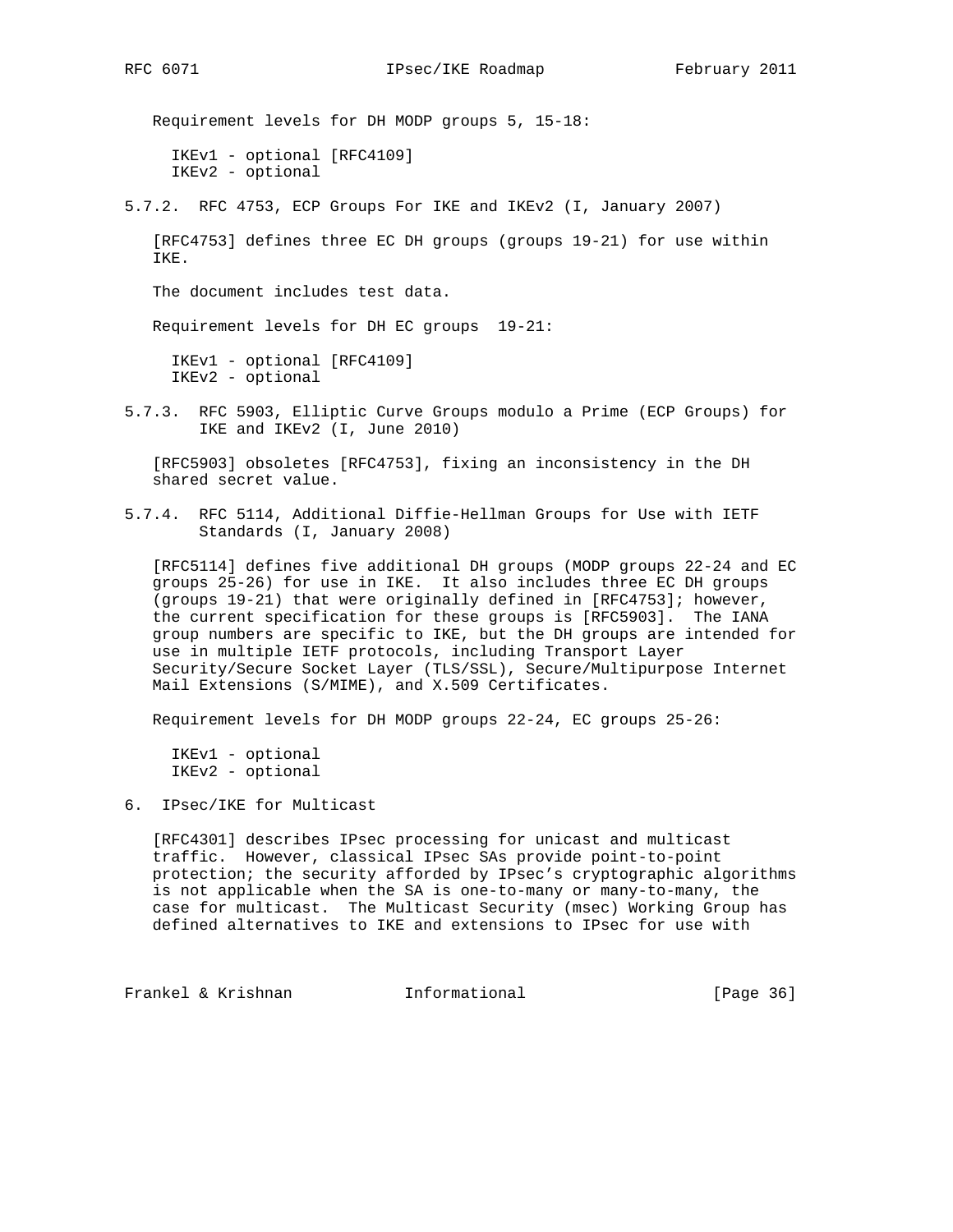multicast traffic. Different multicast groups have differing characteristics and requirements: number of senders (one-to-many or many-to-many), number of members (few, moderate, very large), volatility of membership, real-time delivery, etc. Their security requirements vary as well. Each solution defined by msec applies to a subset of the large variety of possible multicast groups.

6.1. RFC 3740, The Multicast Group Security Architecture (I, March 2004)

 [RFC3740] defines the multicast security architecture, which is used to provide security for packets exchanged by large multicast groups. It defines the components of the architectural framework; discusses Group Security Associations (GSAs), key management, data handling, and security policies. Several existing protocols, including Group DOI (GDOI) [RFC3547], Group Secure Association Key Management Protocol (GSAKMP) [RFC4535], and Multimedia Internet KEYing (MIKEY) [RFC3830], satisfy the group key management requirements defined in this document. Both the architecture and the components for Multicast Group Security differ from IPsec.

6.2. RFC 5374, Multicast Extensions to the Security Architecture for the Internet Protocol (S, November 2008)

 [RFC5374] extends the security architecture defined in [RFC4301] to apply to multicast traffic. It defines a new class of SAs (GSAs - Group Security Associations) and additional databases used to apply IPsec protection to multicast traffic. It also describes revisions and additions to the processing algorithms in [RFC4301].

6.3. RFC 3547, The Group Domain of Interpretation (S, July 2003)

 GDOI [RFC3547] extends IKEv1 so that it can be used to establish SAs to protect multicast traffic. This document defines additional exchanges and payloads to be used for that purpose.

6.4. RFC 4046, Multicast Security (MSEC) Group Key Management Architecture (I, April 2005)

 [RFC4046] sets out the general requirements and design principles for protocols that are used for multicast key management. It does not go into the specifics of an individual protocol that can be used for that purpose.

Frankel & Krishnan **Informational** [Page 37]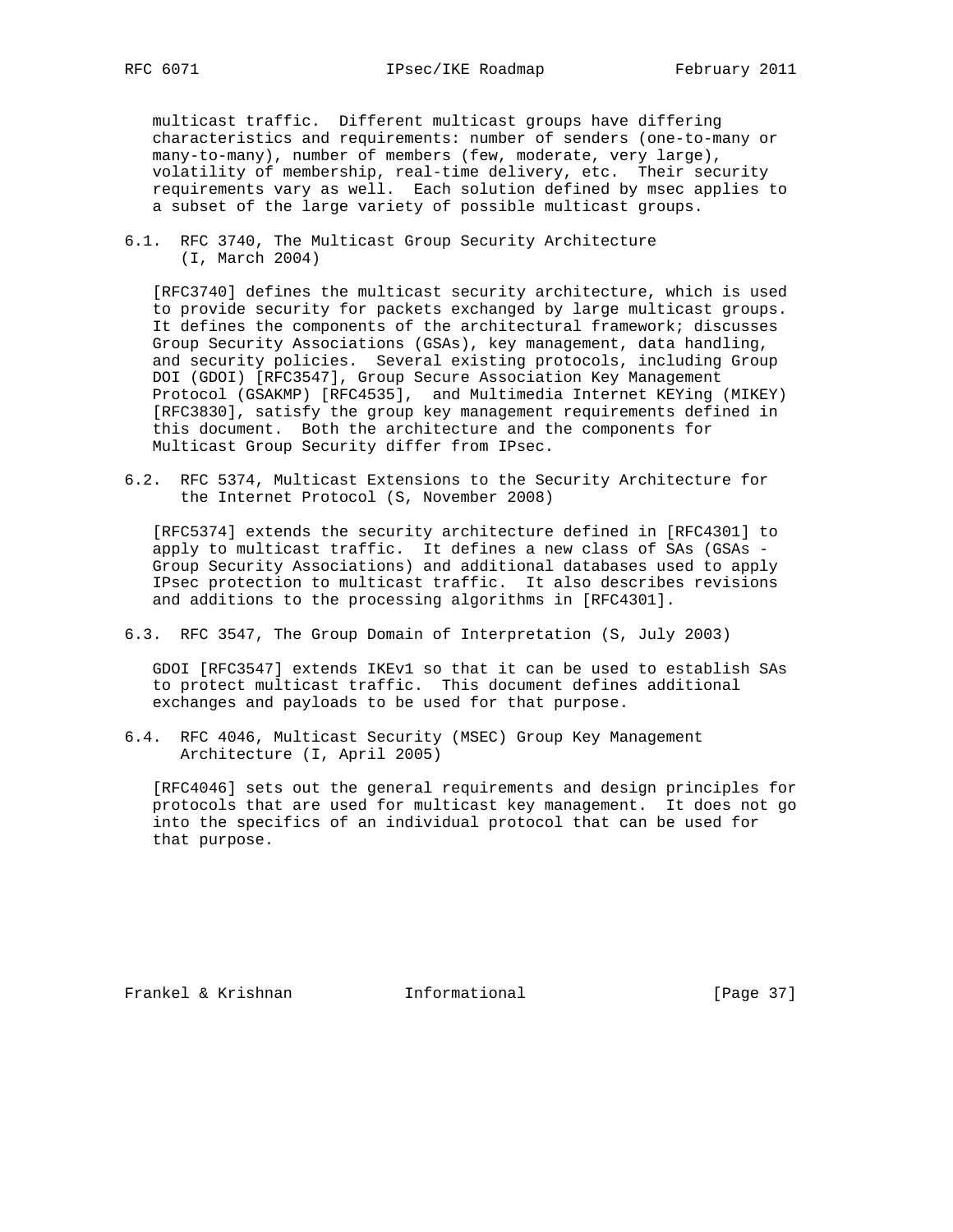6.5. RFC 4359, The Use of RSA/SHA-1 Signatures within Encapsulating Security Payload (ESP) and Authentication Header (AH) (S, January 2006)

 [RFC4359] describes the use of the RSA digital signature algorithm to provide integrity protection for multicast traffic within ESP and AH. The algorithms used for integrity protection for unicast traffic (e.g., HMAC) are not suitable for this purpose when used with multicast traffic.

7. Outgrowths of IPsec/IKE

 Operational experience with IPsec revealed additional capabilities that could make IPsec more useful in real-world scenarios. These include support for IPsec policy mechanisms, IPsec MIBs, payload compression (IPComp), extensions to facilitate additional peer authentication methods (Better-Than-Nothing Security (BTNS), Kerberized Internet Negotiation of Keys (KINK), and IPSECKEY), and additional capabilities for VPN clients (IPSRA).

#### 7.1. IPsec Policy

 The IPsec Policy (ipsp) Working Group originally planned an RFC that would allow entities with no common Trust Anchor and no prior knowledge of each other's security policies to establish an IPsec protected connection. The solutions that were proposed for gateway discovery and security policy negotiation proved to be overly complex and fragile, in the absence of prior knowledge or compatible configuration policies.

7.1.1. RFC 3586, IP Security Policy (IPSP) Requirements (S, August 2003)

 [RFC3586] describes the functional requirements of a generalized IPsec policy framework, that could be used to discover, negotiate, and manage IPsec policies.

7.1.2. RFC 3585, IPsec Configuration Policy Information Model (S, August 2003)

As stated in [RFC3585]:

 This document presents an object-oriented information model of IP Security (IPsec) policy designed to facilitate agreement about the content and semantics of IPsec policy, and enable derivations of task-specific representations of IPsec policy such as storage schema, distribution representations, and policy specification languages used to configure IPsec-enabled endpoints.

Frankel & Krishnan Thermational (Page 38)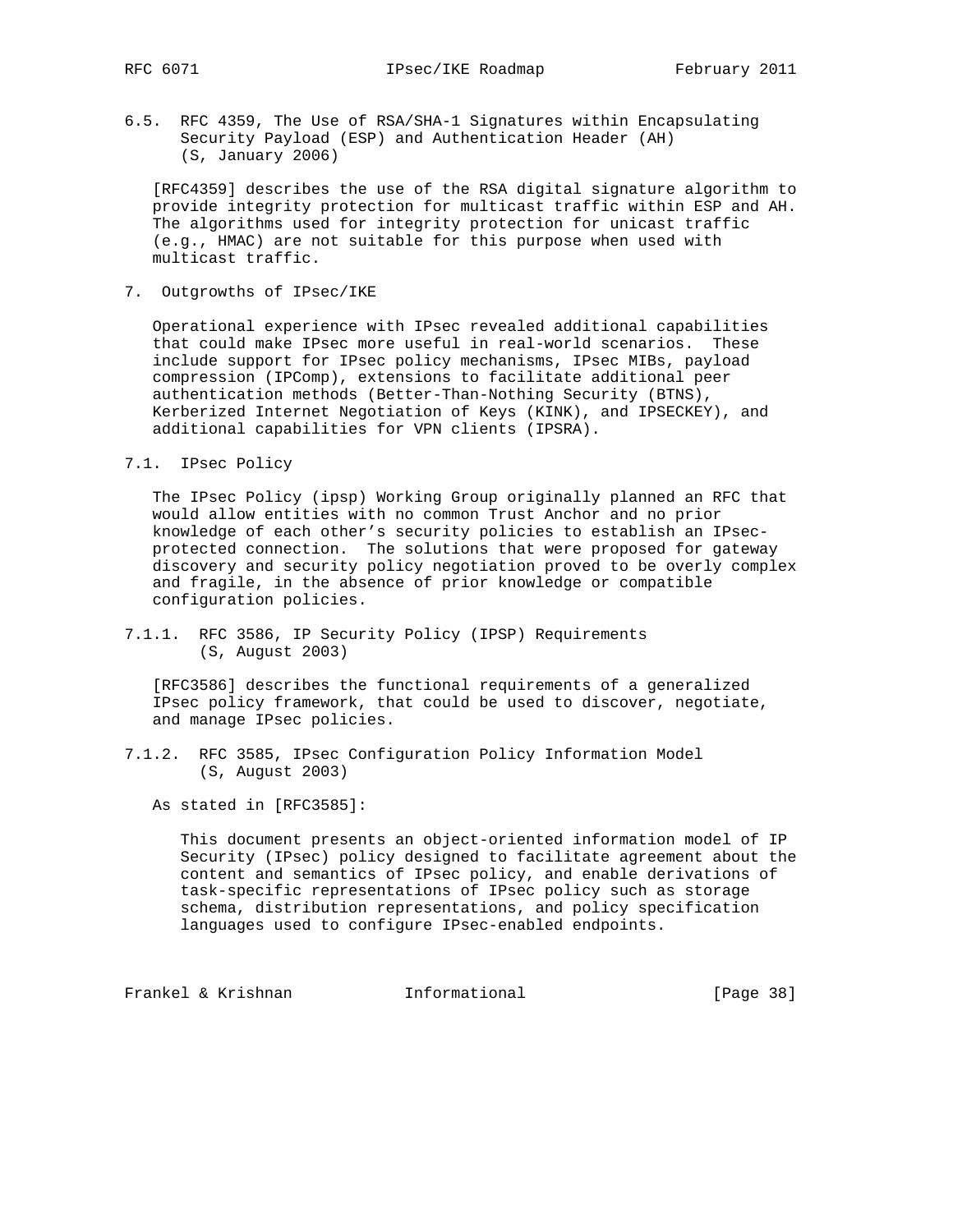This RFC has not been widely adopted.

7.2. IPsec MIBs

 Over the years, several MIB-related Internet Drafts were proposed for IPsec and IKE, but only one progressed to RFC status.

7.2.1. RFC 4807, IPsec Security Policy Database Configuration MIB (S, March 2007)

 [RFC4807] defines a MIB module that can be used to configure the SPD of an IPsec device. This RFC has not been widely adopted.

7.3. IPComp (Compression)

 The IP Payload Compression Protocol (IPComp) is a protocol that provides lossless compression for IP datagrams. Although IKE can be used to negotiate the use of IPComp in conjunction with IPsec, IPComp can also be used when IPsec is not applied.

 The IPComp protocol allows the compression of IP datagrams by supporting different compression algorithms. Three of these algorithms are: DEFLATE [RFC2394], LZS [RFC2395], and the ITU-T V.44 Packet Method [RFC3051], which is based on the LZJH algorithm.

7.3.1. RFC 3173, IP Payload Compression Protocol (IPComp) (S, September 2001)

 IP payload compression is especially useful when IPsec-based encryption is applied to IP datagrams. Encrypting the IP datagram causes the data to be random in nature, rendering compression at lower protocol layers ineffective. If IKE is used to negotiate compression in conjunction with IPsec, compression can be performed prior to encryption. [RFC3173] defines the payload compression protocol, the IPComp packet structure, the IPComp Association (IPCA), and several methods to negotiate the IPCA.

7.4. Better-Than-Nothing Security (BTNS)

 One of the major obstacles to widespread implementation of IPsec is the lack of pre-existing credentials that can be used for peer authentication. Better-Than-Nothing Security (BTNS) is an attempt to sidestep this problem by allowing IKE to negotiate unauthenticated (anonymous) IPsec SAs, using credentials such as self-signed certificates or "bare" public keys (public keys that are not connected to a public key certificate) for peer authentication. This ensures that subsequent traffic protected by the SA is conducted with

Frankel & Krishnan **Informational** [Page 39]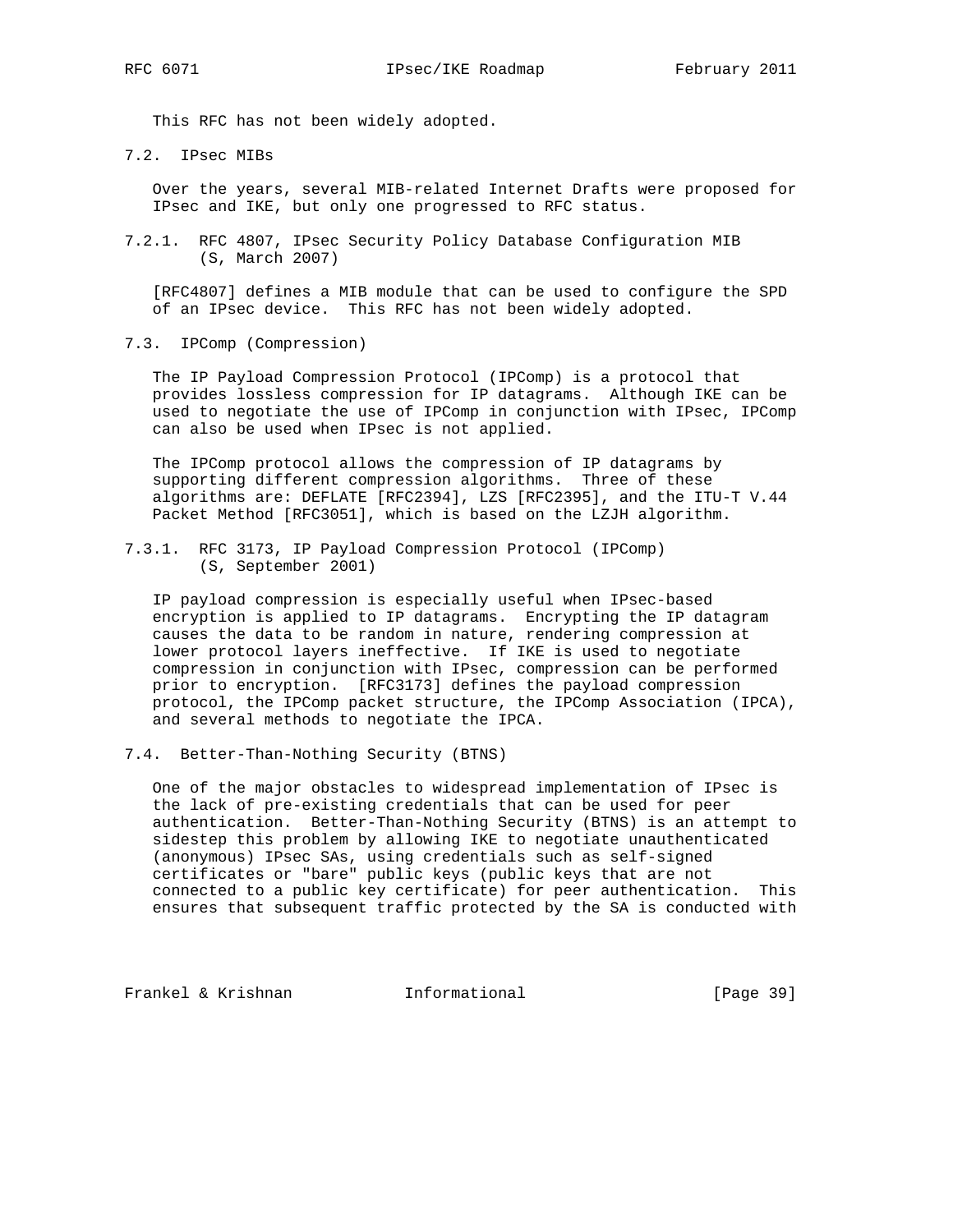the same peer, and protects the communications from passive attack. These SAs can then be cryptographically bound to a higher-level application protocol, which performs its own peer authentication.

7.4.1. RFC 5660, IPsec Channels: Connection Latching (S, October 2009)

 [RFC5660] specifies, abstractly, how to interface applications and transport protocols with IPsec so as to create channels by latching connections (packet flows) to certain IPsec Security Association (SA) parameters for the lifetime of the connections. Connection latching is layered on top of IPsec and does not modify the underlying IPsec architecture.

7.4.2. RFC 5386, Better-Than-Nothing-Security: An Unauthenticated Mode of IPsec (S, November 2008)

 [RFC5386] specifies how to use IKEv2 to set up unauthenticated security associations (SAs) for use with the IPsec Encapsulating Security Payload (ESP) and the IPsec Authentication Header (AH). This document does not require any changes to the bits on the wire, but specifies extensions to the Peer Authorization Database (PAD) and Security Policy Database (SPD).

7.4.3. RFC 5387, Problem and Applicability Statement for Better-Than- Nothing Security (BTNS) (I, November 2008)

 [RFC5387] considers that the need to deploy authentication information and its associated identities is a significant obstacle to the use of IPsec. This document explains the rationale for extending the Internet network security protocol suite to enable use of IPsec security services without authentication.

7.5. Kerberized Internet Negotiation of Keys (KINK)

 Kerberized Internet Negotiation of Keys (KINK) is an attempt to provide an alternative to IKE for IPsec peer authentication. It uses Kerberos, instead of IKE, to establish IPsec SAs. For enterprises that already deploy the Kerberos centralized key management system, IPsec can then be implemented without the need for additional peer credentials. Some vendors have implemented proprietary extensions for using Kerberos in IKEv1, as an alternative to the use of KINK. These extensions, as well as the KINK protocol, apply only to IKEv1, and not to IKEv2.

Frankel & Krishnan Manuel Informational [Page 40]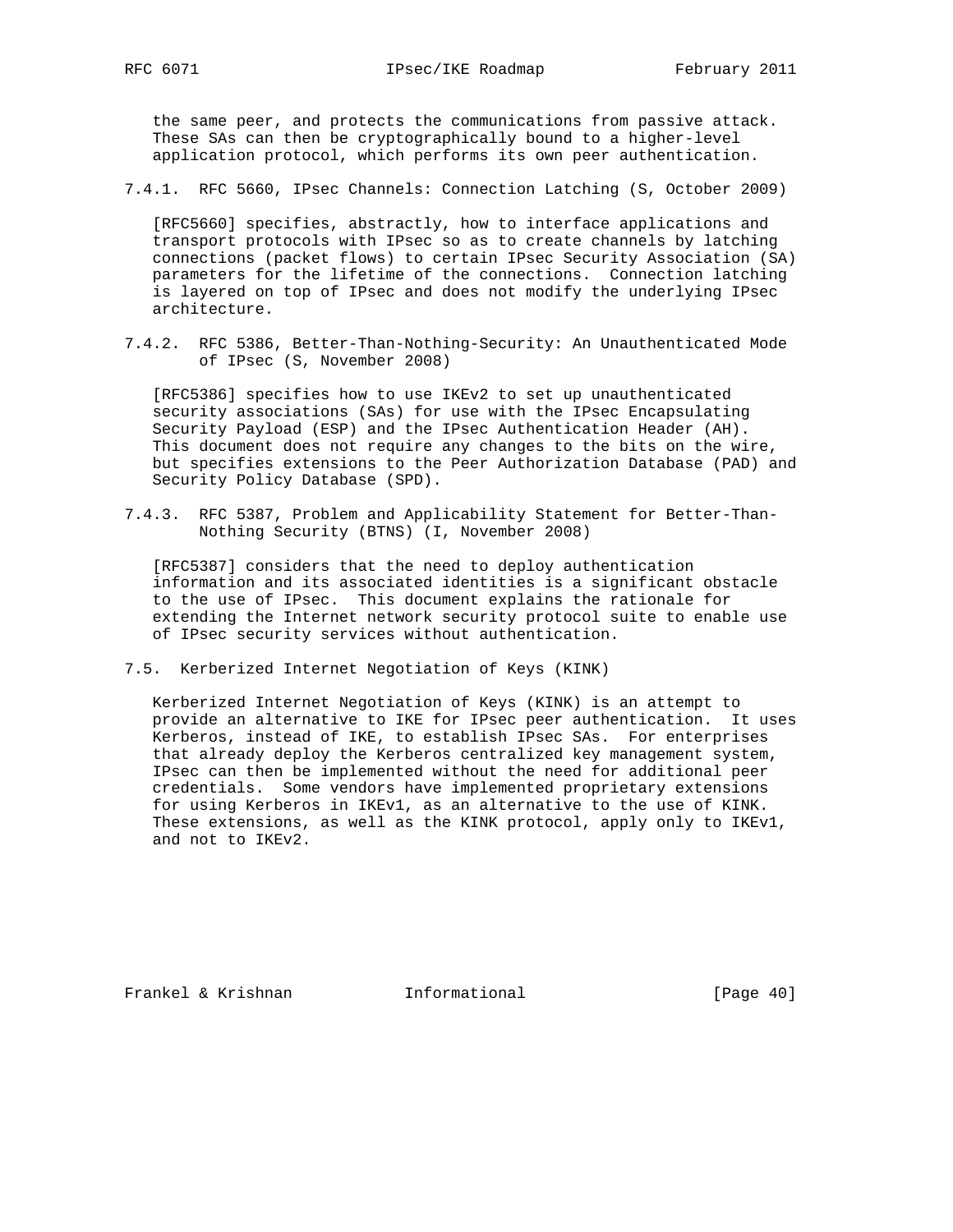7.5.1. RFC 3129, Requirements for Kerberized Internet Negotiation of Keys (I, June 2001)

 [RFC3129] considers that peer-to-peer authentication and keying mechanisms have inherent drawbacks such as computational complexity and difficulty in enforcing security policies. This document specifies the requirements for using basic features of Kerberos and uses them to its advantage to create a protocol that can establish and maintain IPsec security associations ([RFC2401]).

7.5.2. RFC 4430, Kerberized Internet Negotiation of Keys (KINK) (S, March 2006)

 [RFC4430] defines a low-latency, computationally inexpensive, easily managed, and cryptographically sound protocol to establish and maintain security associations using the Kerberos authentication system. This document reuses the Quick Mode payloads of IKEv1 in order to foster substantial reuse of IKEv1 implementations. This RFC has not been widely adopted.

7.6. IPsec Secure Remote Access (IPSRA)

 IPsec Secure Remote Access (IPSRA) was an attempt to extend IPsec protection to "road warriors", allowing IKE to authenticate not only the user's device but also the user, without changing IKEv1. The working group defined generic requirements of different IPsec remote access scenarios. An attempt was made to define an IKE-like protocol that would use legacy authentication mechanisms to create a temporary or short-lived user credential that could be used for peer authentication within IKE. This protocol proved to be more cumbersome than standard Public Key protocols, and was abandoned. This led to the development of IKEv2, which incorporates the use of EAP for user authentication.

7.6.1. RFC 3457, Requirements for IPsec Remote Access Scenarios (I, January 2003)

 [RFC3457] explores and enumerates the requirements of various IPsec remote access scenarios, without suggesting particular solutions for them.

7.6.2. RFC 3456, Dynamic Host Configuration Protocol (DHCPv4) Configuration of IPsec Tunnel Mode (S, January 2003)

 [RFC3456] explores the requirements for host configuration in IPsec tunnel mode, and describes how the Dynamic Host Configuration Protocol (DHCPv4) may be used for providing such configuration information. This RFC has not been widely adopted.

Frankel & Krishnan **Informational** [Page 41]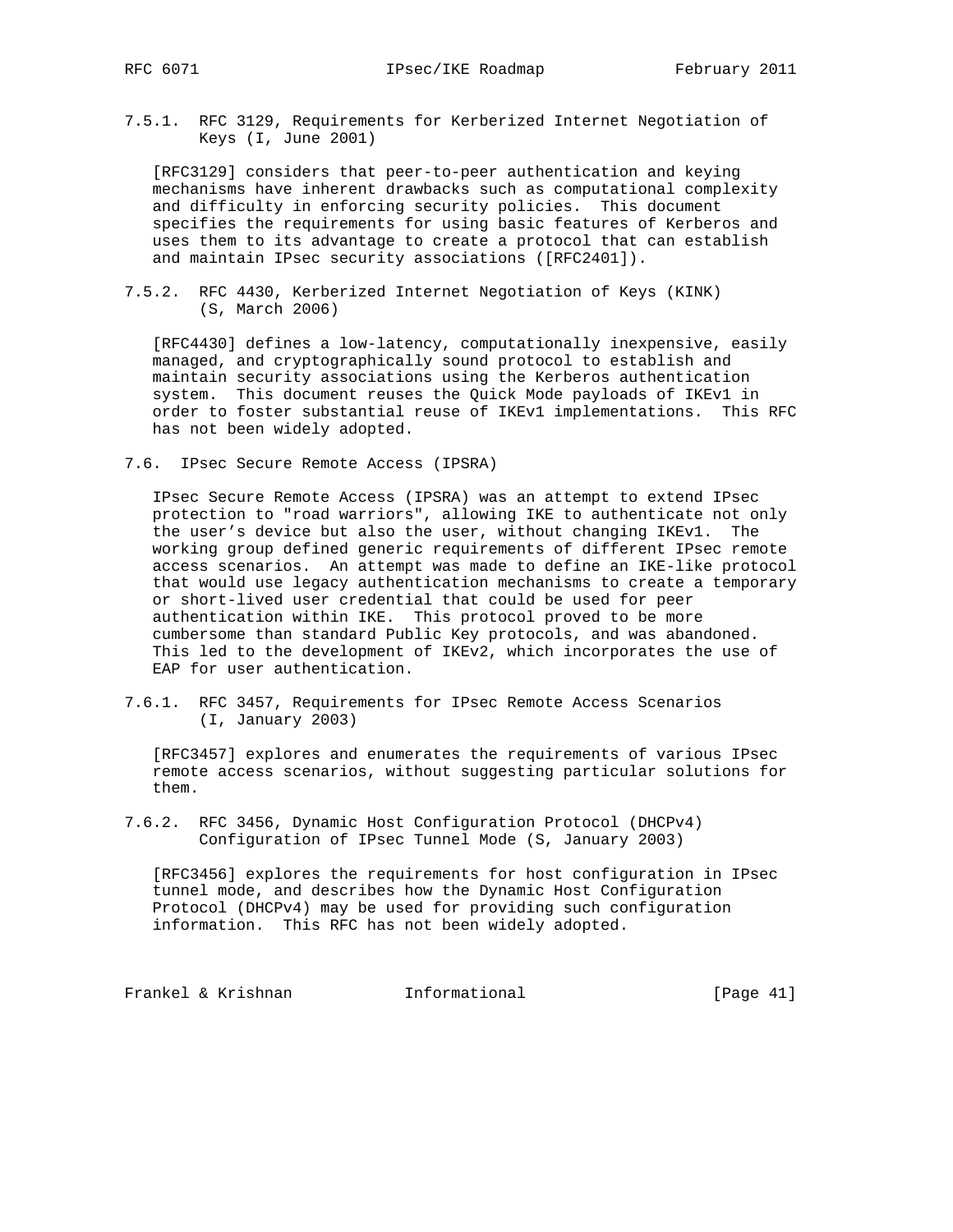7.7. IPsec Keying Information Resource Record (IPSECKEY)

 The IPsec Keying Information Resource Record (IPSECKEY) enables the storage of public keys and other information that can be used to facilitate opportunistic IPsec in a new type of DNS resource record.

7.7.1. RFC 4025, A method for storing IPsec keying material in DNS (S, February 2005)

 [RFC4025] describes a method of storing IPsec keying material in the DNS using a new type of resource record. This document describes how to store the public key of the target node in this resource record. This RFC has not been widely adopted.

8. Other Protocols That Use IPsec/IKE

 IPsec and IKE were designed to provide IP-layer security protection to other Internet protocols' traffic as well as generic communications. Since IPsec is a general-purpose protocol, in some cases, its features do not provide the granularity or distinctive features required by another protocol; in some cases, its overhead or prerequisites do not match another protocol's requirements. However, a number of other protocols do use IKE and/or IPsec to protect some or all of their communications.

- 8.1. Mobile IP (MIPv4 and MIPv6)
- 8.1.1. RFC 4093, Problem Statement: Mobile IPv4 Traversal of Virtual Private Network (VPN) Gateways (I, August 2005)

 [RFC4093] describes the issues with deploying Mobile IPv4 across virtual private networks (VPNs). IPsec is one of the VPN technologies covered by this document. It identifies and describes practical deployment scenarios for Mobile IPv4 running alongside IPsec in enterprise and operator environments. It also specifies a set of framework guidelines to evaluate proposed solutions for supporting multi-vendor seamless IPv4 mobility across IPsec-based VPN gateways.

8.1.2. RFC 5265, Mobile IPv4 Traversal across IPsec-Based VPN Gateways (S, June 2008)

 [RFC5265] describes a basic solution that uses Mobile IPv4 and IPsec to provide session mobility between enterprise intranets and external networks. The proposed solution minimizes changes to existing firewall/VPN/DMZ deployments and does not require any changes to IPsec or key exchange protocols. It also proposes a mechanism to minimize IPsec renegotiation when the mobile node moves.

Frankel & Krishnan **Informational** [Page 42]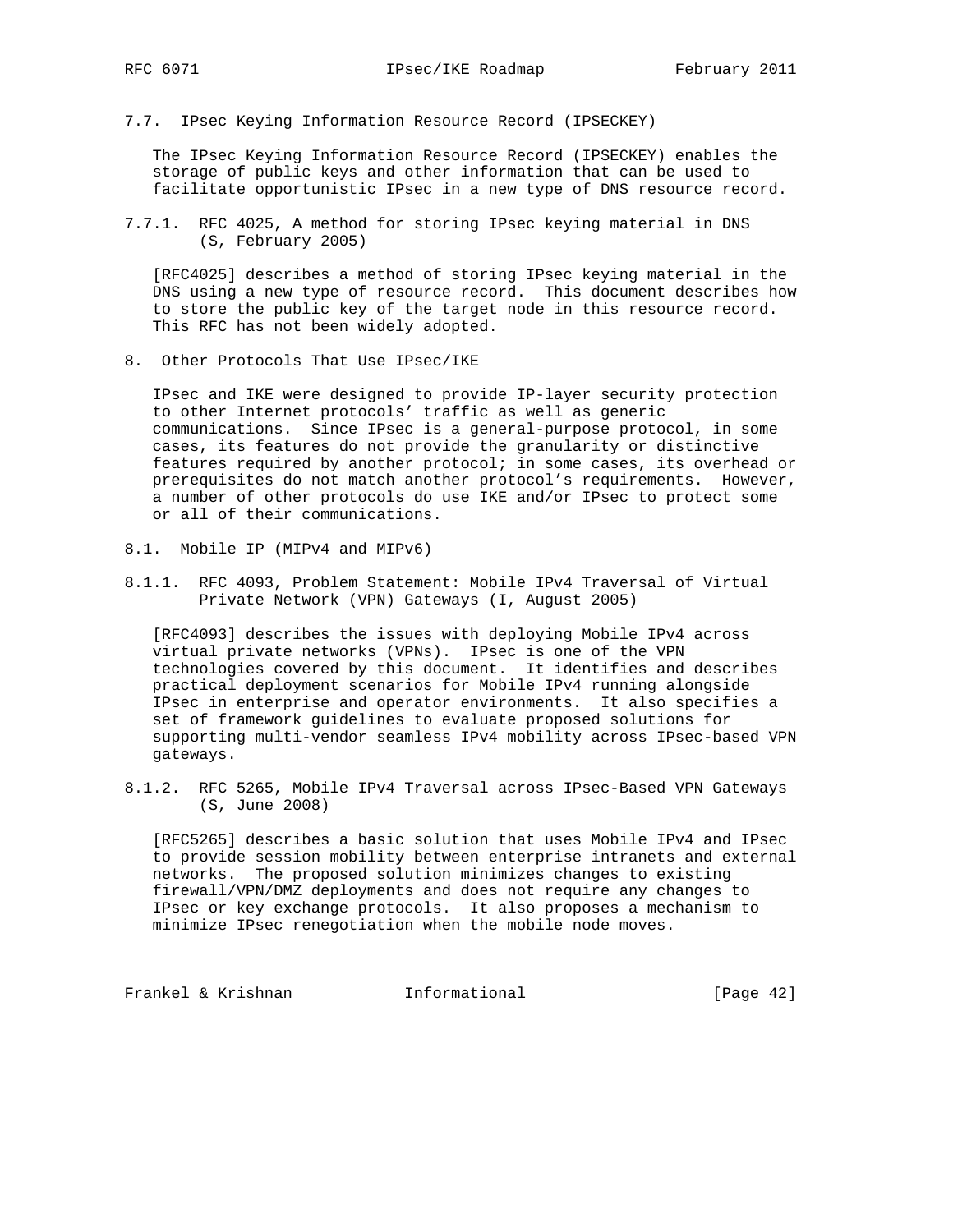8.1.3. RFC 3776, Using IPsec to Protect Mobile IPv6 Signaling Between Mobile Nodes and Home Agents (S, June 2004)

 This document specifies the use of IPsec in securing Mobile IPv6 traffic between mobile nodes and home agents. It specifies the required wire formats for the protected packets and illustrates examples of Security Policy Database and Security Association Database entries that can be used to protect Mobile IPv6 signaling messages. It also describes how to configure either manually keyed IPsec security associations or IKEv1 to establish the SAs automatically. Mobile IPv6 requires considering the home address destination option and Routing Header in IPsec processing. Also, IPsec and IKE security association addresses can be updated by Mobile IPv6 signaling messages.

8.1.4. RFC 4877, Mobile IPv6 Operation with IKEv2 and the Revised IPsec Architecture (S, April 2007)

 This document updates [RFC3776] in order to work with the revised IPsec architecture [RFC4301]. Since the revised IPsec architecture expands the list of selectors to include the Mobility Header message type, it becomes much easier to differentiate between different mobility header messages. Since the ICMP message type and code are also newly added as selectors, this document uses them to protect Mobile Prefix Discovery messages. This document also specifies the use of IKEv2 configuration payloads for dynamic home address configuration. Finally, this document describes the use of IKEv2 in order to set up the SAs for Mobile IPv6.

8.1.5. RFC 5026, Mobile IPv6 Bootstrapping in Split Scenario (S, October 2007)

 [RFC5026] extends [RFC4877] to support dynamic discovery of home agents and the home network prefix; for the latter purpose, it specifies a new IKEv2 configuration attribute and notification. It describes how a Mobile IPv6 node can obtain the address of its home agent, its home address, and create IPsec security associations with its home agent using DNS lookups and security credentials preconfigured on the Mobile Node. It defines how a mobile node (MN) can request its home address and home prefixes through the Configuration Payload in the IKE\_AUTH exchange and what attributes need to be present in the CFG\_REQUEST messages in order to do this. It also specifies how the home agent can authorize the credentials used for IKEv2 exchange.

Frankel & Krishnan **Informational** [Page 43]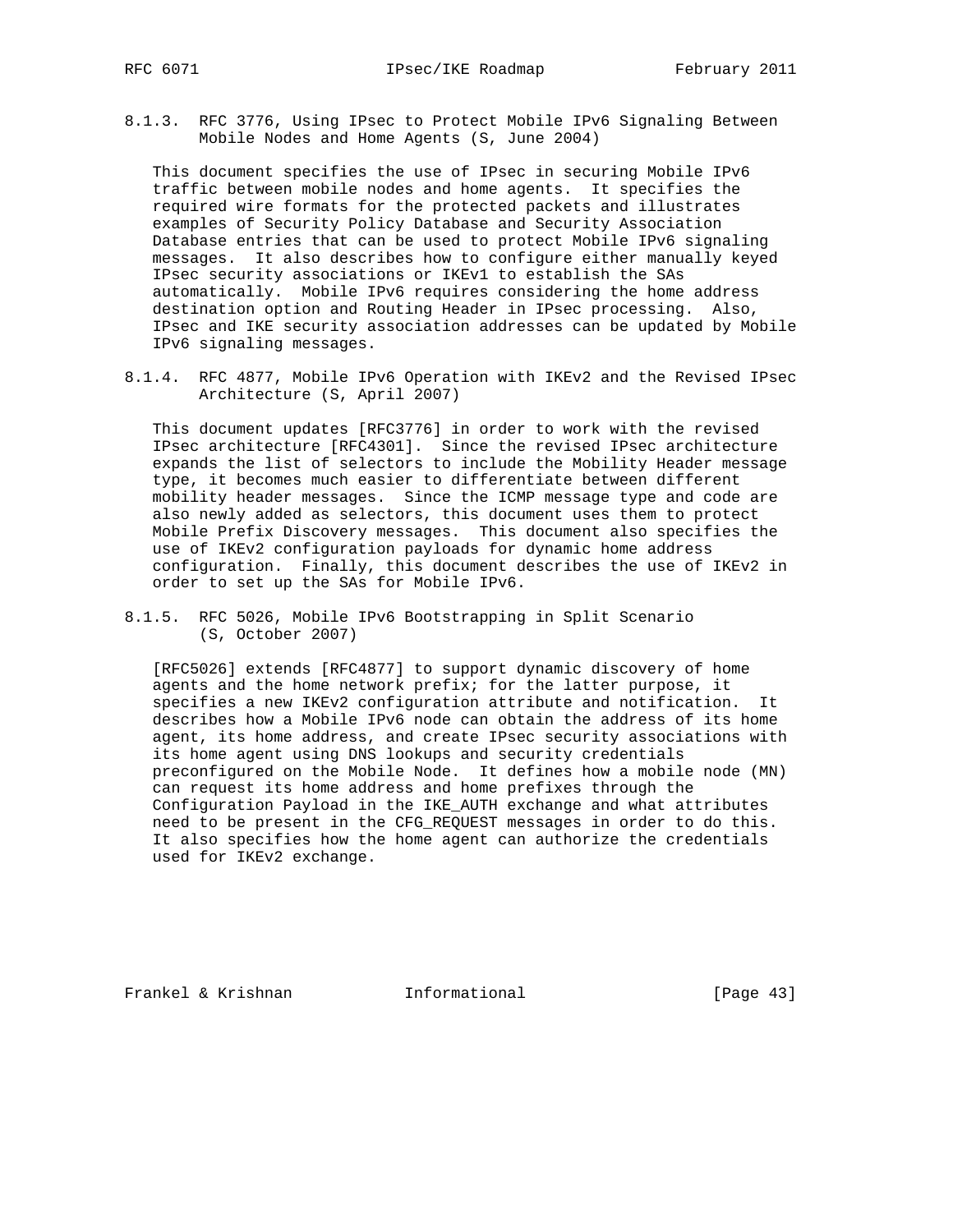8.1.6. RFC 5213, Proxy Mobile IPv6 (S, August 2008)

 [RFC5213] describes a network-based mobility management protocol that is used to provide mobility services to hosts without requiring their participation in any mobility-related signaling. It uses IPsec to protect the mobility signaling messages between the two network entities called the mobile access gateway (MAG) and the local mobility anchor (LMA). It also uses IKEv2 in order to set up the security associations between the MAG and the LMA.

8.1.7. RFC 5568, Mobile IPv6 Fast Handovers (S, July 2009)

 When Mobile IPv6 is used for a handover, there is a period during which the Mobile Node is unable to send or receive packets because of link switching delay and IP protocol operations. [RFC5568] specifies a protocol between the Previous Access Router (PAR) and the New Access Router (NAR) to improve handover latency due to Mobile IPv6 procedures. It uses IPsec ESP in transport mode with integrity protection for protecting the signaling messages between the PAR and the NAR. It also describes the SPD entries and the PAD entries when IKEv2 is used for setting up the required SAs.

8.1.8. RFC 5380, Hierarchical Mobile IPv6 (HMIPv6) Mobility Management (S, October 2008)

 [RFC5380] describes extensions to Mobile IPv6 and IPv6 Neighbor Discovery to allow for local mobility handling in order to reduce the amount of signaling between the mobile node, its correspondent nodes, and its home agent. It also improves handover speed of Mobile IPv6. It uses IPsec for protecting the signaling between the mobile node and a local mobility management entity called the Mobility Anchor Point (MAP). The MAP also uses IPsec Peer Authorization Database (PAD) entries and configuration payloads described in [RFC4877] in order to allocate a Regional Care-of Address (RCoA) for mobile nodes.

- 8.2. Open Shortest Path First (OSPF)
- 8.2.1. RFC 4552, Authentication/Confidentiality for OSPFv3 (S, June 2006)

 OSPF is a link-state routing protocol that is designed to be run inside a single Autonomous System. OSPFv2 provided its own authentication mechanisms using the AuType and Authentication protocol header fields but OSPFv3 removed these fields and uses IPsec instead. [RFC4552] describes how to use IPsec ESP and AH in order to protect OSPFv3 signaling between two routers. It also enumerates the IPsec capabilities the routers require in order to support this specification. Finally, it also describes the operation of OSPFv3

Frankel & Krishnan **Informational** [Page 44]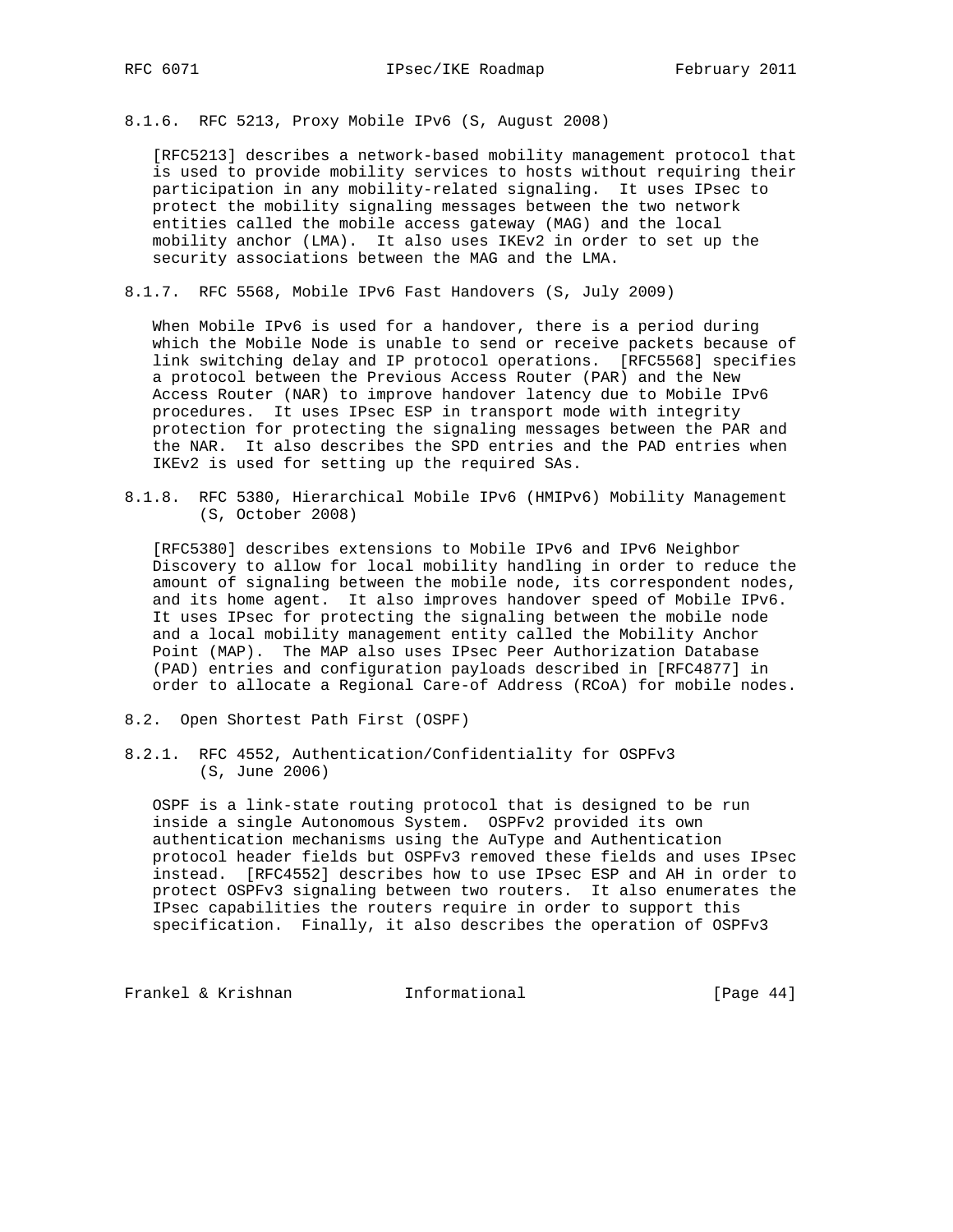with IPsec over virtual links where the other endpoint is not known at configuration time. Since OSPFv3 exchanges multicast packets as well as unicast ones, the use of IKE within OSPFv3 is not appropriate. Therefore, this document mandates the use of manual keys.

8.3. Host Identity Protocol (HIP)

8.3.1. RFC 5201, Host Identity Protocol (E, April 2008)

 IP addresses perform two distinct functions: host identifier and locator. This document specifies a protocol that allows consenting hosts to securely establish and maintain shared IP-layer state, allowing separation of the identifier and locator roles of IP addresses. This enables continuity of communications across IP address (locator) changes. It uses public key identifiers from a new Host Identity (HI) namespace for peer authentication. It uses the HMAC-SHA-1-96 and the AES-CBC algorithms with IPsec ESP and AH for protecting its signaling messages.

8.3.2. RFC 5202, Using the Encapsulating Security Payload (ESP) Transport Format with the Host Identity Protocol (HIP) (E, April 2008)

 The HIP base exchange specification [RFC5201] does not describe any transport formats or methods for describing how ESP is used to protect user data to be used during the actual communication. [RFC5202] specifies a set of HIP extensions for creating a pair of ESP Security Associations (SAs) between the hosts during the base exchange. After the HIP association and required ESP SAs have been established between the hosts, the user data communication is protected using ESP. In addition, this document specifies how the ESP Security Parameter Index (SPI) is used to indicate the right host context (host identity) and methods to update an existing ESP Security Association.

8.3.3. RFC 5206, End-Host Mobility and Multihoming with the Host Identity (E, April 2008)

When a host uses HIP, the overlying protocol sublayers (e.g., transport layer sockets) and Encapsulating Security Payload (ESP) Security Associations (SAs) are bound to representations of these host identities, and the IP addresses are only used for packet forwarding. [RFC5206] defines a generalized LOCATOR parameter for use in HIP messages that allows a HIP host to notify a peer about alternate addresses at which it is reachable. It also specifies how a host can change its IP address and continue to send packets to its peers without necessarily rekeying.

Frankel & Krishnan **Informational** [Page 45]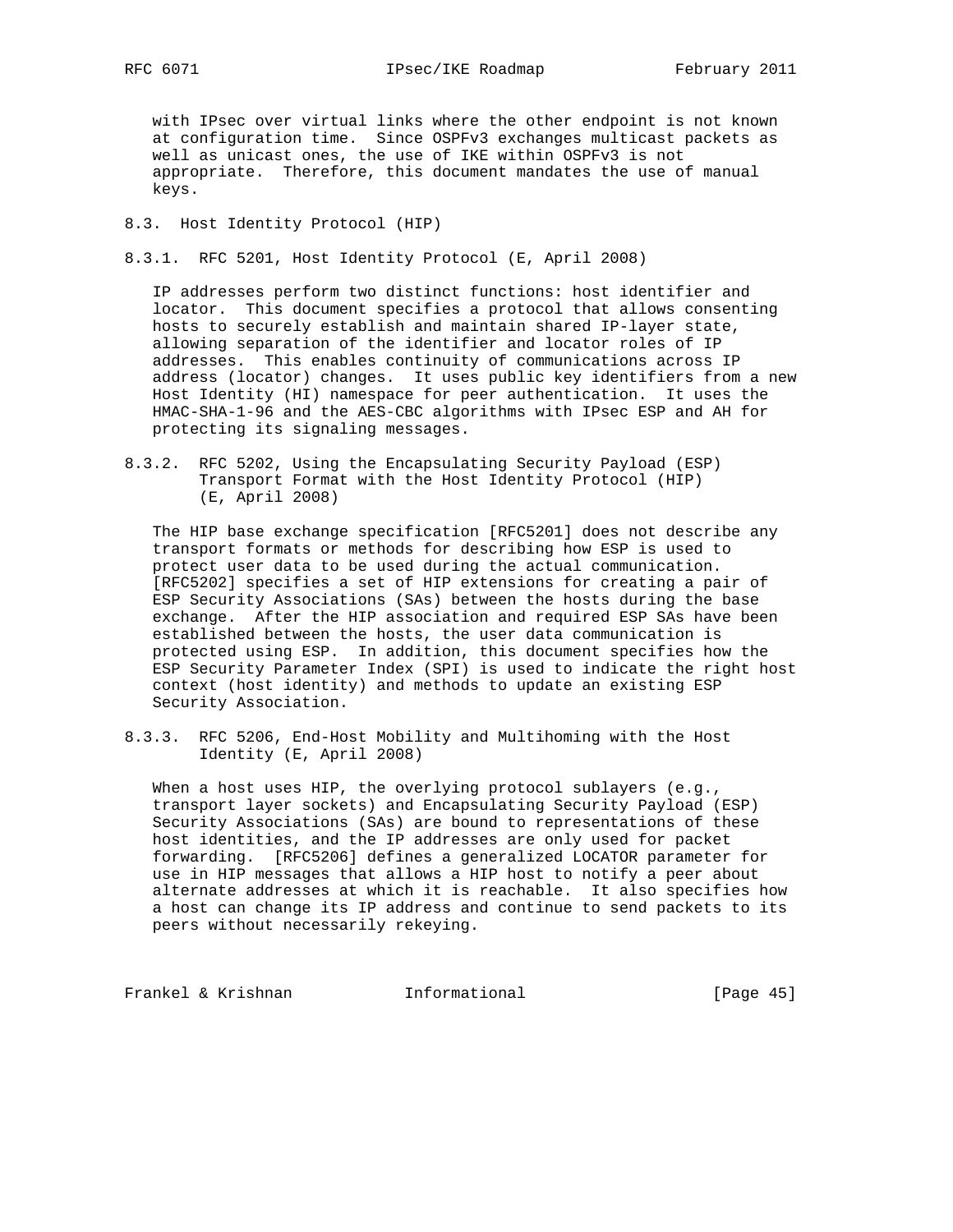8.3.4. RFC 5207, NAT and Firewall Traversal Issues of Host Identity Protocol (HIP) (I, April 2008)

 [RFC5207] discusses the problems associated with HIP communication across network paths that include network address translators and firewalls. It analyzes the impact of NATs and firewalls on the HIP base exchange and the ESP data exchange. It discusses possible changes to HIP that attempt to improve NAT and firewall traversal and proposes a rendezvous point for letting HIP nodes behind a NAT be reachable. It also suggests mechanisms for NATs to be more aware of the HIP messages.

- 8.4. Stream Control Transmission Protocol (SCTP)
- 8.4.1. RFC 3554, On the Use of Stream Control Transmission Protocol (SCTP) with IPsec (S, July 2003)

 The Stream Control Transmission Protocol (SCTP) is a reliable transport protocol operating on top of a connection-less packet network such as IP. [RFC3554] describes functional requirements for IPsec and IKE to be used in securing SCTP traffic. It adds support for SCTP in the form of a new ID type in IKE [RFC2409] and implementation choices in the IPsec processing to account for the multiple source and destination addresses associated with a single SCTP association. This document applies only to IKEv1 and IPsec-v2; it does not apply to IKEv2 AND IPsec-v3.

- 8.5. Robust Header Compression (ROHC)
- 8.5.1. RFC 3095, RObust Header Compression (ROHC): Framework and four profiles: RTP, UDP, ESP, and uncompressed (S, July 2001)

 ROHC is a framework for header compression, intended to be used in resource-constrained environments. [RFC3095] applies this framework to four protocols, including ESP.

8.5.2. RFC 5225, RObust Header Compression Version 2 (ROHCv2): Profiles for RTP, UDP, IP, ESP, and UDP-Lite (S, April 2008)

 [RFC5225] defines an updated ESP/IP profile for use with ROHC version 2. It analyzes the ESP header and classifies the fields into several classes like static, well-known, irregular, etc., in order to efficiently compress the headers.

Frankel & Krishnan **Informational** [Page 46]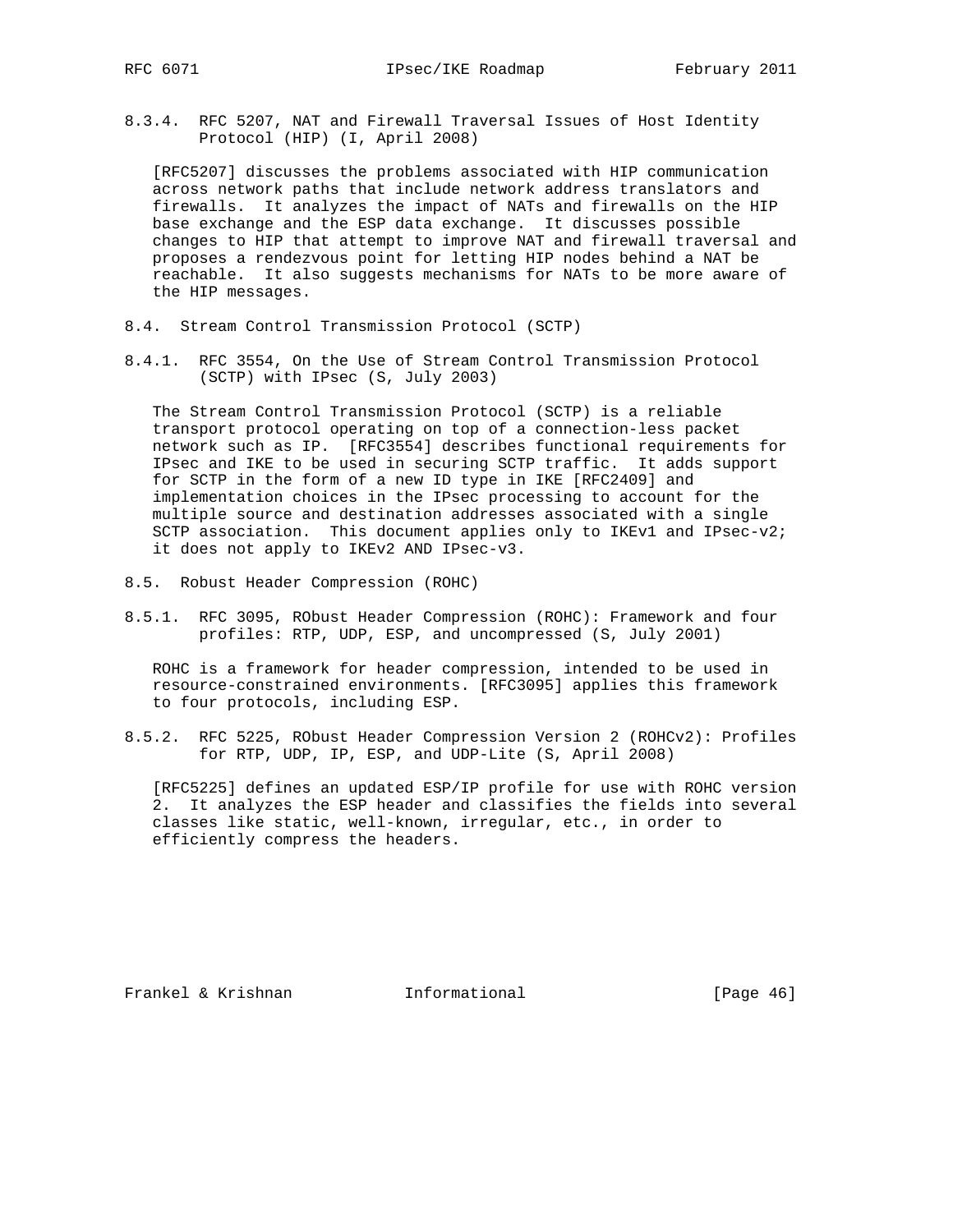8.5.3. RFC 5856, Integration of Robust Header Compression over IPsec Security Associations (I, May 2010)

 [RFC5856] describes a mechanism to compress inner IP headers at the ingress point of IPsec tunnels and to decompress them at the egress point. Since the Robust Header Compression (ROHC) specifications only describe operations on a per-hop basis, this document also specifies extensions to enable ROHC over multiple hops. This document applies only to tunnel mode SAs and does not support transport mode SAs.

8.5.4. RFC 5857, IKEv2 Extensions to Support Robust Header Compression over IPsec (S, May 2010)

 ROHC requires initial configuration at the compressor and decompressor ends. Since ROHC usually operates on a per-hop basis, this configuration information is carried over link-layer protocols such as PPP. Since [RFC5856] operates over multiple hops, a different signaling mechanism is required. [RFC5857] describes how to use IKEv2 in order to dynamically communicate the configuration parameters between the compressor and decompressor.

8.5.5. RFC 5858, IPsec Extensions to Support Robust Header Compression over IPsec (S, May 2010)

 [RFC5856] describes how to use ROHC with IPsec. This is not possible without extensions to IPsec. [RFC5858] describes the extensions needed to IPsec in order to support ROHC. Specifically, it describes extensions needed to the IPsec SPD, SAD, and IPsec processing including ICV computation and integrity verification.

- 8.6. Border Gateway Protocol (BGP)
- 8.6.1. RFC 5566, BGP IPsec Tunnel Encapsulation Attribute (S, June 2009)

 [RFC5566] adds an additional BGP Encapsulation Subsequent Address Family Identifier (SAFI), allowing the use of IPsec and, optionally, IKE to protect BGP tunnels. It defines the use of AH and ESP in tunnel mode and the use of AH and ESP in transport mode to protect IP in IP and MPLS-in-IP tunnels. It also defines how public key fingerprints (hashes) are distributed via BGP and used later to authenticate IKEv2 exchange between the tunnel endpoints.

8.7. IPsec Benchmarking

 The Benchmarking Methodology WG in the IETF is working on documents that relate to benchmarking IPsec [BMWG-1] [BMWG-2].

Frankel & Krishnan **Informational** [Page 47]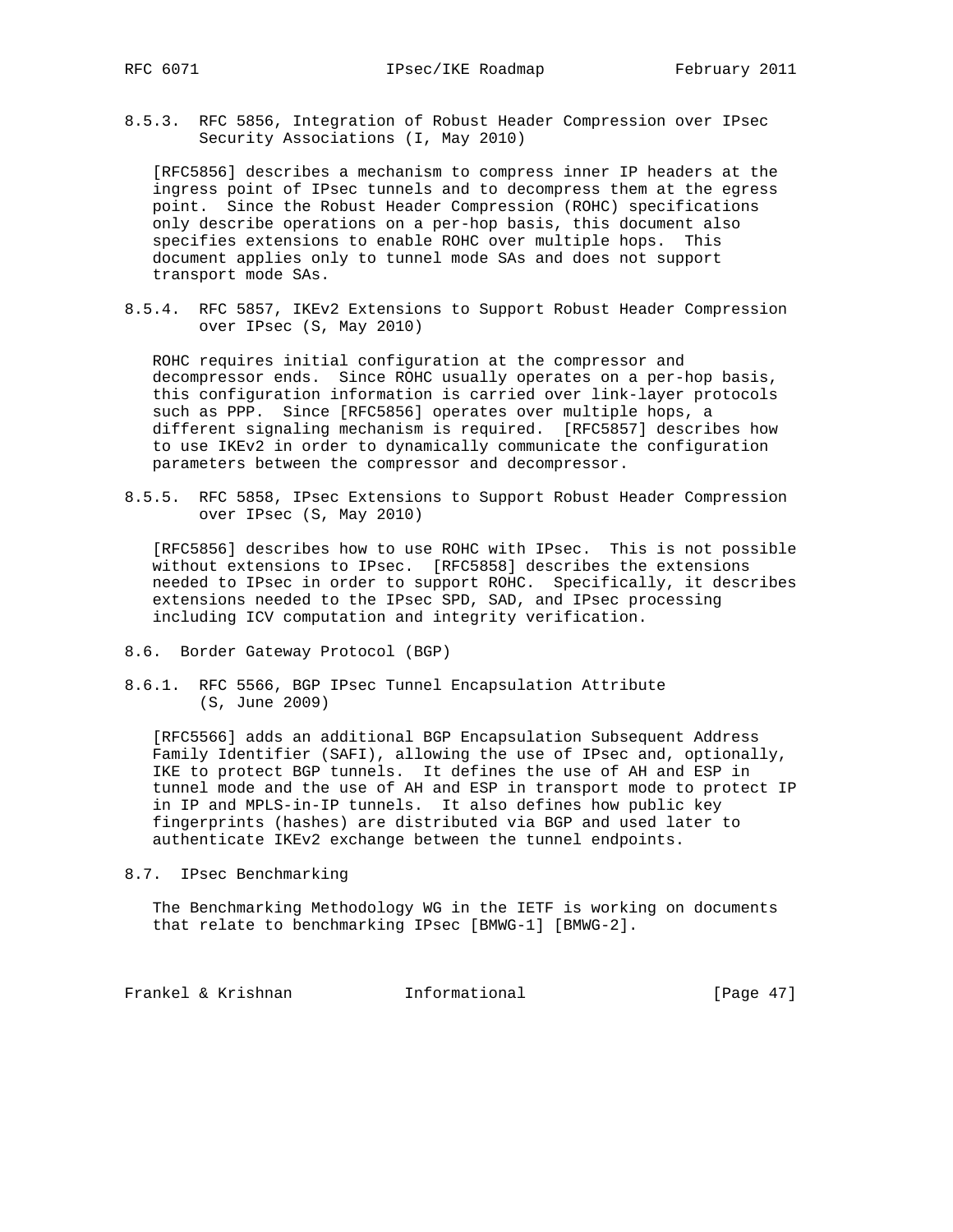8.7.1. Methodology for Benchmarking IPsec Devices (Work in Progress)

 [BMWG-1] defines a set of tests that can be used to measure and report the performance characteristics of IPsec devices. It extends the methodology defined for benchmarking network interconnecting devices to include IPsec gateways and adds further tests that can be used to measure IPsec performance of end-hosts. The document focuses on establishing a performance testing methodology for IPsec devices that support manual keying and IKEv1, but does not cover IKEv2.

8.7.2. Terminology for Benchmarking IPsec Devices (Work in Progress)

 [BMWG-2] defines the standardized performance testing terminology for IPsec devices that support manual keying and IKEv1. It also describes the benchmark tests that would be used to test the performance of the IPsec devices.

- 8.8. Network Address Translators (NAT)
- 8.8.1. RFC 2709, Security Model with Tunnel-mode IPsec for NAT domains (I, October 1999)

 NAT devices provide transparent routing to end-hosts trying to communicate from disparate address realms, by modifying IP and transport headers en route. This makes it difficult for applications to pursue end-to-end application-level security. [RFC2709] describes a security model by which tunnel mode IPsec security can be architected on NAT devices. It defines how NATs administer security policies and SA attributes based on private realm addressing. It also specifies how to operate IKE in such scenarios by specifying an IKE-ALG (Application Level Gateway) that translates policies from private realm addressing into public addressing. Although the model presented here uses terminology from IKEv1, it can be deployed within IKEv1, IKEv2, IPsec-v2, and IPsec-v3. This security model has not been widely adopted

- 8.9. Session Initiation Protocol (SIP)
- 8.9.1. RFC 3329, Security Mechanism Agreement for the Session Initiation Protocol (SIP) (S, January 2003)

 [RFC3329] describes how a SIP client can select one of the various available SIP security mechanisms. In particular, the method allows secure negotiation to prevent bidding down attacks. It also describes a security mechanism called ipsec-3gpp and its associated parameters (algorithms, protocols, mode, SPIs and ports) as they are used in the 3GPP IP Multimedia Subsystem.

Frankel & Krishnan **Informational** [Page 48]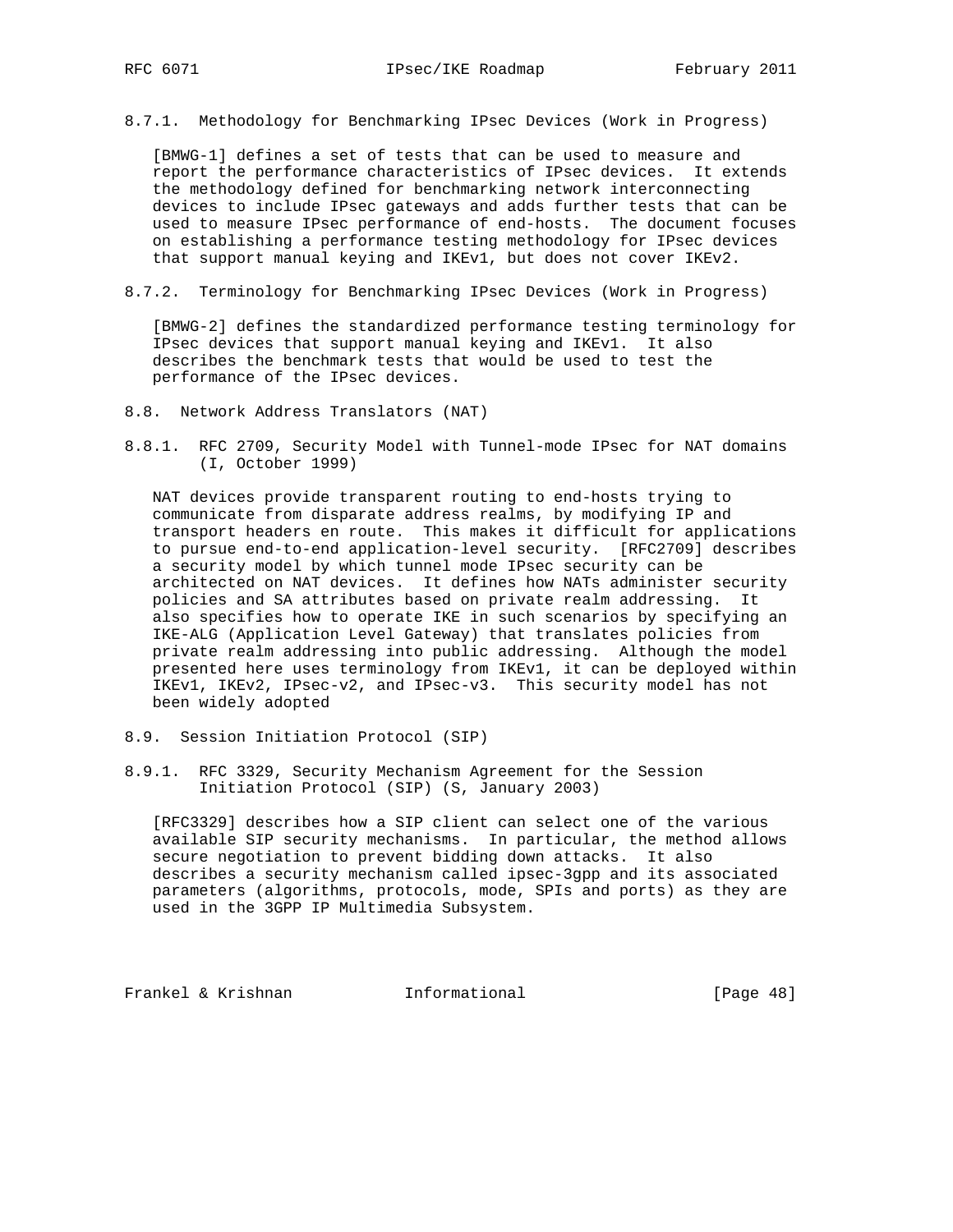- 8.10. Explicit Packet Sensitivity Labels
- 8.10.1. RFC 5570, Common Architecture Label IPv6 Security Option (CALIPSO) (I, July 2009)

 [RFC5570] describes a mechanism used to encode explicit packet Sensitivity Labels on IPv6 packets in Multi-Level Secure (MLS) networks. The method is implemented using an IPv6 hop-by-hop option. This document uses the IPsec Authentication Header (AH) in order to detect any malicious modification of the Sensitivity Label in a packet.

9. Other Protocols That Adapt IKE for Non-IPsec Functionality

 Some protocols protect their traffic through mechanisms other than IPsec, but use IKEv2 as a basis for their key negotiation and key management functionality.

- 9.1. Extensible Authentication Protocol (EAP)
- 9.1.1. RFC 5106, The Extensible Authentication Protocol-Internet Key Exchange Protocol version 2 (EAP-IKEv2) Method (E, February 2008)

 [RFC5106] specifies an Extensible Authentication Protocol (EAP) method that is based on the Internet Key Exchange version 2 (IKEv2) protocol. EAP-IKEv2 provides mutual authentication and session-key establishment between an EAP peer and an EAP server. It describes the full EAP-IKEv2 message exchange and the composition of the protocol messages.

- 9.2. Fibre Channel
- 9.2.1. RFC 4595, Use of IKEv2 in the Fibre Channel Security Association Management Protocol (I, July 2006)

 Fibre Channel (FC) is a gigabit-speed network technology used for Storage Area Networking. The Fibre Channel Security Protocols (FC- SP) standard has adapted the IKEv2 protocol [RFC4306] to provide authentication of Fibre Channel entities and setup of security associations. Since IP is transported over Fibre Channel and Fibre Channel is transported over IP, there is the potential for confusion when IKEv2 is used for both IP and FC traffic. [RFC4595] specifies identifiers for IKEv2 over FC in a fashion that ensures that any mistaken usage of IKEv2/FC over IP or IKEv2/IP over FC will result in a negotiation failure due to the absence of an acceptable proposal.

Frankel & Krishnan **Informational** [Page 49]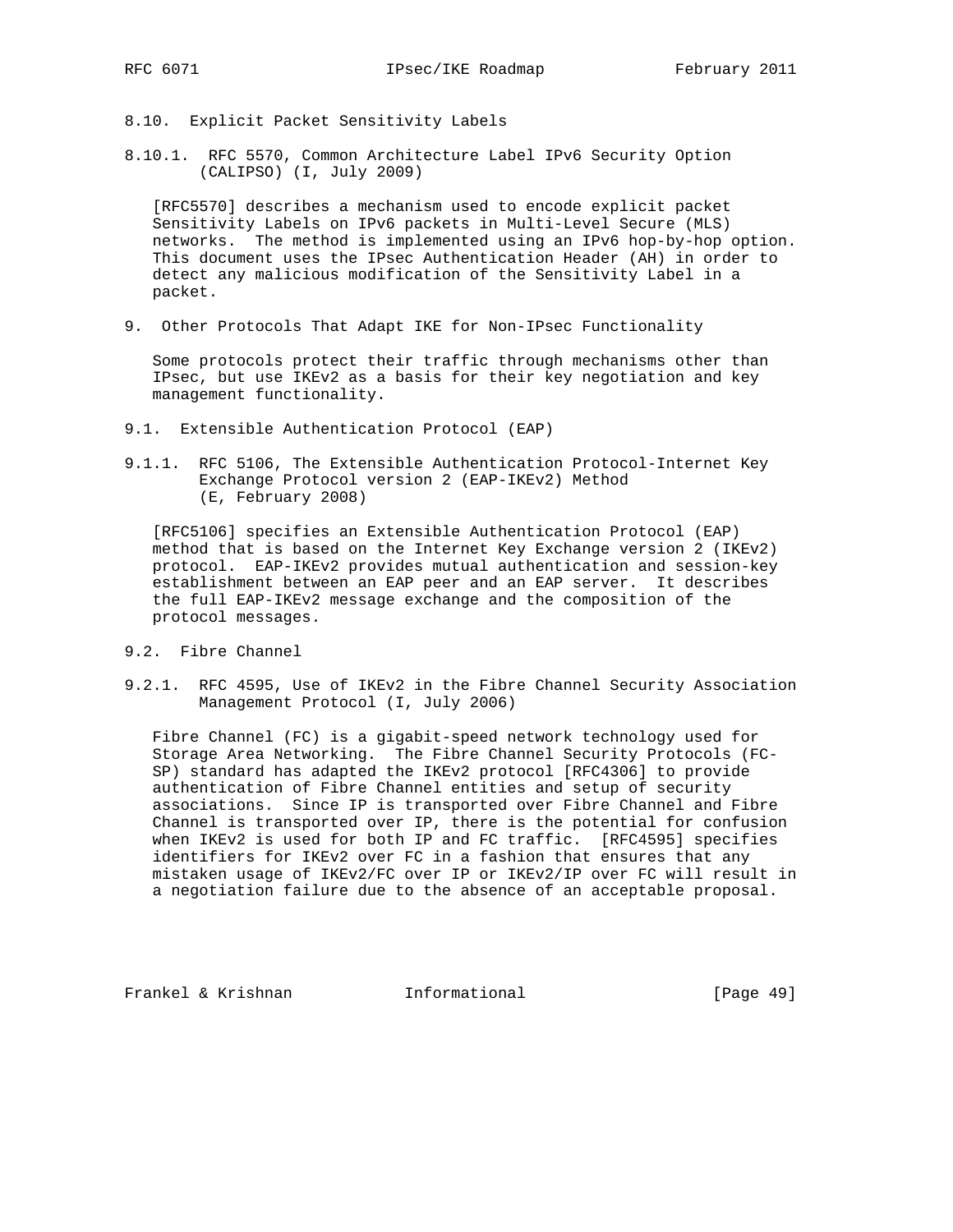## 9.3. Wireless Security

9.3.1. RFC 4705, GigaBeam High-Speed Radio Link Encryption (I, October 2006)

 [RFC4705] describes the encryption and key management used by GigaBeam as part of the WiFiber(tm) family of radio-link products and is intended to serve as a guideline for similar wireless product development efforts to include comparable capabilities. It specifies the algorithms that are used to provide confidentiality and integrity protection of both subscriber and management traffic. It also specifies a custom security protocol that runs between two Gigabeam Radio Control Modules (RCMs).

10. Acknowledgements

 The authors would like to thank Yaron Sheffer, Paul Hoffman, Yoav Nir, Rajeshwar Singh Jenwar, Alfred Hoenes, Al Morton, Gabriel Montenegro, Sean Turner, Julien Laganier, Grey Daley, Scott Moonen, Richard Graveman, Tero Kivinen, Pasi Eronen, Ran Atkinson, David Black, and Tim Polk for reviewing this document and suggesting changes.

11. Security Considerations

 This RFC serves as a review of other documents and introduces no new security considerations itself; however, please see each of the individual documents described herein for security considerations related to each protocol.

## 12. References

- 12.1. Informative References
	- [BMWG-1] Kaeo, M. and T. Van Herck, "Methodology for Benchmarking IPsec Devices", Work in Progress, July 2009.
	- [BMWG-2] Kaeo, M., Van Herck T., and M. Bustos, "Terminology for Benchmarking IPsec Devices", Work in Progress, July 2009.

[IKE-MODE-CFG]

 Dukes, D. and R. Pereira, "The ISAKMP Configuration Method", Work in Progress, September 2001.

#### [IKE-XAUTH]

 Beaulieu, S. and R. Pereira, "Extended Authentication within IKE (XAUTH)", Work in Progress, October 2001.

Frankel & Krishnan Thermational (Page 50)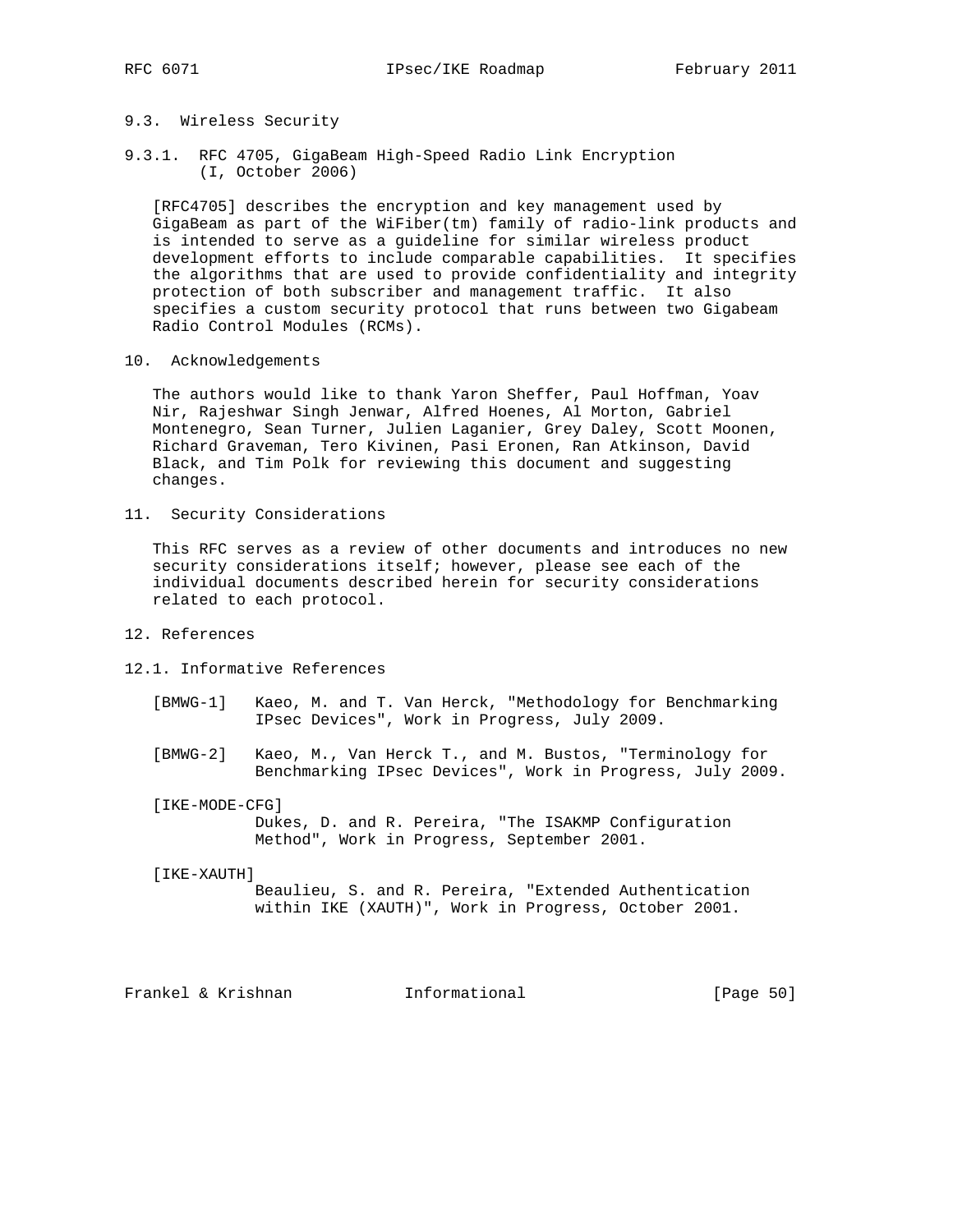[ISAKMP-MODE-CFG] Pereira, R., Anand, S., and B. Patel, "The ISAKKMP Configuration Method", Work in Progress, August 1999.

[ISAKMP-XAUTH]

 Pereira, R. and S. Beaulieu, "Extended Authentication within ISAKMP/Oakley (XAUTH)", Work in Progress, December 1999.

- [RFC2119] Bradner, S., "Key words for use in RFCs to Indicate Requirement Levels", BCP 14, RFC 2119, March 1997.
- [RFC2026] Bradner, S., "The Internet Standards Process -- Revision 3", BCP 9, RFC 2026, October 1996.
- [RFC2394] Pereira, R., "IP Payload Compression Using DEFLATE", RFC 2394, December 1998.
- [RFC2395] Friend, R. and R. Monsour, "IP Payload Compression Using LZS", RFC 2395, December 1998.
- [RFC2401] Kent, S. and R. Atkinson, "Security Architecture for the Internet Protocol", RFC 2401, November 1998.
- [RFC2402] Kent, S. and R. Atkinson, "IP Authentication Header", RFC 2402, November 1998.
- [RFC2403] Madson, C. and R. Glenn, "The Use of HMAC-MD5-96 within ESP and AH", RFC 2403, November 1998.
- [RFC2404] Madson, C. and R. Glenn, "The Use of HMAC-SHA-1-96 within ESP and AH", RFC 2404, November 1998.
- [RFC2405] Madson, C. and N. Doraswamy, "The ESP DES-CBC Cipher Algorithm With Explicit IV", RFC 2405, November 1998.
- [RFC2406] Kent, S. and R. Atkinson, "IP Encapsulating Security Payload (ESP)", RFC 2406, November 1998.
- [RFC2407] Piper, D., "The Internet IP Security Domain of Interpretation for ISAKMP", RFC 2407, November 1998.
- [RFC2408] Maughan, D., Schertler, M., Schneider, M., and J. Turner, "Internet Security Association and Key Management Protocol (ISAKMP)", RFC 2408, November 1998.
- [RFC2409] Harkins, D. and D. Carrel, "The Internet Key Exchange (IKE)", RFC 2409, November 1998.

Frankel & Krishnan **Informational** [Page 51]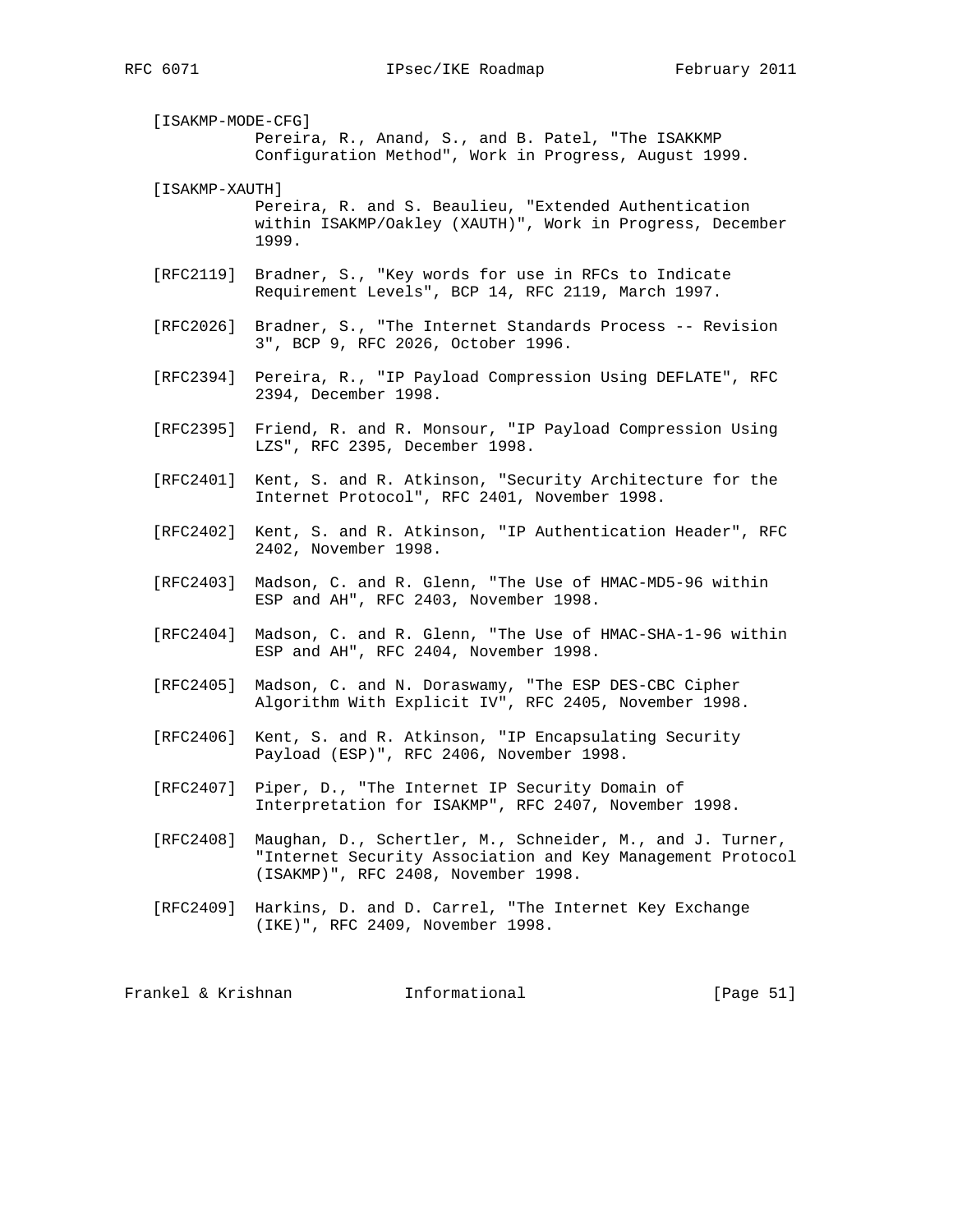- [RFC2410] Glenn, R. and S. Kent, "The NULL Encryption Algorithm and Its Use With IPsec", RFC 2410, November 1998.
- [RFC2411] Thayer, R., Doraswamy, N., and R. Glenn, "IP Security Document Roadmap", RFC 2411, November 1998.
- [RFC2412] Orman, H., "The OAKLEY Key Determination Protocol", RFC 2412, November 1998.
- [RFC2451] Pereira, R. and R. Adams, "The ESP CBC-Mode Cipher Algorithms", RFC 2451, November 1998.
- [RFC2521] Karn, P. and W. Simpson, "ICMP Security Failures Messages", RFC 2521, March 1999.
- [RFC2709] Srisuresh, P., "Security Model with Tunnel-mode IPsec for NAT Domains", RFC 2709, October 1999.
- [RFC2857] Keromytis, A. and N. Provos, "The Use of HMAC- RIPEMD-160-96 within ESP and AH", RFC 2857, June 2000.
- [RFC3051] Heath, J. and J. Border, "IP Payload Compression Using ITU-T V.44 Packet Method", RFC 3051, January 2001.
- [RFC3056] Carpenter, B. and K. Moore, "Connection of IPv6 Domains via IPv4 Clouds", RFC 3056, February 2001.
- [RFC3095] Bormann, C., Burmeister, C., Degermark, M., Fukushima, H., Hannu, H., Jonsson, L-E., Hakenberg, R., Koren, T., Le, K., Liu, Z., Martensson, A., Miyazaki, A., Svanbro, K., Wiebke, T., Yoshimura, T., and H. Zheng, "RObust Header Compression (ROHC): Framework and four profiles: RTP, UDP, ESP, and uncompressed", RFC 3095, July 2001.
- [RFC3129] Thomas, M., "Requirements for Kerberized Internet Negotiation of Keys", RFC 3129, June 2001.
- [RFC3173] Shacham, A., Monsour, B., Pereira, R., and M. Thomas, "IP Payload Compression Protocol (IPComp)", RFC 3173, September 2001.
- [RFC3329] Arkko, J., Torvinen, V., Camarillo, G., Niemi, A., and T. Haukka, "Security Mechanism Agreement for the Session Initiation Protocol (SIP)", RFC 3329, January 2003.
- [RFC3456] Patel, B., Aboba, B., Kelly, S., and V. Gupta, "Dynamic Host Configuration Protocol (DHCPv4) Configuration of IPsec Tunnel Mode", RFC 3456, January 2003.

Frankel & Krishnan **Informational** [Page 52]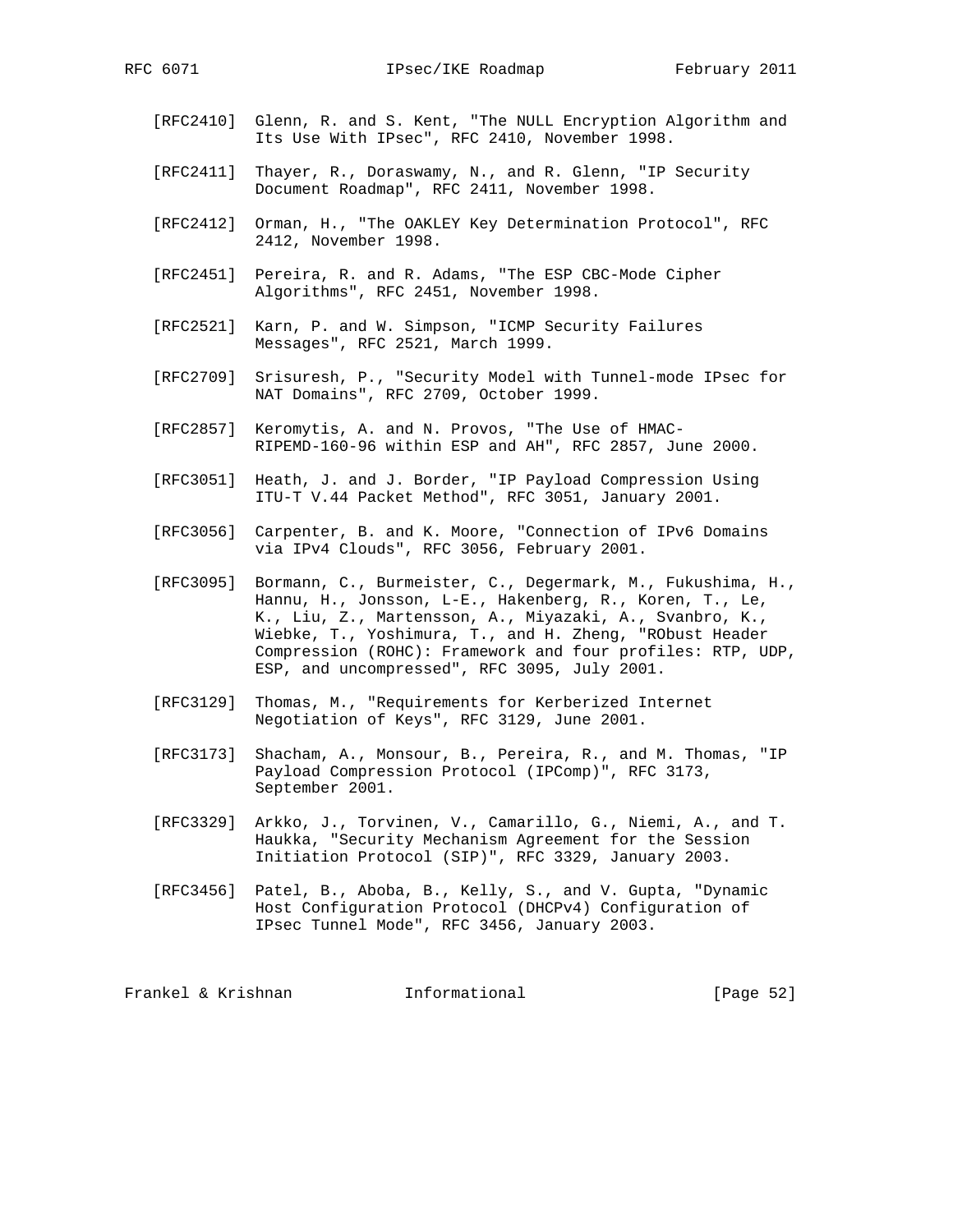- [RFC3457] Kelly, S. and S. Ramamoorthi, "Requirements for IPsec Remote Access Scenarios", RFC 3457, January 2003.
- [RFC3526] Kivinen, T. and M. Kojo, "More Modular Exponential (MODP) Diffie-Hellman groups for Internet Key Exchange (IKE)", RFC 3526, May 2003.
- [RFC3547] Baugher, M., Weis, B., Hardjono, T., and H. Harney, "The Group Domain of Interpretation", RFC 3547, July 2003.
- [RFC3554] Bellovin, S., Ioannidis, J., Keromytis, A., and R. Stewart, "On the Use of Stream Control Transmission Protocol (SCTP) with IPsec", RFC 3554, July 2003.
- [RFC3566] Frankel, S. and H. Herbert, "The AES-XCBC-MAC-96 Algorithm and Its Use With IPsec", RFC 3566, September 2003.
- [RFC3585] Jason, J., Rafalow, L., and E. Vyncke, "IPsec Configuration Policy Information Model", RFC 3585, August 2003.
- [RFC3586] Blaze, M., Keromytis, A., Richardson, M., and L. Sanchez, "IP Security Policy (IPSP) Requirements", RFC 3586, August 2003.
- [RFC3602] Frankel, S., Glenn, R., and S. Kelly, "The AES-CBC Cipher Algorithm and Its Use with IPsec", RFC 3602, September 2003.
- [RFC3686] Housley, R., "Using Advanced Encryption Standard (AES) Counter Mode With IPsec Encapsulating Security Payload (ESP)", RFC 3686, January 2004.
- [RFC3706] Huang, G., Beaulieu, S., and D. Rochefort, "A Traffic- Based Method of Detecting Dead Internet Key Exchange (IKE) Peers", RFC 3706, February 2004.
- [RFC3715] Aboba, B. and W. Dixon, "IPsec-Network Address Translation (NAT) Compatibility Requirements", RFC 3715, March 2004.
- [RFC3740] Hardjono, T. and B. Weis, "The Multicast Group Security Architecture", RFC 3740, March 2004.
- [RFC3776] Arkko, J., Devarapalli, V., and F. Dupont, "Using IPsec to Protect Mobile IPv6 Signaling Between Mobile Nodes and Home Agents", RFC 3776, June 2004.

Frankel & Krishnan Informational [Page 53]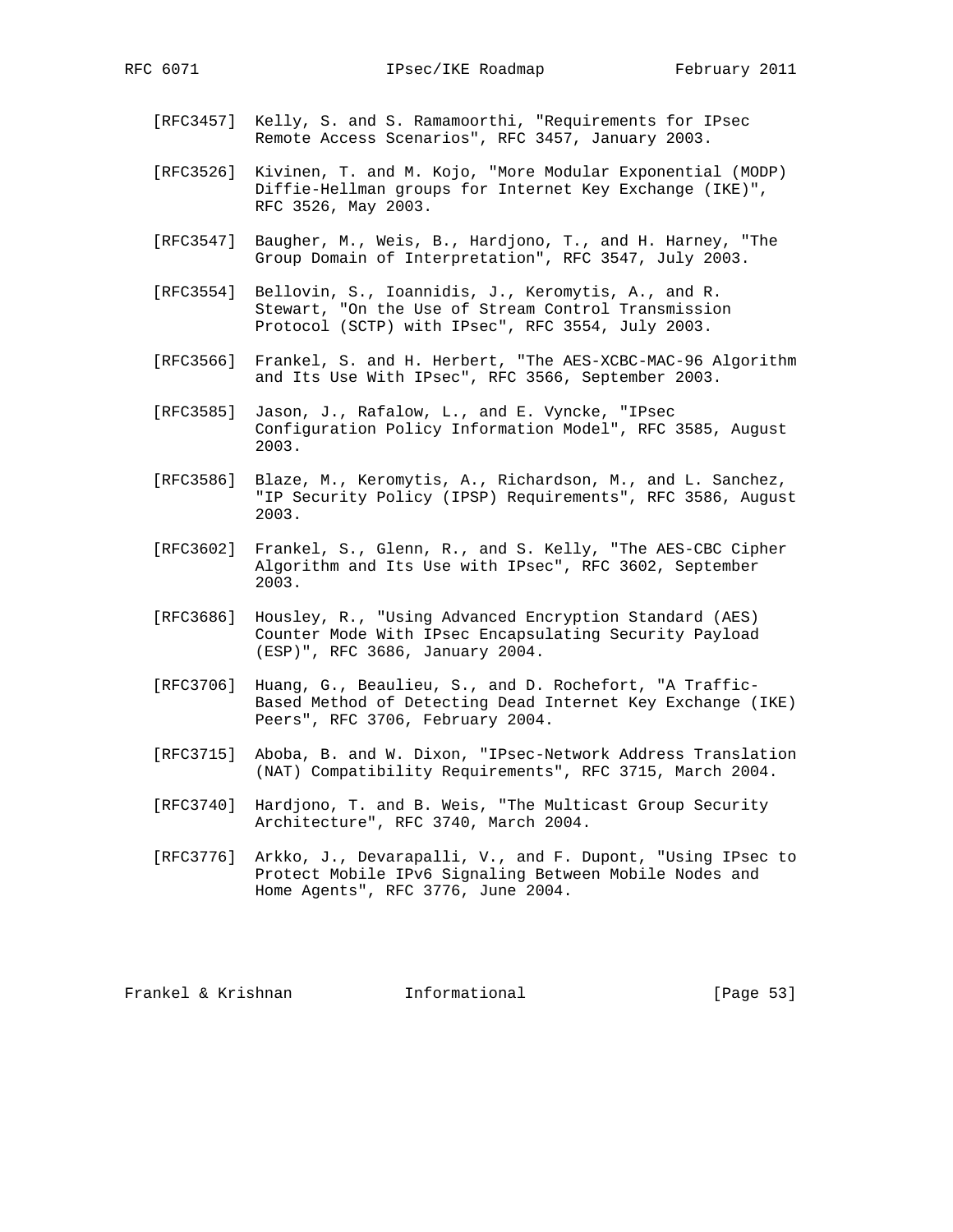- [RFC3830] Arkko, J., Carrara, E., Lindholm, F., Naslund, M., and K. Norrman, "MIKEY: Multimedia Internet KEYing", RFC 3830, August 2004.
- [RFC3884] Touch, J., Eggert, L., and Y. Wang, "Use of IPsec Transport Mode for Dynamic Routing", RFC 3884, September 2004.
- [RFC3947] Kivinen, T., Swander, B., Huttunen, A., and V. Volpe, "Negotiation of NAT-Traversal in the IKE", RFC 3947, January 2005.
- [RFC3948] Huttunen, A., Swander, B., Volpe, V., DiBurro, L., and M. Stenberg, "UDP Encapsulation of IPsec ESP Packets", RFC 3948, January 2005.
- [RFC4025] Richardson, M., "A Method for Storing IPsec Keying Material in DNS", RFC 4025, March 2005.
- [RFC4046] Baugher, M., Canetti, R., Dondeti, L., and F. Lindholm, "Multicast Security (MSEC) Group Key Management Architecture", RFC 4046, April 2005.
- [RFC4093] Adrangi, F., Ed., and H. Levkowetz, Ed., "Problem Statement: Mobile IPv4 Traversal of Virtual Private Network (VPN) Gateways", RFC 4093, August 2005.
- [RFC4106] Viega, J. and D. McGrew, "The Use of Galois/Counter Mode (GCM) in IPsec Encapsulating Security Payload (ESP)", RFC 4106, June 2005.
- [RFC4109] Hoffman, P., "Algorithms for Internet Key Exchange version 1 (IKEv1)", RFC 4109, May 2005.
- [RFC4196] Lee, H., Yoon, J., Lee, S., and J. Lee, "The SEED Cipher Algorithm and Its Use with IPsec", RFC 4196, October 2005.
- [RFC4301] Kent, S. and K. Seo, "Security Architecture for the Internet Protocol", RFC 4301, December 2005.
- [RFC4302] Kent, S., "IP Authentication Header", RFC 4302, December 2005.
- [RFC4303] Kent, S., "IP Encapsulating Security Payload (ESP)", RFC 4303, December 2005.

Frankel & Krishnan Thformational [Page 54]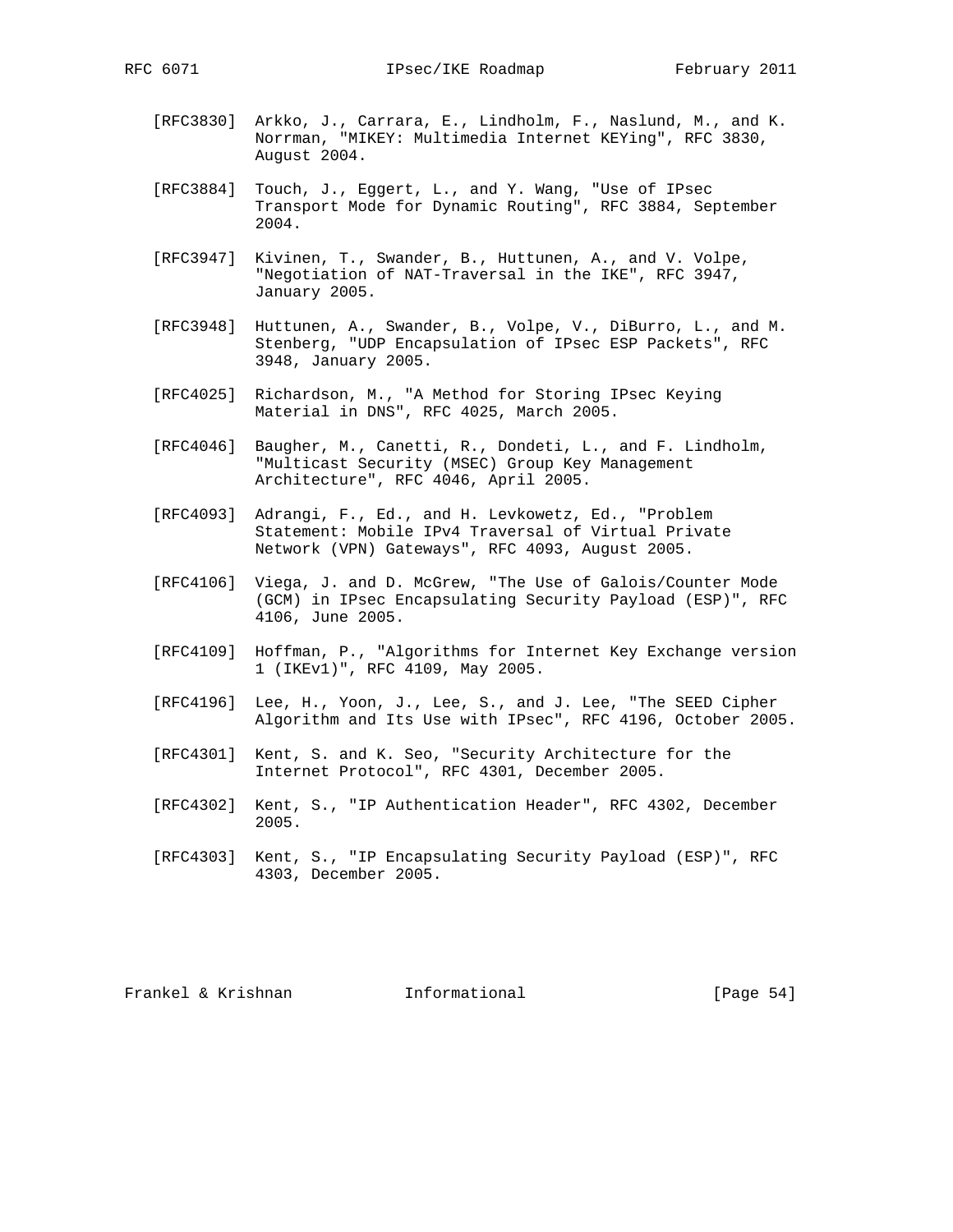- [RFC4304] Kent, S., "Extended Sequence Number (ESN) Addendum to IPsec Domain of Interpretation (DOI) for Internet Security Association and Key Management Protocol (ISAKMP)", RFC 4304, December 2005.
- [RFC4305] Eastlake 3rd, D., "Cryptographic Algorithm Implementation Requirements for Encapsulating Security Payload (ESP) and Authentication Header (AH)", RFC 4305, December 2005.
- [RFC4306] Kaufman, C., Ed., "Internet Key Exchange (IKEv2) Protocol", RFC 4306, December 2005.
- [RFC4307] Schiller, J., "Cryptographic Algorithms for Use in the Internet Key Exchange Version 2 (IKEv2)", RFC 4307, December 2005.
- [RFC4308] Hoffman, P., "Cryptographic Suites for IPsec", RFC 4308, December 2005.
- [RFC4309] Housley, R., "Using Advanced Encryption Standard (AES) CCM Mode with IPsec Encapsulating Security Payload (ESP)", RFC 4309, December 2005.
- [RFC4312] Kato, A., Moriai, S., and M. Kanda, "The Camellia Cipher Algorithm and Its Use With IPsec", RFC 4312, December 2005.
- [RFC4322] Richardson, M. and D. Redelmeier, "Opportunistic Encryption using the Internet Key Exchange (IKE)", RFC 4322, December 2005.
- [RFC4359] Weis, B., "The Use of RSA/SHA-1 Signatures within Encapsulating Security Payload (ESP) and Authentication Header (AH)", RFC 4359, January 2006.
- [RFC4430] Sakane, S., Kamada, K., Thomas, M., and J. Vilhuber, "Kerberized Internet Negotiation of Keys (KINK)", RFC 4430, March 2006.
- [RFC4434] Hoffman, P., "The AES-XCBC-PRF-128 Algorithm for the Internet Key Exchange Protocol (IKE)", RFC 4434, February 2006.
- [RFC4478] Nir, Y., "Repeated Authentication in Internet Key Exchange (IKEv2) Protocol", RFC 4478, April 2006.
- [RFC4494] Song, JH., Poovendran, R., and J. Lee, "The AES-CMAC-96 Algorithm and Its Use with IPsec", RFC 4494, June 2006.

Frankel & Krishnan **Informational** [Page 55]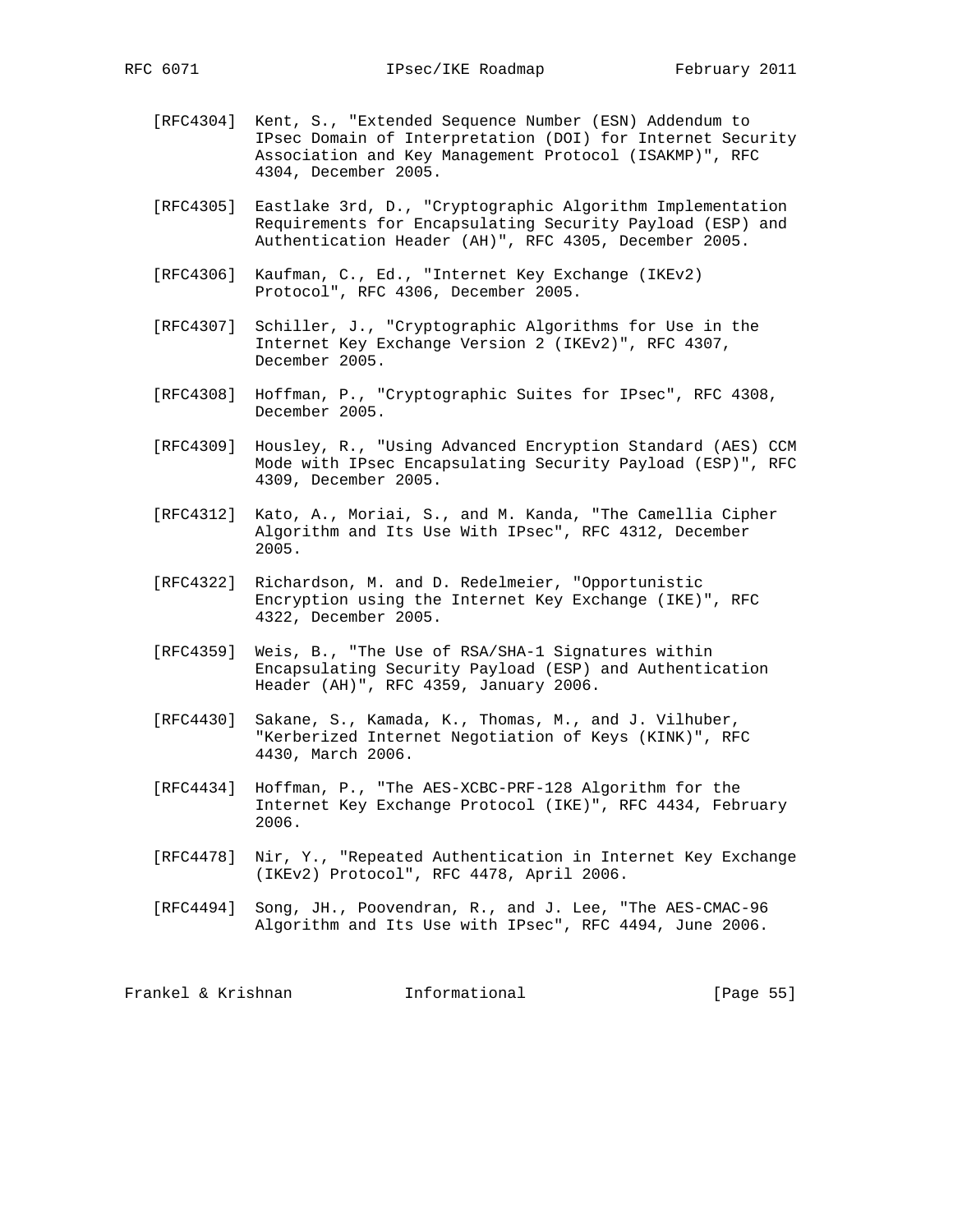- - [RFC4535] Harney, H., Meth, U., Colegrove, A., and G. Gross, "GSAKMP: Group Secure Association Key Management Protocol", RFC 4535, June 2006.
	- [RFC4543] McGrew, D. and J. Viega, "The Use of Galois Message Authentication Code (GMAC) in IPsec ESP and AH", RFC 4543, May 2006.
	- [RFC4552] Gupta, M. and N. Melam, "Authentication/Confidentiality for OSPFv3", RFC 4552, June 2006.
	- [RFC4555] Eronen, P., "IKEv2 Mobility and Multihoming Protocol (MOBIKE)", RFC 4555, June 2006.
	- [RFC4595] Maino, F. and D. Black, "Use of IKEv2 in the Fibre Channel Security Association Management Protocol", RFC 4595, July 2006.
	- [RFC4615] Song, J., Poovendran, R., Lee, J., and T. Iwata, "The Advanced Encryption Standard-Cipher-based Message Authentication Code-Pseudo-Random Function-128 (AES-CMAC- PRF-128) Algorithm for the Internet Key Exchange Protocol (IKE)", RFC 4615, August 2006.
	- [RFC4621] Kivinen, T. and H. Tschofenig, "Design of the IKEv2 Mobility and Multihoming (MOBIKE) Protocol", RFC 4621, August 2006.
	- [RFC4705] Housley, R. and A. Corry, "GigaBeam High-Speed Radio Link Encryption", RFC 4705, October 2006.
	- [RFC4718] Eronen, P. and P. Hoffman, "IKEv2 Clarifications and Implementation Guidelines", RFC 4718, October 2006.
	- [RFC4739] Eronen, P. and J. Korhonen, "Multiple Authentication Exchanges in the Internet Key Exchange (IKEv2) Protocol", RFC 4739, November 2006.
	- [RFC4753] Fu, D. and J. Solinas, "ECP Groups For IKE and IKEv2", RFC 4753, January 2007.
	- [RFC4754] Fu, D. and J. Solinas, "IKE and IKEv2 Authentication Using the Elliptic Curve Digital Signature Algorithm (ECDSA)", RFC 4754, January 2007.
	- [RFC4806] Myers, M. and H. Tschofenig, "Online Certificate Status Protocol (OCSP) Extensions to IKEv2", RFC 4806, February 2007.

Frankel & Krishnan Thformational [Page 56]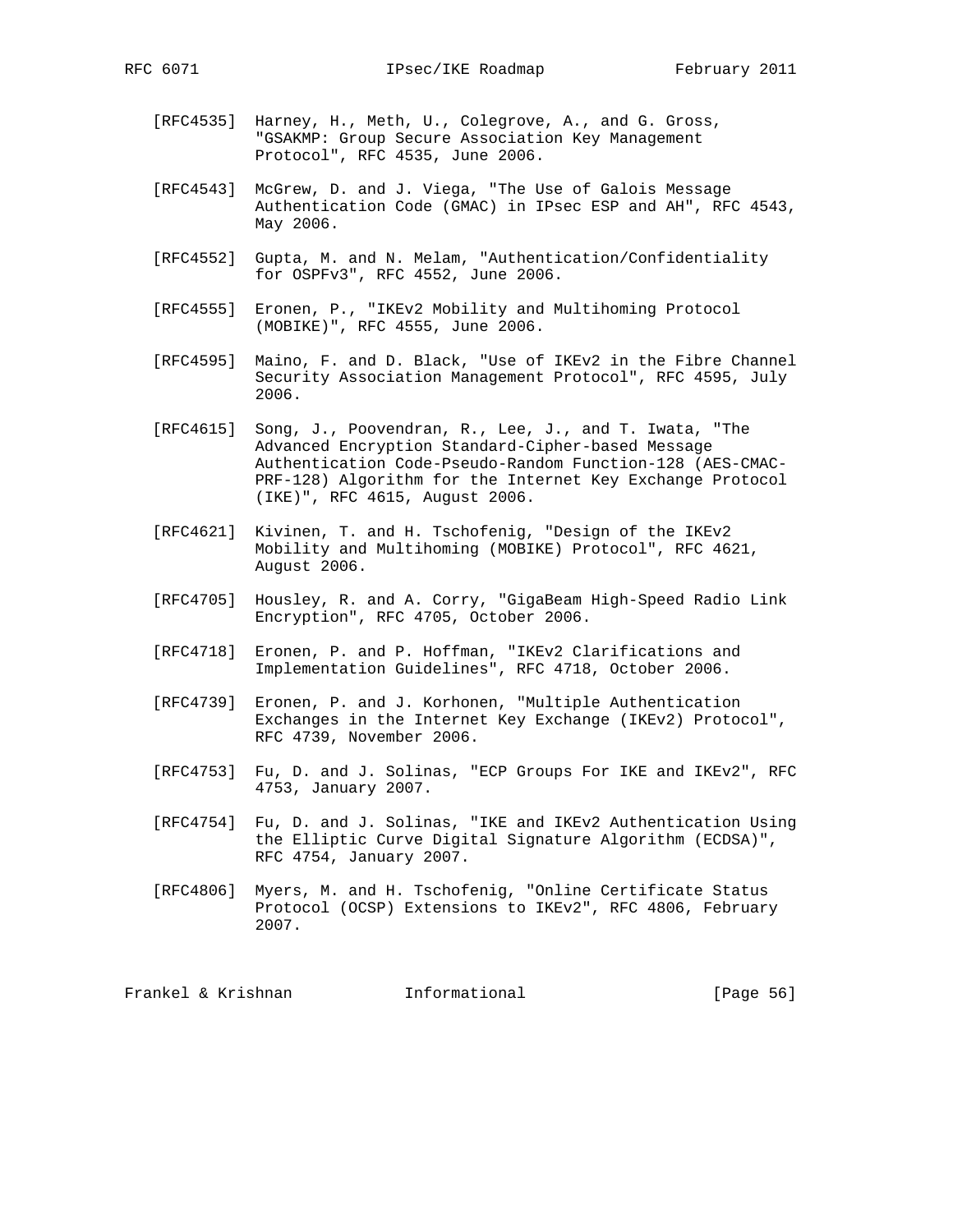- [RFC4807] Baer, M., Charlet, R., Hardaker, W., Story, R., and C. Wang, "IPsec Security Policy Database Configuration MIB", RFC 4807, March 2007.
- [RFC4809] Bonatti, C., Ed., Turner, S., Ed., and G. Lebovitz, Ed., "Requirements for an IPsec Certificate Management Profile", RFC 4809, February 2007.
- [RFC4835] Manral, V., "Cryptographic Algorithm Implementation Requirements for Encapsulating Security Payload (ESP) and Authentication Header (AH)", RFC 4835, April 2007.
- [RFC4868] Kelly, S. and S. Frankel, "Using HMAC-SHA-256, HMAC- SHA-384, and HMAC-SHA-512 with IPsec", RFC 4868, May 2007.
- [RFC4869] Law, L. and J. Solinas, "Suite B Cryptographic Suites for IPsec", RFC 4869, May 2007.
- [RFC4877] Devarapalli, V. and F. Dupont, "Mobile IPv6 Operation with IKEv2 and the Revised IPsec Architecture", RFC 4877, April 2007.
- [RFC4891] Graveman, R., Parthasarathy, M., Savola, P., and H. Tschofenig, "Using IPsec to Secure IPv6-in-IPv4 Tunnels", RFC 4891, May 2007.
- [RFC4894] Hoffman, P., "Use of Hash Algorithms in Internet Key Exchange (IKE) and IPsec", RFC 4894, May 2007.
- [RFC4945] Korver, B., "The Internet IP Security PKI Profile of IKEv1/ISAKMP, IKEv2, and PKIX", RFC 4945, August 2007.
- [RFC5026] Giaretta, G., Ed., Kempf, J., and V. Devarapalli, Ed., "Mobile IPv6 Bootstrapping in Split Scenario", RFC 5026, October 2007.
- [RFC5106] Tschofenig, H., Kroeselberg, D., Pashalidis, A., Ohba, Y., and F. Bersani, "The Extensible Authentication Protocol- Internet Key Exchange Protocol version 2 (EAP-IKEv2) Method", RFC 5106, February 2008.
- [RFC5114] Lepinski, M. and S. Kent, "Additional Diffie-Hellman Groups for Use with IETF Standards", RFC 5114, January 2008.
- [RFC5201] Moskowitz, R., Nikander, P., Jokela, P., Ed., and T. Henderson, "Host Identity Protocol", RFC 5201, April 2008.

| Frankel & Krishnan | Informational | [Page 57] |  |
|--------------------|---------------|-----------|--|
|                    |               |           |  |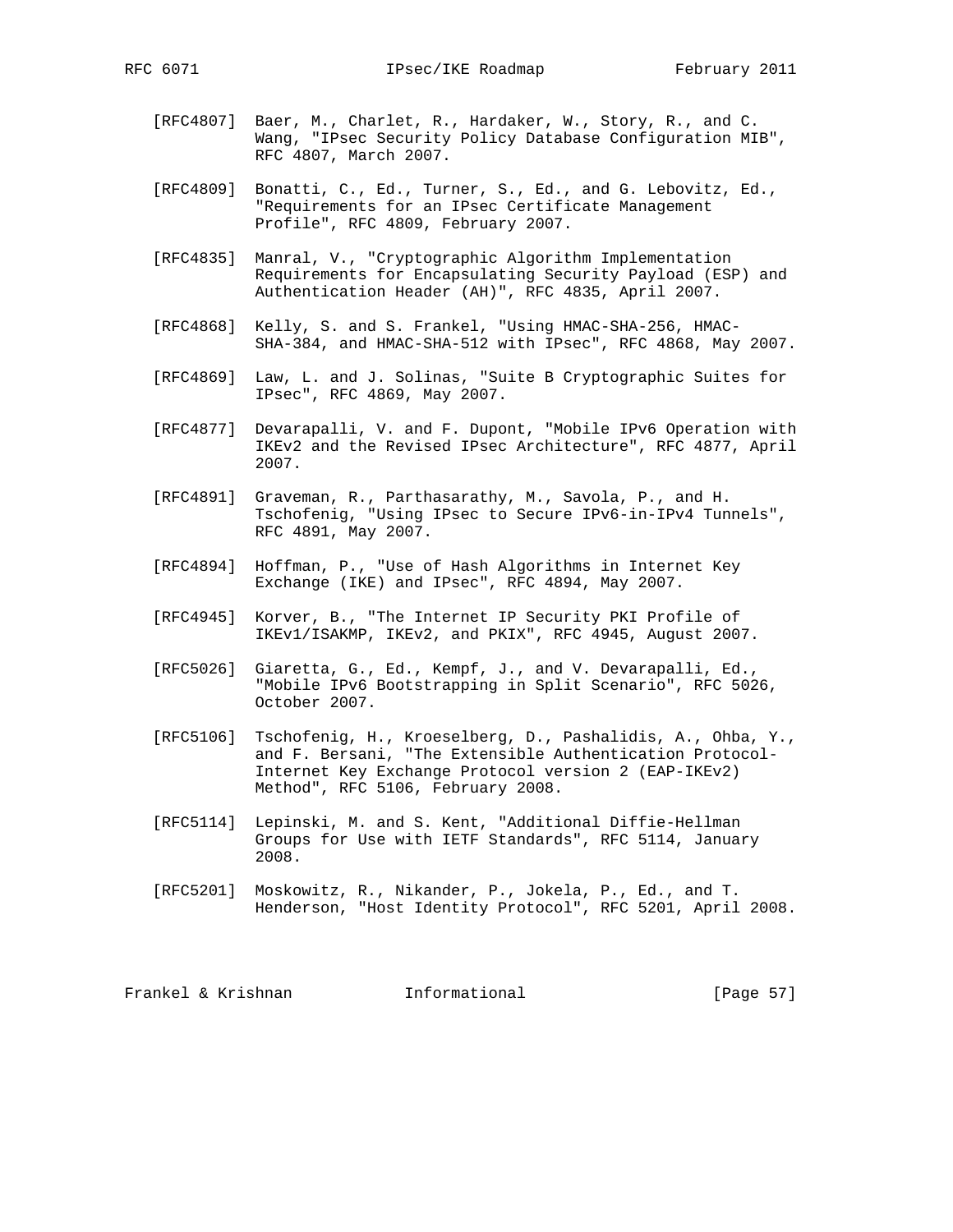- [RFC5202] Jokela, P., Moskowitz, R., and P. Nikander, "Using the Encapsulating Security Payload (ESP) Transport Format with the Host Identity Protocol (HIP)", RFC 5202, April 2008.
- [RFC5206] Nikander, P., Henderson, T., Ed., Vogt, C., and J. Arkko, "End-Host Mobility and Multihoming with the Host Identity Protocol", RFC 5206, April 2008.
- [RFC5207] Stiemerling, M., Quittek, J., and L. Eggert, "NAT and Firewall Traversal Issues of Host Identity Protocol (HIP) Communication", RFC 5207, April 2008.
- [RFC5213] Gundavelli, S., Ed., Leung, K., Devarapalli, V., Chowdhury, K., and B. Patil, "Proxy Mobile IPv6", RFC 5213, August 2008.
- [RFC5225] Pelletier, G. and K. Sandlund, "RObust Header Compression Version 2 (ROHCv2): Profiles for RTP, UDP, IP, ESP and UDP-Lite", RFC 5225, April 2008.
- [RFC5265] Vaarala, S. and E. Klovning, "Mobile IPv4 Traversal across IPsec-Based VPN Gateways", RFC 5265, June 2008.
- [RFC5266] Devarapalli, V. and P. Eronen, "Secure Connectivity and Mobility Using Mobile IPv4 and IKEv2 Mobility and Multihoming (MOBIKE)", BCP 136, RFC 5266, June 2008.
- [RFC5282] Black, D. and D. McGrew, "Using Authenticated Encryption Algorithms with the Encrypted Payload of the Internet Key Exchange version 2 (IKEv2) Protocol", RFC 5282, August 2008.
- [RFC5380] Soliman, H., Castelluccia, C., ElMalki, K., and L. Bellier, "Hierarchical Mobile IPv6 (HMIPv6) Mobility Management", RFC 5380, October 2008.
- [RFC5386] Williams, N. and M. Richardson, "Better-Than-Nothing Security: An Unauthenticated Mode of IPsec", RFC 5386, November 2008.
- [RFC5374] Weis, B., Gross, G., and D. Ignjatic, "Multicast Extensions to the Security Architecture for the Internet Protocol", RFC 5374, November 2008.
- [RFC5387] Touch, J., Black, D., and Y. Wang, "Problem and Applicability Statement for Better-Than-Nothing Security (BTNS)", RFC 5387, November 2008.

| Frankel & Krishnan | Informational | [Page 58] |
|--------------------|---------------|-----------|
|                    |               |           |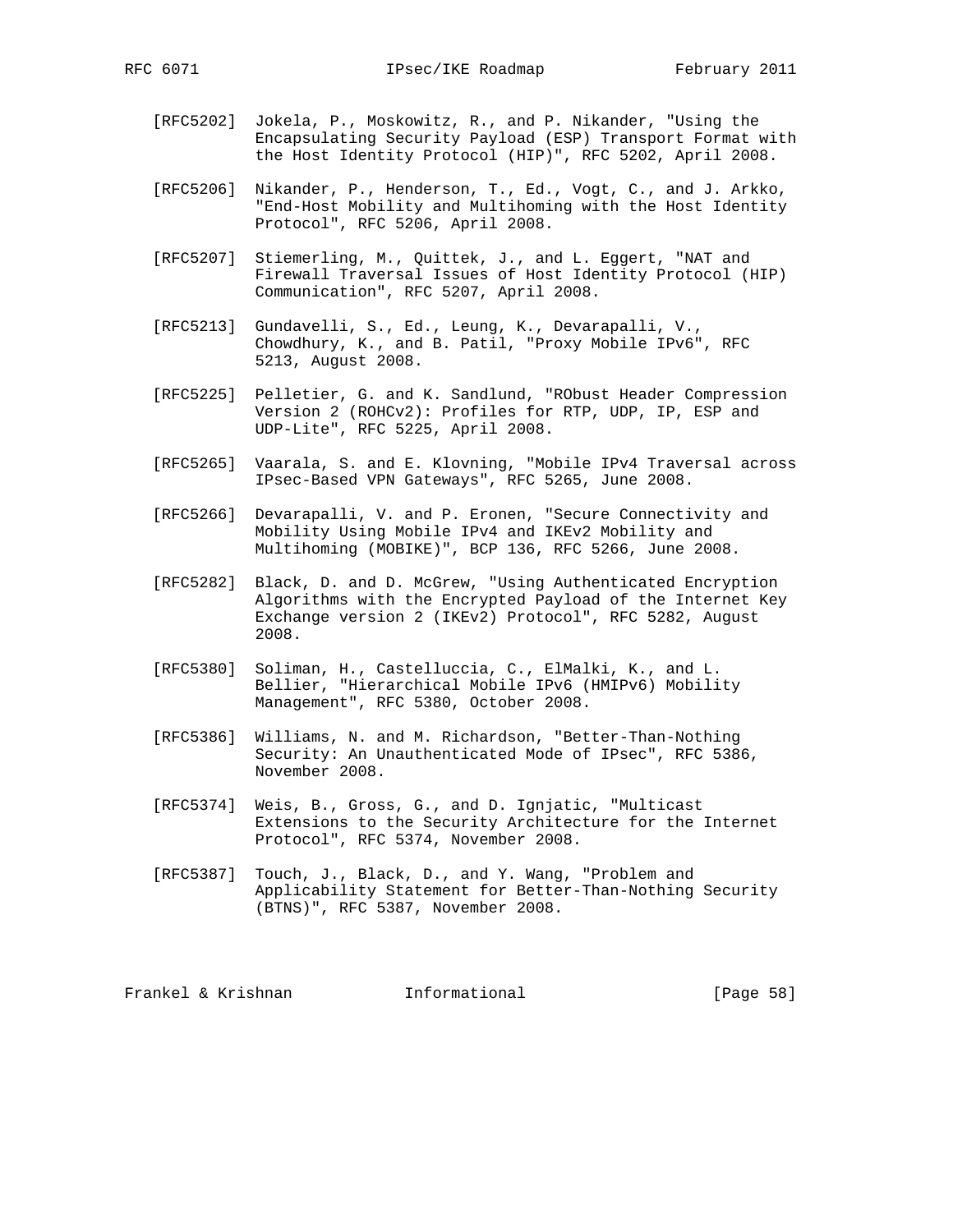- [RFC5406] Bellovin, S., "Guidelines for Specifying the Use of IPsec Version 2", BCP 146, RFC 5406, February 2009.
- [RFC5529] Kato, A., Kanda, M., and S. Kanno, "Modes of Operation for Camellia for Use with IPsec", RFC 5529, April 2009.
- [RFC5566] Berger, L., White, R., and E. Rosen, "BGP IPsec Tunnel Encapsulation Attribute", RFC 5566, June 2009.
- [RFC5568] Koodli, R., Ed., "Mobile IPv6 Fast Handovers", RFC 5568, July 2009.
- [RFC5570] StJohns, M., Atkinson, R., and G. Thomas, "Common Architecture Label IPv6 Security Option (CALIPSO)", RFC 5570, July 2009.
- [RFC5660] Williams, N., "IPsec Channels: Connection Latching", RFC 5660, October 2009.
- [RFC5685] Devarapalli, V. and K. Weniger, "Redirect Mechanism for the Internet Key Exchange Protocol Version 2 (IKEv2)", RFC 5685, November 2009.
- [RFC5723] Sheffer, Y. and H. Tschofenig, "Internet Key Exchange Protocol Version 2 (IKEv2) Session Resumption", RFC 5723, January 2010.
- [RFC5739] Eronen, P., Laganier, J., and C. Madson, "IPv6 Configuration in Internet Key Exchange Protocol Version 2 (IKEv2)", RFC 5739, February 2010.
- [RFC5840] Grewal, K., Montenegro, G., and M. Bhatia, "Wrapped Encapsulating Security Payload (ESP) for Traffic Visibility", RFC 5840, April 2010.
- [RFC5856] Ertekin, E., Jasani, R., Christou, C., and C. Bormann, "Integration of Robust Header Compression over IPsec Security Associations", RFC 5856, May 2010.
- [RFC5857] Ertekin, E., Christou, C., Jasani, R., Kivinen, T., and C. Bormann, "IKEv2 Extensions to Support Robust Header Compression over IPsec", RFC 5857, May 2010.
- [RFC5858] Ertekin, E., Christou, C., and C. Bormann, "IPsec Extensions to Support Robust Header Compression over IPsec", RFC 5858, May 2010.

Frankel & Krishnan Informational [Page 59]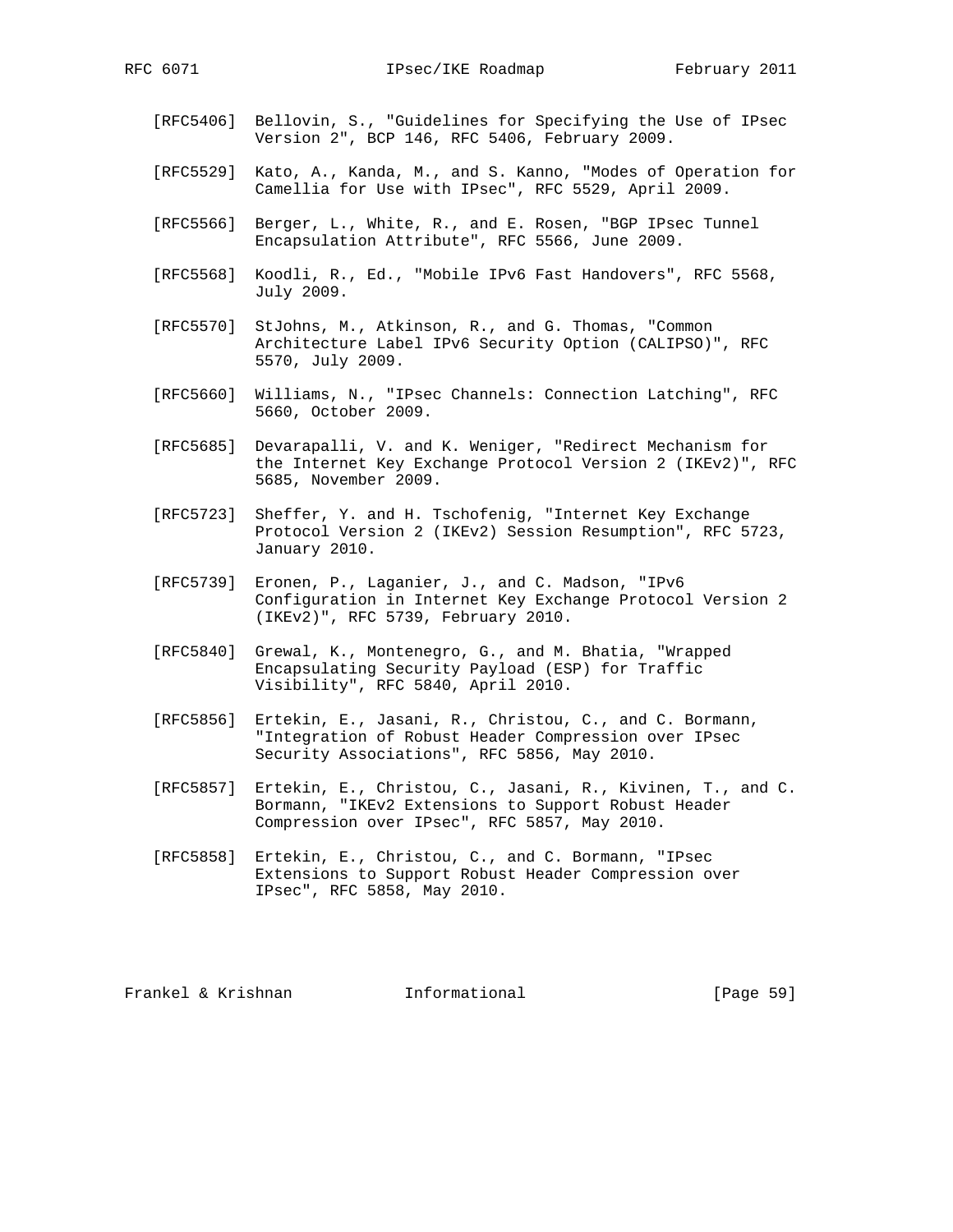- [RFC5879] Kivinen, T. and D. McDonald, "Heuristics for Detecting ESP-NULL Packets", RFC 5879, May 2010.
- [RFC5903] Fu, D. and J. Solinas, "Elliptic Curve Groups modulo a Prime (ECP Groups) for IKE and IKEv2", RFC 5903, June 2010.
- [RFC5930] Shen, S., Mao, Y., and NSS. Murthy, "Using Advanced Encryption Standard Counter Mode (AES-CTR) with the Internet Key Exchange version 02 (IKEv2) Protocol", RFC 5930, July 2010.
- [RFC5996] Kaufman, C., Hoffman, P., Nir, Y., and P. Eronen, "Internet Key Exchange Protocol Version 2 (IKEv2)", RFC 5996, September 2010.
- [RFC5998] Eronen, P., Tschofenig, H., and Y. Sheffer, "An Extension for EAP-Only Authentication in IKEv2", RFC 5998, September 2010.
- [RFC6027] Nir, Y., "IPsec Cluster Problem Statement", RFC 6027, October 2010.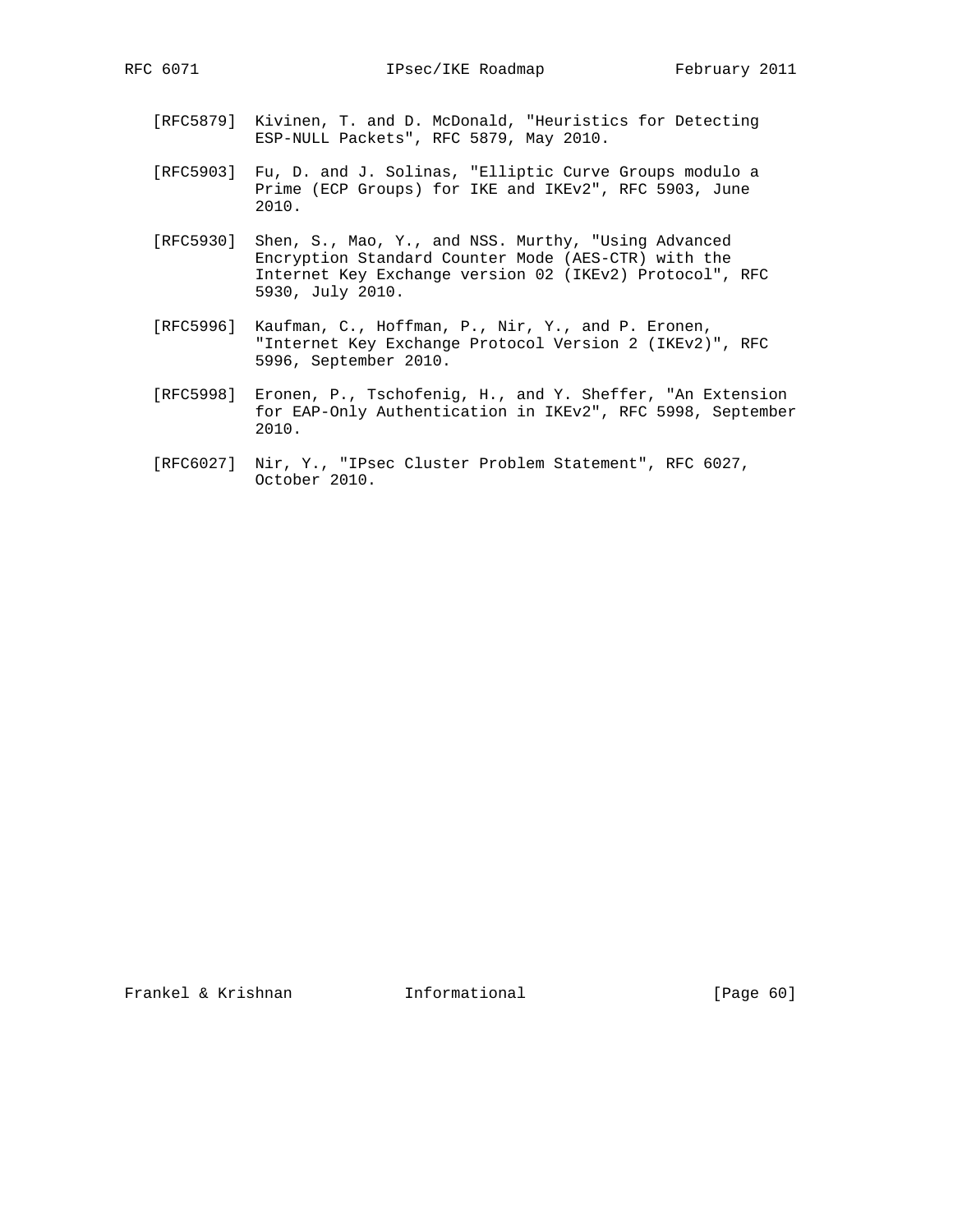# Appendix A. Summary of Algorithm Requirement Levels

Table 1: Algorithm Requirement Levels

| . _ _ _ _ _ _ _ _ _ _ _ _ _ _ _ _ _ _<br>ALGORITHM | --------------------------------------<br>IKEv1 IKEv2 IPsec-v2 IPsec-v3 | REQUIREMENT LEVEL          | --------------------------------       |                                        |
|----------------------------------------------------|-------------------------------------------------------------------------|----------------------------|----------------------------------------|----------------------------------------|
| Encryption Algorithms:                             |                                                                         |                            |                                        |                                        |
| ESP-NULL                                           | $\mathrm{N}/\mathrm{A}$                                                 | N/A                        | MUST                                   | MUST                                   |
| 3DES-CBC                                           | MUST                                                                    | MUST-                      | MUST                                   | MUST-                                  |
| Blowfish/CAST/IDEA/RC5                             |                                                                         |                            | optional optional optional optional    |                                        |
| AES-CBC 128-bit key                                |                                                                         | SHOULD SHOULD+             | MUST                                   | MUST                                   |
| AES-CBC 192/256-bit key                            |                                                                         |                            | optional optional optional optional    |                                        |
| AES-CTR                                            |                                                                         | undefined optional SHOULD  |                                        | SHOULD                                 |
| Camellia-CBC                                       |                                                                         |                            | optional optional optional optional    |                                        |
| $Camellia-CTR$                                     |                                                                         |                            | undefined undefined undefined optional |                                        |
| SEED-CBC                                           |                                                                         |                            | undefined undefined optional undefined |                                        |
| Integrity-Protection Algorithms:                   |                                                                         |                            |                                        |                                        |
| HMAC-SHA-1                                         |                                                                         | MUST MUST                  | MUST                                   | MUST                                   |
| AES-XCBC-MAC                                       |                                                                         |                            | undefined optional SHOULD+             | SHOULD+                                |
| HMAC-SHA-256/384/512                               |                                                                         |                            | optional optional optional optional    |                                        |
| AES-GMAC                                           |                                                                         |                            | N/A N/A undefined optional             |                                        |
| HMAC-MD5                                           |                                                                         |                            | MAY optional MAY MAY                   |                                        |
| AES-CMAC                                           |                                                                         |                            | undefined optional undefined optional  |                                        |
| HMAC-RIPEMD<br>. <u>.</u> .                        |                                                                         | -------------------------- |                                        | undefined undefined optional undefined |

Frankel & Krishnan **Informational** [Page 61]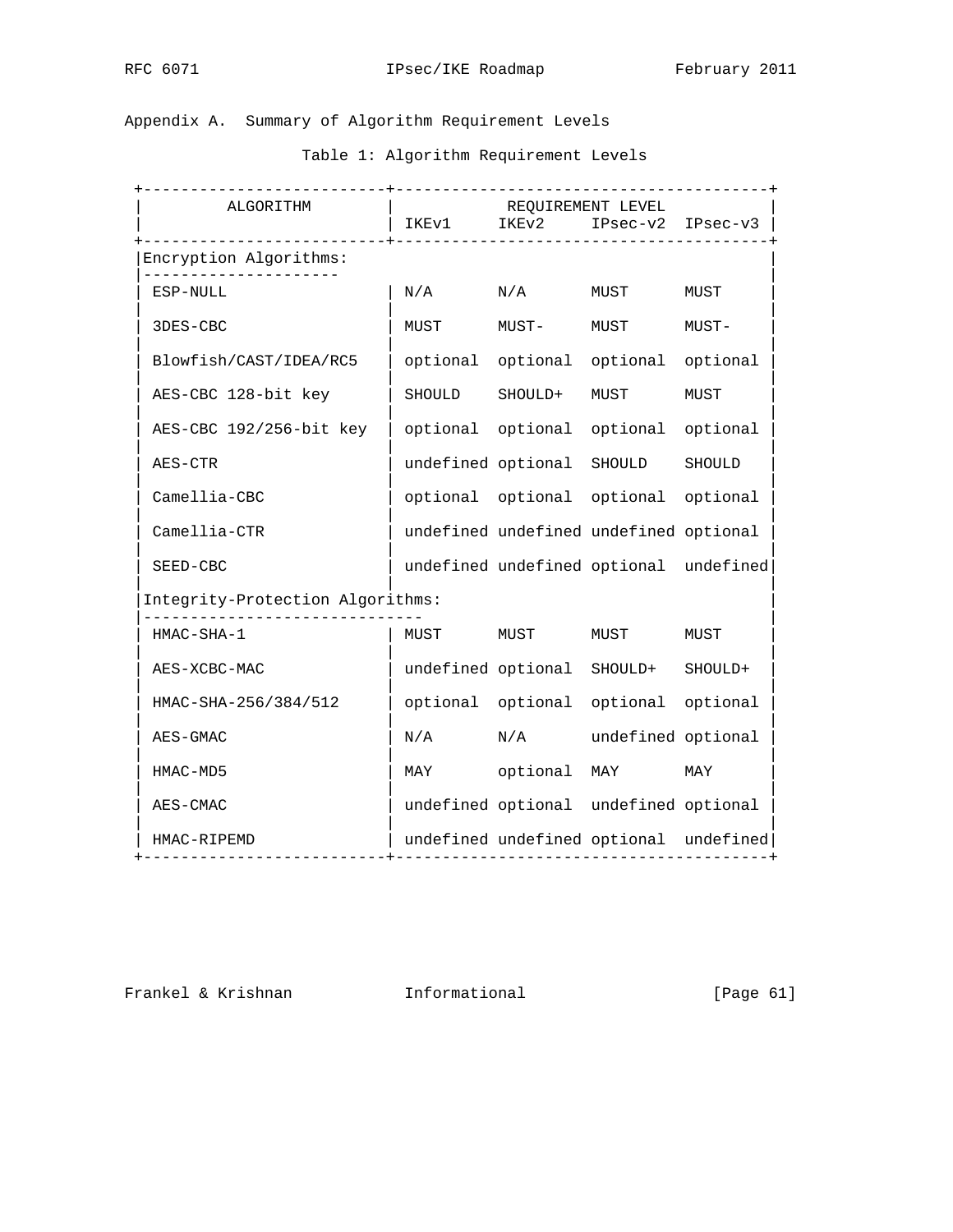| ALGORITHM                                    |                         |       | REQUIREMENT LEVEL<br>_________________________________ | IKEv1 IKEv2 IPsec-v2 IPsec-v3 |
|----------------------------------------------|-------------------------|-------|--------------------------------------------------------|-------------------------------|
| Combined Mode Algorithms:                    |                         |       |                                                        |                               |
| AES-CCM                                      |                         |       | N/A optional N/A optional                              |                               |
| AES-GCM                                      | $\mathrm{N}/\mathrm{A}$ |       | optional N/A optional                                  |                               |
| AES-GMAC                                     | $\rm N/A$               |       | N/A undefined optional                                 |                               |
| $Camellia-CCM$                               |                         |       | N/A undefined N/A optional                             |                               |
| Pseudorandom Functions:<br>-----------       |                         |       |                                                        |                               |
| PRF-HMAC-SHA1                                | MUST                    | MUST  |                                                        |                               |
| PRF-HMAC-SHA-256/384/512   optional optional |                         |       |                                                        |                               |
| AES-XCBC-PRF                                 | undefined SHOULD+       |       |                                                        |                               |
| AES-CMAC-PRF                                 | undefined optional      |       |                                                        |                               |
| Diffie-Hellman Algorithms:                   |                         |       |                                                        |                               |
| DH MODP grp 1                                | MAY optional            |       |                                                        |                               |
| DH MODP grp 2                                | MUST                    | MUST- |                                                        |                               |
| DH MODP grp 5                                | optional optional       |       |                                                        |                               |
| DH MODP grp 14                               | SHOULD SHOULD+          |       |                                                        |                               |
| DH MODP grp 15-18                            | optional optional       |       |                                                        |                               |
| DH MODP grp 22-24                            | optional optional       |       |                                                        |                               |
| DH EC grp 3-4                                | MAY undefined           |       |                                                        |                               |
| DH EC grp 19-21                              | optional optional       |       |                                                        |                               |
| DH EC grp 25-26<br>-----------               | optional optional       |       |                                                        |                               |

Table 1: Algorithm Requirement Levels (continued)

Frankel & Krishnan **Informational** [Page 62]